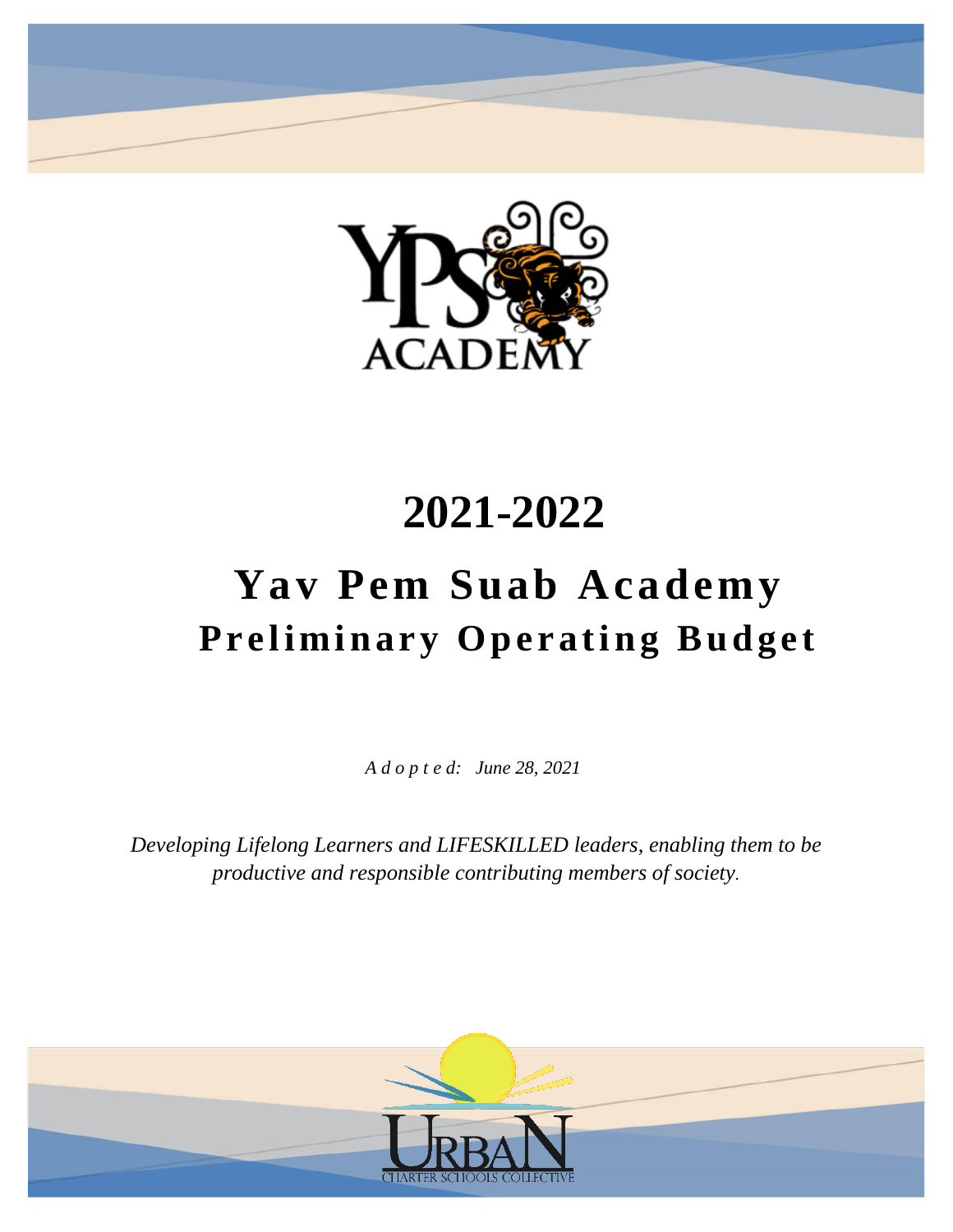## Yav Pem Suab Academy

2021-2022 Preliminary Budget

*Adopted: June 28, 2021*

| 2021-2022 Budget Assumptions                                                                                                                                      |               |                 |             |  |  |
|-------------------------------------------------------------------------------------------------------------------------------------------------------------------|---------------|-----------------|-------------|--|--|
|                                                                                                                                                                   | Grades: K-3rd | Grades: 4th-6th | Total K-6th |  |  |
| Average enrollment 22 in K-3, 23 in 4th-6th. 3 classes per grade level<br>projected based on 2020-21, P-1 SIS Data. Data found on NEW-1<br>enrollment-ADA-UPP tab | 251.00        | 196.00          | 447.00      |  |  |
| Annual ADA Projected @ 95.8%.                                                                                                                                     | 240.46        | 187.77          | 428.23      |  |  |
| Percentage UPP using 3-year rolling average. See NEW-1 enrollment-<br>ADA-UPP Tab (2019-20: 63.92%, 2020-21: 56.34% and 2021-22 62.72%)                           |               |                 | 59.72%      |  |  |
| SCUSD UPP.at P-2 June 2020<br>See NEW-1 enrollment-ADA-UPP Tab                                                                                                    |               |                 | 72.07%      |  |  |
| Percentage unduplicated students above 55%. If SCUSD is smaller than<br>YPSA, use SCUSD                                                                           |               |                 | 4.72%       |  |  |

| <b>Prior Year Base Grant (K-3, \$7,702 and 4-6, \$7,818) x 5.07% COLA</b><br>$(SSC$ Dartboard: Governor's May Revise, May 30, 2021) = 2021-22 base<br><b>grant</b> amount. | -\$ | 8.092.49 | 8.214.37 |
|----------------------------------------------------------------------------------------------------------------------------------------------------------------------------|-----|----------|----------|
| K-3 Class Size Reduction adjustment - add 10.4% of base. Line B1 x<br>10.4%                                                                                                | \$  | 841.62   |          |
| Base Grant adjusted for COLA                                                                                                                                               | \$  | 8,934.11 | 8.214.37 |

| <b>Calculating LCFF Grant</b>                                                                                                                                                                     | K-3rd              | 4th-6th            | Total            |
|---------------------------------------------------------------------------------------------------------------------------------------------------------------------------------------------------|--------------------|--------------------|------------------|
| "Base Grant." Line B3 x ADA on Line A2                                                                                                                                                            | 2,148,278.34<br>\$ | \$<br>1,542,396.31 | \$ 3,690,674.66  |
| "Supplemental Grant Add-on." 20% of base grants x percentage of<br>unduplicated LI, EL, & F. Per Ed Code 42238.02 (e). 20% x Line C1 x<br>Line A <sub>3</sub>                                     |                    |                    | \$<br>440,810.46 |
| "Concentration Grant Add-on." 50% of the base grant x percentage of<br>unduplicated enrollment in excess of 55% of school's enrollment, but<br>cannot exceed SCUSD's UPP. Line C1 x 50% x Line A5 |                    |                    | \$<br>87,090.62  |
| Grade span adjusted base grant. Line C1 $+$ Line C2 $+$ Line C3                                                                                                                                   |                    |                    | \$4,218,575.73   |
| Amount per current year ADA. Line C4 divided by Line A2                                                                                                                                           |                    |                    | S<br>9,851.28    |

increase/(decrease) from prior year per ADA: \$ 650.57

| u por <i>non</i> a. φ | ັບ |
|-----------------------|----|
|                       |    |
|                       |    |

| In Lieu Prop Tax $@$2,326.66$ per ADA based upon 2020-21 P-2                                                                        | 996,336.31       |
|-------------------------------------------------------------------------------------------------------------------------------------|------------------|
| Educational Protection Act (EPA) calculated at 17% of (LCFF amount<br>minus in lieu property tax amount). Quarterly apportionments. | \$<br>717,157.87 |
| state aid                                                                                                                           | \$2,505,081.55   |
| Total                                                                                                                               | 4,218,575.73     |
| check sum $= 0$                                                                                                                     |                  |

2021-2022 Budget Assumptions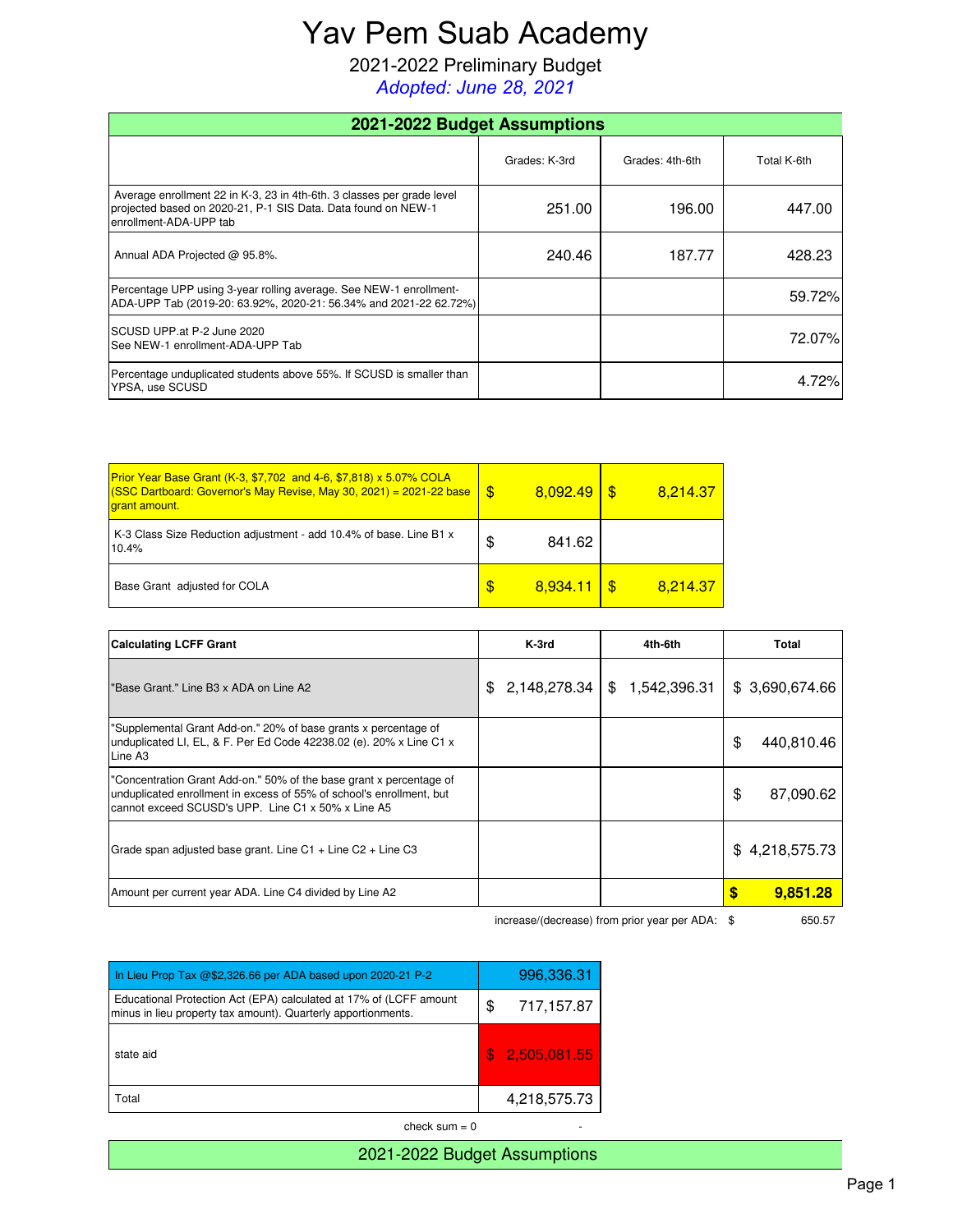## 2021-2022 Budget Assumptions

| 1. Local Control Funding Formula details                                                                                                                                                                                                                                                                                                                                                                                                                                                                                                                                                                                                                           |              |              | 4,218,575.73 |
|--------------------------------------------------------------------------------------------------------------------------------------------------------------------------------------------------------------------------------------------------------------------------------------------------------------------------------------------------------------------------------------------------------------------------------------------------------------------------------------------------------------------------------------------------------------------------------------------------------------------------------------------------------------------|--------------|--------------|--------------|
| In Lieu Prop Tax @\$2,326.66 per ADA based upon 2020-21 P-2                                                                                                                                                                                                                                                                                                                                                                                                                                                                                                                                                                                                        | 996,336.31   |              |              |
| Educational Protection Act (EPA) calculated at 17% of (LCFF amount<br>minus in lieu property tax amount). Quarterly apportionments.                                                                                                                                                                                                                                                                                                                                                                                                                                                                                                                                | 717,157.87   |              |              |
| State aid is balance. Regular apportionment schedule.                                                                                                                                                                                                                                                                                                                                                                                                                                                                                                                                                                                                              | 2,505,081.55 |              |              |
| 2. Other State Funding                                                                                                                                                                                                                                                                                                                                                                                                                                                                                                                                                                                                                                             |              |              | 826,071.31   |
| Special Education State Entitlement (AB602 State)<br>2020-21 Rate (\$625 per Current Year P-2 ADA estimated at 428.23 x<br>4.05% Compounded COLA = $$650.31$ )<br>Per SSC Pocket Budget on 4/30/2021<br>Amount here excludes Admin and set-aside fees; fees budgeted in<br>spending.                                                                                                                                                                                                                                                                                                                                                                               |              | 278,479.65   |              |
| Lottery unrestricted \$150/ADA<br>Per SSC Dartboard on 4/31/2021                                                                                                                                                                                                                                                                                                                                                                                                                                                                                                                                                                                                   | 64,233.90    |              |              |
| Lottery restricted to instructional materials. \$49/ADA<br>Per SSC Dartboard on 4/31/2021                                                                                                                                                                                                                                                                                                                                                                                                                                                                                                                                                                          |              | 20,983.07    |              |
| Mandated Block Grant @ \$17.21 x prior year P-2 ADA of 461.69.<br>Per SSC 4/30/2021 dartboard                                                                                                                                                                                                                                                                                                                                                                                                                                                                                                                                                                      | 7,945.68     |              |              |
| Expanded Learning Opportunity (7425 or 7126 / 8590)<br>ELO Grants shall be expended only for any of the following purposes:<br>extending instructional learning time, accelerating progress to close<br>learning gaps, integrated pupil supports, community learning hubs,<br>supports for credit deficient pupils, additional academic services, and<br>training for school staff. LEAs are encouraged to engage, plan, and<br>collaborate on program operation with community partners and expanded<br>learning programs, and leverage existing behavioral health partnerships<br>and Medi-Cal billing options, in the design and implementation of<br>services. | 308,137.00   |              |              |
| 3. Federal Funding                                                                                                                                                                                                                                                                                                                                                                                                                                                                                                                                                                                                                                                 |              |              | 1,157,231.00 |
| Special Education Federal Entitlement (AB602 Federal)<br>PY 2020-21 enrollment of 482 x \$125 2020-21 Federal Rate<br>Amount here excludes Admin and set-aside fees; fees budgeted in<br>spending.                                                                                                                                                                                                                                                                                                                                                                                                                                                                 |              | 60,250.00    |              |
| Title 1                                                                                                                                                                                                                                                                                                                                                                                                                                                                                                                                                                                                                                                            |              | 133,347.00   |              |
| Title 2                                                                                                                                                                                                                                                                                                                                                                                                                                                                                                                                                                                                                                                            |              | 17,464.00    |              |
| Title 3                                                                                                                                                                                                                                                                                                                                                                                                                                                                                                                                                                                                                                                            |              | 14,529.00    |              |
| Title 4                                                                                                                                                                                                                                                                                                                                                                                                                                                                                                                                                                                                                                                            |              | 10,000.00    |              |
| <b>ESSER III</b><br>ESSER III funds are apportioned to local educational agencies (LEAs) to<br>address the impact of COVID-19 on elementary and secondary schools.                                                                                                                                                                                                                                                                                                                                                                                                                                                                                                 |              | 921,641.00   |              |
| <b>Total Revenue</b>                                                                                                                                                                                                                                                                                                                                                                                                                                                                                                                                                                                                                                               | 4,745,184.32 | 1,456,693.72 | 6,201,878.04 |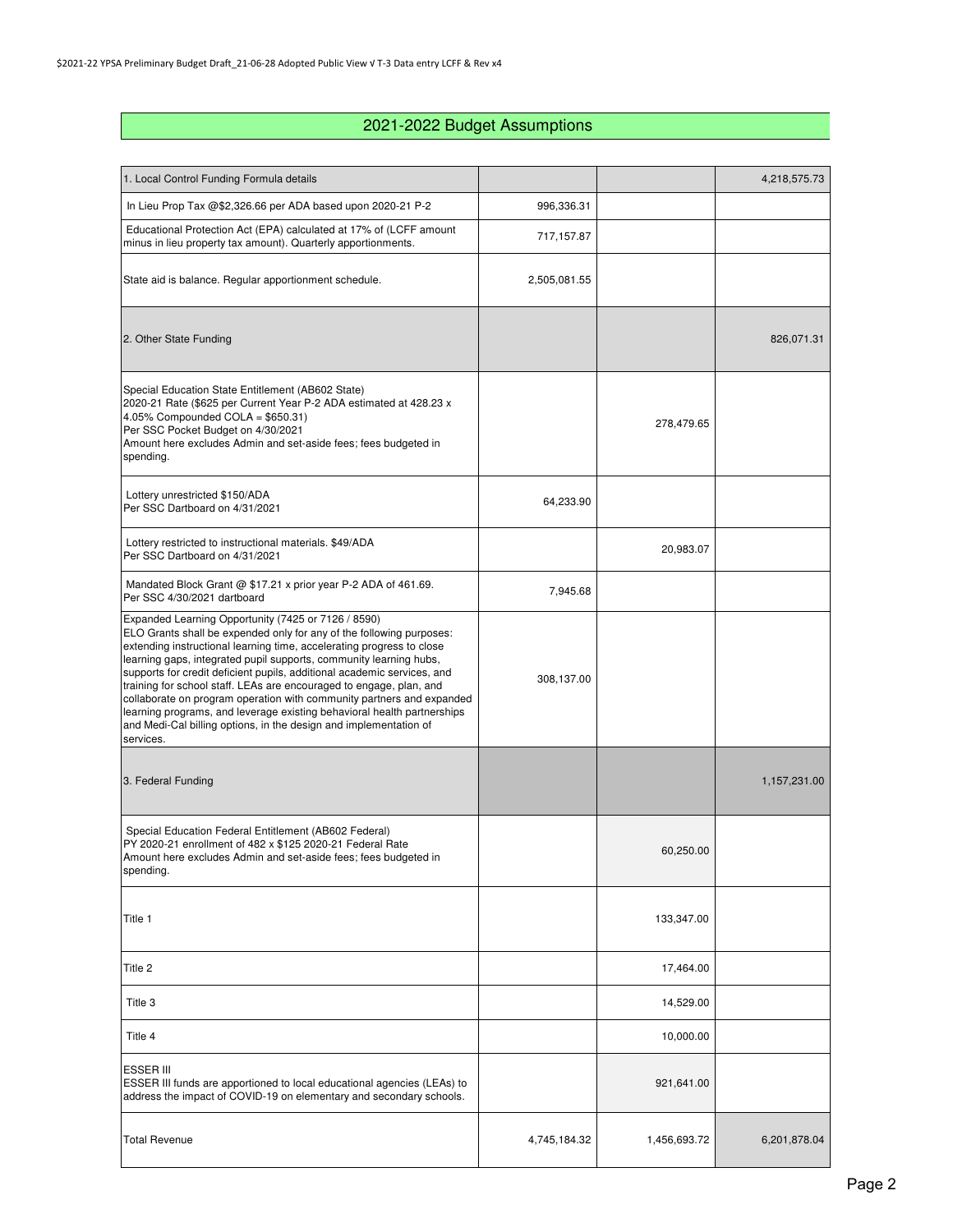| 2022-2023 Budget Assumptions                                                                                                                                      |               |                 |             |  |
|-------------------------------------------------------------------------------------------------------------------------------------------------------------------|---------------|-----------------|-------------|--|
|                                                                                                                                                                   | Grades: K-3rd | Grades: 4th-6th | Total K-6th |  |
| Average enrollment 22 in K-3, 23 in 4th-6th. 3 classes per grade level<br>projected based on 2020-21, P-1 SIS Data. Data found on NEW-1<br>enrollment-ADA-UPP tab | 268.00        | 197.00          | 465.00      |  |
| Annual ADA Projected @ 95.8%.                                                                                                                                     | 256.74        | 188.73          | 445.47      |  |
| Percentage UPP using 3-year rolling average. See NEW-1 enrollment-<br>ADA-UPP Tab Updated to 63.43% at P-2 June 2020.                                             |               |                 | 57.21%      |  |
| SCUSD UPP.at P-2 June 2020<br>See NEW-1 enrollment-ADA-UPP Tab                                                                                                    |               |                 | 72.07%      |  |
| Percentage unduplicated students above 55%. If SCUSD is smaller than<br>YPSA, use SCUSD                                                                           |               |                 | 2.21%       |  |

| <b>Prior Year Base Grant (K-3 \$7,997.76 and 4-6 \$8,118.21) x 2.48% COLA</b><br>$\frac{1}{2}$ (as of May 2021 Revise Governors Budget Estimate) = 2022-23 base<br><b>grant amount.)</b> | \$ | 8.293.19 | - \$ | 8,418.09 |
|------------------------------------------------------------------------------------------------------------------------------------------------------------------------------------------|----|----------|------|----------|
| K-3 Class Size Reduction adjustment - add 10.4% of base. Line B1 x<br>10.4%                                                                                                              | S  | 862.49   |      |          |
| Base Grant adjusted for COLA                                                                                                                                                             | \$ | 9,155.68 |      | 8.418.09 |

| <b>Calculating LCFF Grant</b>                                                                                                                                                                     | K-3rd              | 4th-6th            | Total              |
|---------------------------------------------------------------------------------------------------------------------------------------------------------------------------------------------------|--------------------|--------------------|--------------------|
| "Base Grant." Line B3 x ADA on Line A2                                                                                                                                                            | 2,350,664.99<br>\$ | \$<br>1,588,712.27 | \$<br>3,939,377.27 |
| "Supplemental Grant Add-on." 20% of base grants x percentage of<br>unduplicated LI, EL, & F. Per Ed Code 42238.02 (e). 20% x Line C1 x<br>Line A <sub>3</sub>                                     |                    |                    | \$<br>450,725.14   |
| "Concentration Grant Add-on." 50% of the base grant x percentage of<br>unduplicated enrollment in excess of 55% of school's enrollment, but<br>cannot exceed SCUSD's UPP. Line C1 x 50% x Line A5 |                    |                    | \$<br>43.484.11    |
| Grade span adjusted base grant. Line C1 + Line C2 + Line C3                                                                                                                                       |                    |                    | \$<br>4,433,586.52 |
| Amount per current year ADA. Line C4 divided by Line A2                                                                                                                                           |                    |                    | \$<br>9,952.60     |

increase/(decrease) from prior year per ADA: \$ 101.32

| In Lieu Prop Tax @\$2,198.37 per ADA based upon P-1 Feb 2022                                                                        | 979,307.88         |
|-------------------------------------------------------------------------------------------------------------------------------------|--------------------|
| Educational Protection Act (EPA) calculated at 17% of (LCFF amount<br>minus in lieu property tax amount). Quarterly apportionments. | \$<br>753,709.71   |
| state aid                                                                                                                           | \$<br>2.700.568.92 |
| Total                                                                                                                               | 4,433,586.52       |

check  $sum = 0$  -

2022-2023 Budget Assumptions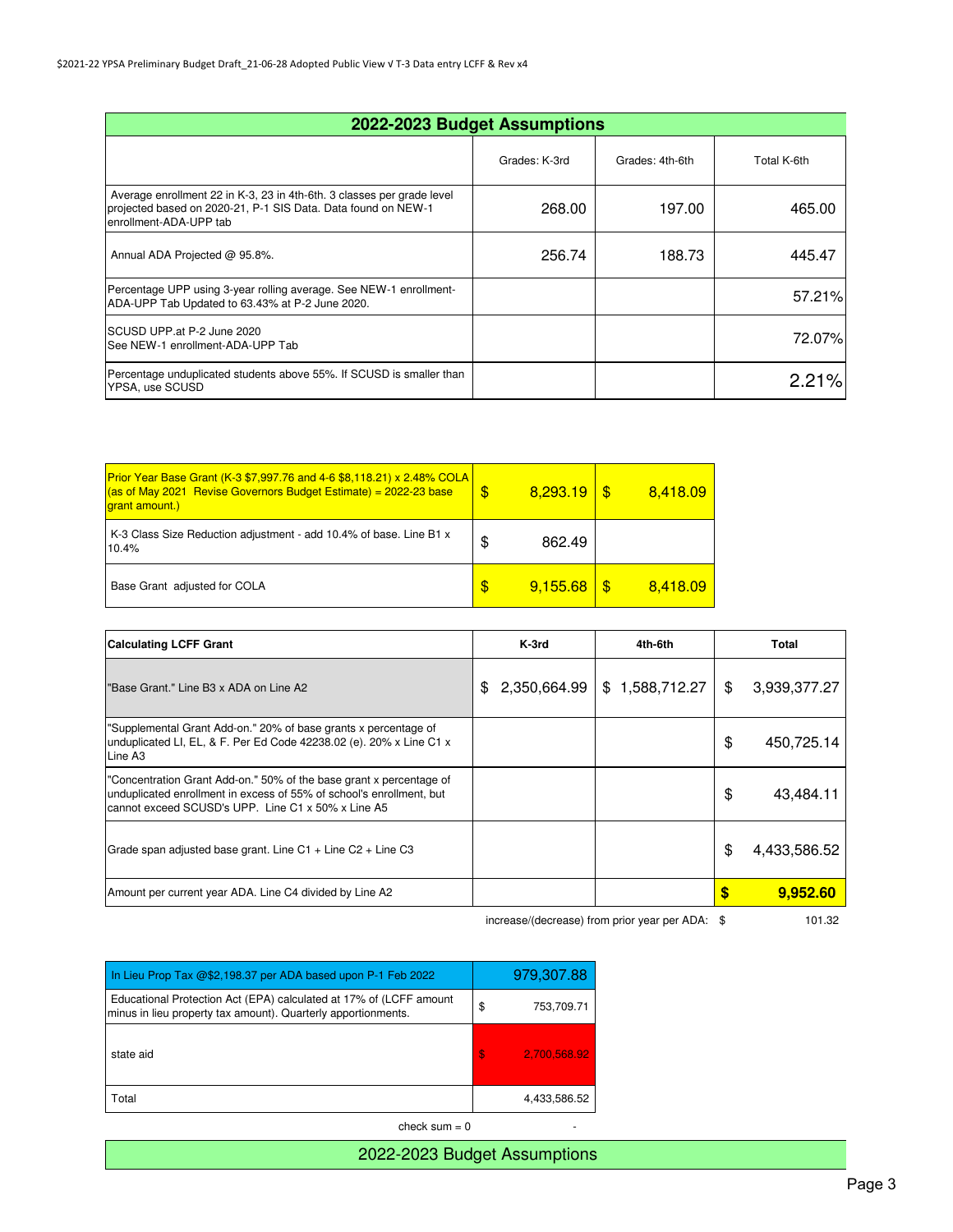### 2022-2023 Budget Assumptions

| 1. Local Control Funding Formula details                                                                                                                                                                            |              |            | 4,433,586.52 |
|---------------------------------------------------------------------------------------------------------------------------------------------------------------------------------------------------------------------|--------------|------------|--------------|
| In Lieu Prop Tax @\$2,198.37 per ADA based upon P-1 Feb 2022                                                                                                                                                        | 979,307.88   |            |              |
| Educational Protection Act (EPA) calculated at 17% of (LCFF amount<br>minus in lieu property tax amount). Quarterly apportionments.                                                                                 | 753,709.71   |            |              |
| State aid is balance. Regular apportionment schedule.                                                                                                                                                               | 2,700,568.92 |            |              |
| 2. Other State Funding                                                                                                                                                                                              |              |            | 378,630.42   |
| <b>Special Education State Entitlement</b><br>2020-21 Rate (\$625 per ADA x 1.5% COLA = \$634.37)<br>Per SSC Dartboard on 1/15/2021<br>Amount here excludes Admin and set-aside fees; fees budgeted in<br>spending. |              | 282,427.98 |              |
| Lottery unrestricted \$150/ADA<br>Per SSC Dartboard on 1/15/2021                                                                                                                                                    | 66,820.50    |            |              |
| Lottery restricted to instructional materials. \$49/ADA<br>Per SSC Dartboard on 1/15/2021                                                                                                                           |              | 21,828.03  |              |
| Mandated Block Grant @ \$17.64 x prior year P-2 ADA.<br>Per SSC May revise dartboard                                                                                                                                | 7,553.91     |            |              |
| 3. Federal Funding                                                                                                                                                                                                  |              |            | 231,215.00   |
| Special Education Federal Entitlement<br>PY enrollment x \$125 2020-21 Federal Rate<br>Amount here excludes Admin and set-aside fees; fees budgeted in<br>spending.                                                 |              | 55,875.00  |              |
| Title 1                                                                                                                                                                                                             |              | 133,347.00 |              |
| Title 2                                                                                                                                                                                                             |              | 17,464.00  |              |
| Title 3                                                                                                                                                                                                             |              | 14,529.00  |              |
| Title 4                                                                                                                                                                                                             |              | 10,000.00  |              |
| 4. Other Funding - Grants & Donation                                                                                                                                                                                |              |            |              |
| <b>Total Revenue</b>                                                                                                                                                                                                | 4,507,960.92 | 535,471.01 | 5,043,431.93 |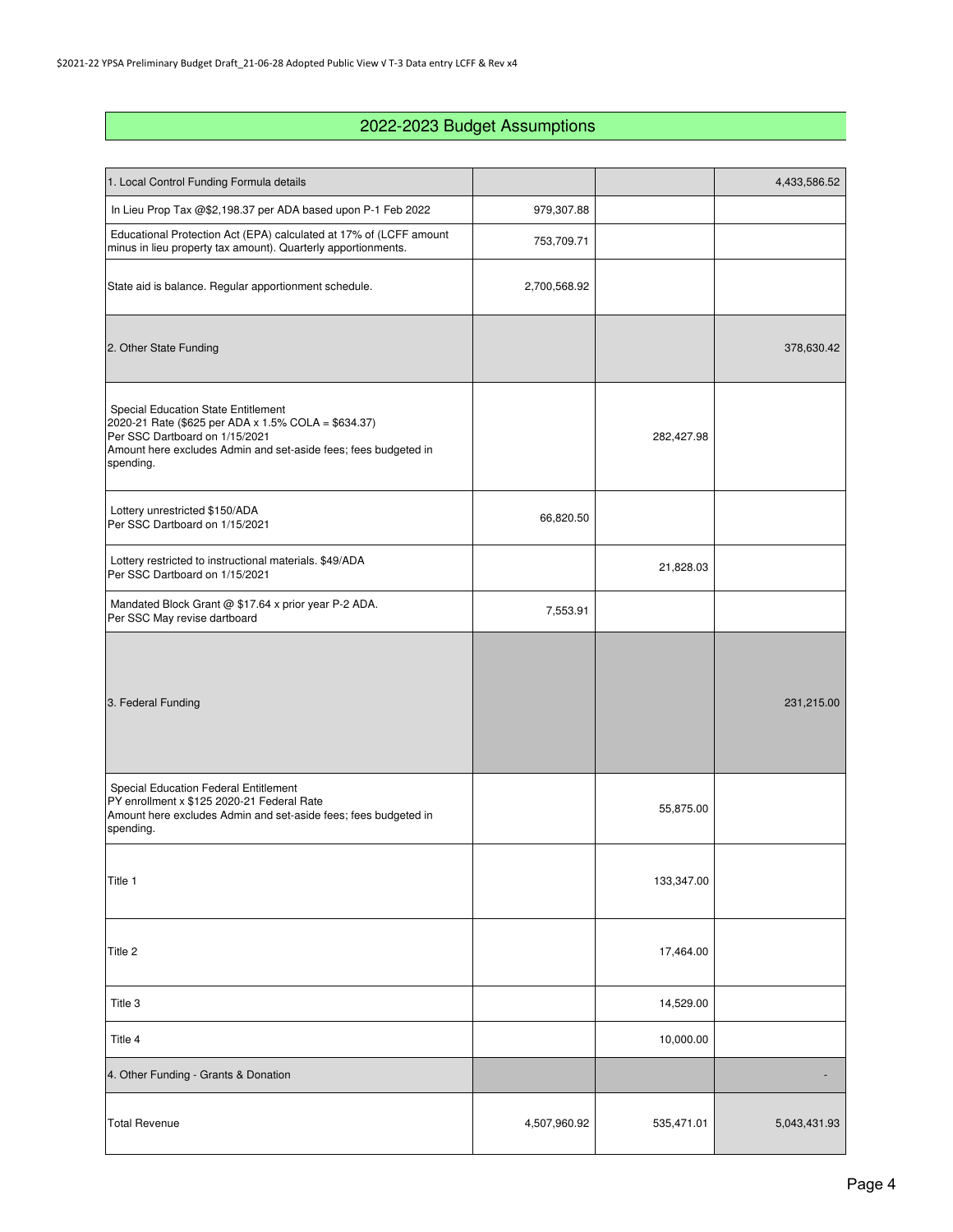| 2023-2024 Budget Assumptions                                                                                                                                      |               |                 |             |  |
|-------------------------------------------------------------------------------------------------------------------------------------------------------------------|---------------|-----------------|-------------|--|
|                                                                                                                                                                   | Grades: K-3rd | Grades: 4th-6th | Total K-6th |  |
| Average enrollment 22 in K-3, 23 in 4th-6th. 3 classes per grade level<br>projected based on 2020-21, P-1 SIS Data. Data found on NEW-1<br>enrollment-ADA-UPP tab | 268.00        | 197.00          | 465.00      |  |
| Annual ADA Projected @ 95.8%.                                                                                                                                     | 256.74        | 188.73          | 445.47      |  |
| Percentage UPP using 3-year rolling average. See NEW-1 enrollment-<br>ADA-UPP Tab                                                                                 |               |                 | 57.45%      |  |
| SCUSD UPP.at P-2 June 2020<br>See NEW-1 enrollment-ADA-UPP Tab                                                                                                    |               |                 | 72.07%      |  |
| Percentage unduplicated students above 55%. If SCUSD is smaller than<br>YPSA, use SCUSD                                                                           |               |                 | 2.45%       |  |

| <b>Prior Year Base Grant x 3.11% COLA</b><br>$\frac{1}{2}$ (as of May 2021 revise) = 2023-24 base grant amount. | \$<br>8,551.10 | 8,679.89 |
|-----------------------------------------------------------------------------------------------------------------|----------------|----------|
| K-3 Class Size Reduction adjustment - add 10.4% of base. Line B1 x<br>10.4%                                     | \$<br>889.31   |          |
| Base Grant adjusted for COLA                                                                                    | \$<br>9,440.42 | 8.679.89 |

| <b>Calculating LCFF Grant</b>                                                                                                                                                                     | K-3rd              |   | 4th-6th      | Total                   |
|---------------------------------------------------------------------------------------------------------------------------------------------------------------------------------------------------|--------------------|---|--------------|-------------------------|
| 'Base Grant." Line B3 x ADA on Line A2                                                                                                                                                            | \$<br>2,423,770.67 | S | 1,638,121.22 | \$<br>4,061,891.90      |
| "Supplemental Grant Add-on." 20% of base grants x percentage of<br>unduplicated LI, EL, & F. Per Ed Code 42238.02 (e). 20% x Line C1 x<br>Line A <sub>3</sub>                                     |                    |   |              | \$<br>466,737.15        |
| "Concentration Grant Add-on." 50% of the base grant x percentage of<br>unduplicated enrollment in excess of 55% of school's enrollment, but<br>cannot exceed SCUSD's UPP. Line C1 x 50% x Line A5 |                    |   |              | \$<br>49,822.60         |
| Grade span adjusted base grant. Line $C1 +$ Line $C2 +$ Line $C3$                                                                                                                                 |                    |   |              | \$<br>4,578,451.65      |
| Amount per current year ADA. Line C4 divided by Line A2                                                                                                                                           |                    |   |              | \$<br><u> 10.277.80</u> |

increase/(decrease) from prior year per ADA: \$

| In Lieu Prop Tax @\$2,198.37 per ADA based upon P-1 Feb 2022                                                                        | 979,311.89         |
|-------------------------------------------------------------------------------------------------------------------------------------|--------------------|
| Educational Protection Act (EPA) calculated at 17% of (LCFF amount<br>minus in lieu property tax amount). Quarterly apportionments. | \$<br>778.336.78   |
| state aid                                                                                                                           | \$<br>2,820,802.97 |
| Total                                                                                                                               | 4,578,451.65       |

 $check sum = 0$  -

2023-2024 Budget Assumptions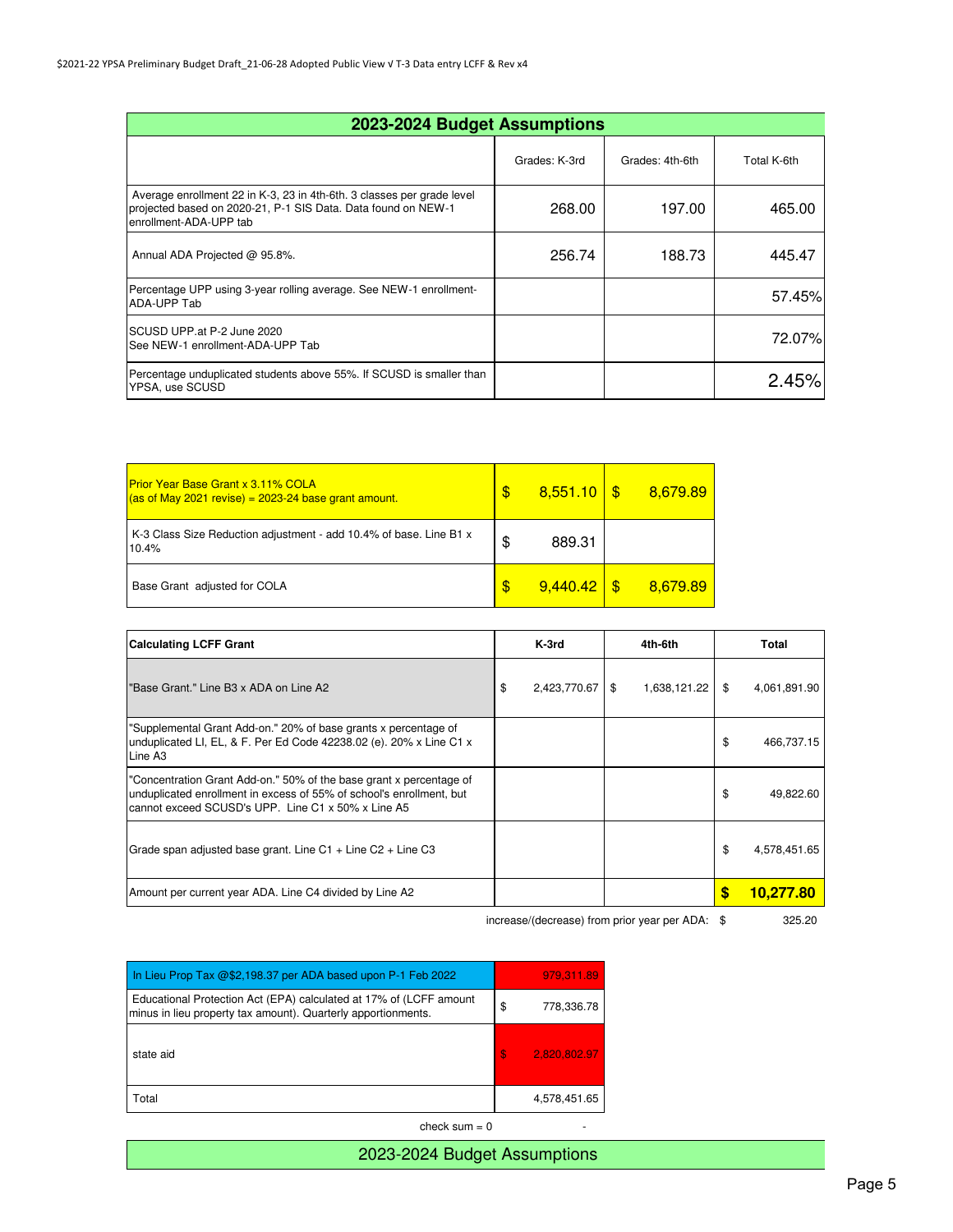### 2023-2024 Budget Assumptions

| 1. Local Control Funding Formula details                                                                                                                                                                            |              |            | 4,578,451.65    |
|---------------------------------------------------------------------------------------------------------------------------------------------------------------------------------------------------------------------|--------------|------------|-----------------|
| In Lieu Prop Tax @\$2,198.37 per ADA based upon P-1 Feb 2022                                                                                                                                                        | 979,311.89   |            |                 |
| Educational Protection Act (EPA) calculated at 17% of (LCFF amount<br>minus in lieu property tax amount). Quarterly apportionments.                                                                                 | 778,336.78   |            |                 |
| State aid is balance. Regular apportionment schedule.                                                                                                                                                               | 2,820,802.97 |            |                 |
| 2. Other State Funding                                                                                                                                                                                              |              |            | 379,179.61      |
| <b>Special Education State Entitlement</b><br>2020-21 Rate (\$625 per ADA x 1.5% COLA = \$634.37)<br>Per SSC Dartboard on 1/15/2021<br>Amount here excludes Admin and set-aside fees; fees budgeted in<br>spending. |              | 282,427.98 |                 |
| Lottery unrestricted \$150/ADA<br>Per SSC Dartboard on 1/15/2021                                                                                                                                                    | 66,820.50    |            |                 |
| Lottery restricted to instructional materials. \$49/ADA<br>Per SSC Dartboard on 1/15/2021                                                                                                                           |              | 21,828.03  |                 |
| Mandated Block Grant @ \$18.19x prior year P-2 ADA.<br>Per SSC May revise dartboard                                                                                                                                 | 8,103.10     |            |                 |
| 3. Federal Funding                                                                                                                                                                                                  |              |            | 233,465.00      |
| Special Education Federal Entitlement<br>PY enrollment x \$125 2020-21 Federal Rate<br>Amount here excludes Admin and set-aside fees; fees budgeted in<br>spending.                                                 |              | 58,125.00  |                 |
| Title 1                                                                                                                                                                                                             |              | 133,347.00 |                 |
| Title 2                                                                                                                                                                                                             |              | 17,464.00  |                 |
| Title 3                                                                                                                                                                                                             |              | 14,529.00  |                 |
| Title 4                                                                                                                                                                                                             |              | 10,000.00  |                 |
| 4. Other Funding - Grants & Donation                                                                                                                                                                                |              |            |                 |
| <b>Total Revenue</b>                                                                                                                                                                                                | 4,653,375.24 | 537,721.01 | 5, 191, 096. 25 |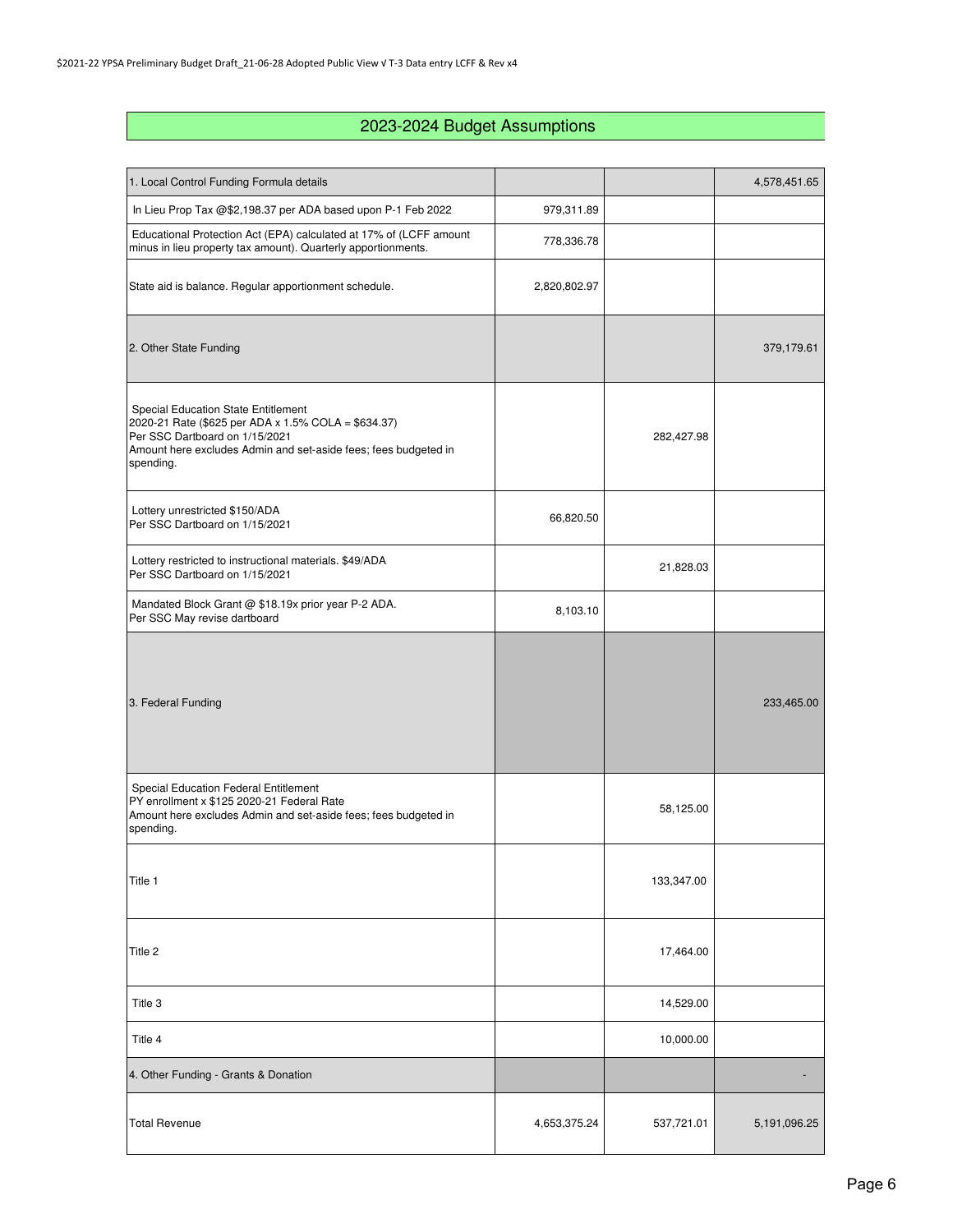### Summary of Revenue and Expenditures for 2021-22 as of date in header

July 1, 2021 to June 30, 2022

| $30.2021$ to $30.2022$<br>Assumptions:                                                                                                                                                                                                                                                                                                                                                                                                                                                                                                                                                                                                                          | $K-3$        | 4th-6th    | Total        |
|-----------------------------------------------------------------------------------------------------------------------------------------------------------------------------------------------------------------------------------------------------------------------------------------------------------------------------------------------------------------------------------------------------------------------------------------------------------------------------------------------------------------------------------------------------------------------------------------------------------------------------------------------------------------|--------------|------------|--------------|
| <b>Projected Enrollment</b>                                                                                                                                                                                                                                                                                                                                                                                                                                                                                                                                                                                                                                     | 251.00       | 196.00     | 447.00       |
| ADA @ 19-20 P-2 Certified                                                                                                                                                                                                                                                                                                                                                                                                                                                                                                                                                                                                                                       | 240.46       | 187.77     | 428.23       |
| UPP for YPSA (2019-20: 63.92%, 2020-21: 56.34% and 2021-22 62.72%)                                                                                                                                                                                                                                                                                                                                                                                                                                                                                                                                                                                              |              |            | 59.72%       |
| % ADA                                                                                                                                                                                                                                                                                                                                                                                                                                                                                                                                                                                                                                                           | 95.80%       | 95.80%     | 95.80%       |
| Revenue                                                                                                                                                                                                                                                                                                                                                                                                                                                                                                                                                                                                                                                         | Unrestricted | Restricted | Total        |
| 1. Local Control Funding Formula                                                                                                                                                                                                                                                                                                                                                                                                                                                                                                                                                                                                                                |              |            | 4,218,575.73 |
| In Lieu Prop Tax @\$2,194.80 per ADA based upon P-2 June 2020                                                                                                                                                                                                                                                                                                                                                                                                                                                                                                                                                                                                   | 996,336.31   |            |              |
| Educational Protection Act (EPA) calculated at 17% of (LCFF amount minus<br>in lieu property tax amount). Quarterly apportionments.                                                                                                                                                                                                                                                                                                                                                                                                                                                                                                                             | 717,157.87   |            |              |
| State aid is balance. Regular apportionment schedule.                                                                                                                                                                                                                                                                                                                                                                                                                                                                                                                                                                                                           | 2,505,081.55 |            |              |
| 2. Other State Funding                                                                                                                                                                                                                                                                                                                                                                                                                                                                                                                                                                                                                                          |              |            | 826,071.31   |
| Special Education State Entitlement (AB602 State)<br>2020-21 Rate (\$625 per Current Year P-2 ADA estimated at 428.23 x 4.05%<br>Compounded COLA = $$650.31$ )<br>Per SSC Pocket Budget on 4/30/2021<br>Amount here excludes Admin and set-aside fees; fees budgeted in spending.                                                                                                                                                                                                                                                                                                                                                                               |              | 278,479.65 |              |
| Lottery unrestricted \$150/ADA<br>Per SSC Dartboard on 4/31/2021                                                                                                                                                                                                                                                                                                                                                                                                                                                                                                                                                                                                | 64,233.90    |            |              |
| Lottery restricted to instructional materials. \$49/ADA<br>Per SSC Dartboard on 4/31/2021                                                                                                                                                                                                                                                                                                                                                                                                                                                                                                                                                                       |              | 20,983.07  |              |
| Mandated Block Grant @ \$17.21 x prior year P-2 ADA of 461.69.<br>Per SSC 4/30/2021 dartboard                                                                                                                                                                                                                                                                                                                                                                                                                                                                                                                                                                   | 7,945.68     |            |              |
| In Person Instruction Learning (7422 / 8590)<br>IPI Grants may be used for any purpose consistent with providing in-person<br>instruction for any pupil participating in in-person instruction, including, but<br>not limited to, COVID-19 testing, cleaning and disinfection, personal<br>protective equipment, ventilation and other school site upgrades necessary<br>for health and safety, salaries for certificated or classified employees<br>providing in-person instruction or services, and social and mental health<br>support services provided in conjunction with in-person instruction.                                                          | 146,292.00   |            |              |
| Expanded Learning Opportunity (7425 or 7126 / 8590)<br>ELO Grants shall be expended only for any of the following purposes:<br>extending instructional learning time, accelerating progress to close learning<br>gaps, integrated pupil supports, community learning hubs, supports for credit<br>deficient pupils, additional academic services, and training for school staff.<br>LEAs are encouraged to engage, plan, and collaborate on program operation<br>with community partners and expanded learning programs, and leverage<br>existing behavioral health partnerships and Medi-Cal billing options, in the<br>design and implementation of services. | 308,137.00   |            |              |
| 3. Federal Funding                                                                                                                                                                                                                                                                                                                                                                                                                                                                                                                                                                                                                                              |              |            | 1,157,231.00 |
| ESSER III<br>ESSER III funds are apportioned to local educational agencies (LEAs) to<br>address the impact of COVID-19 on elementary and secondary schools.                                                                                                                                                                                                                                                                                                                                                                                                                                                                                                     |              | 921,641.00 |              |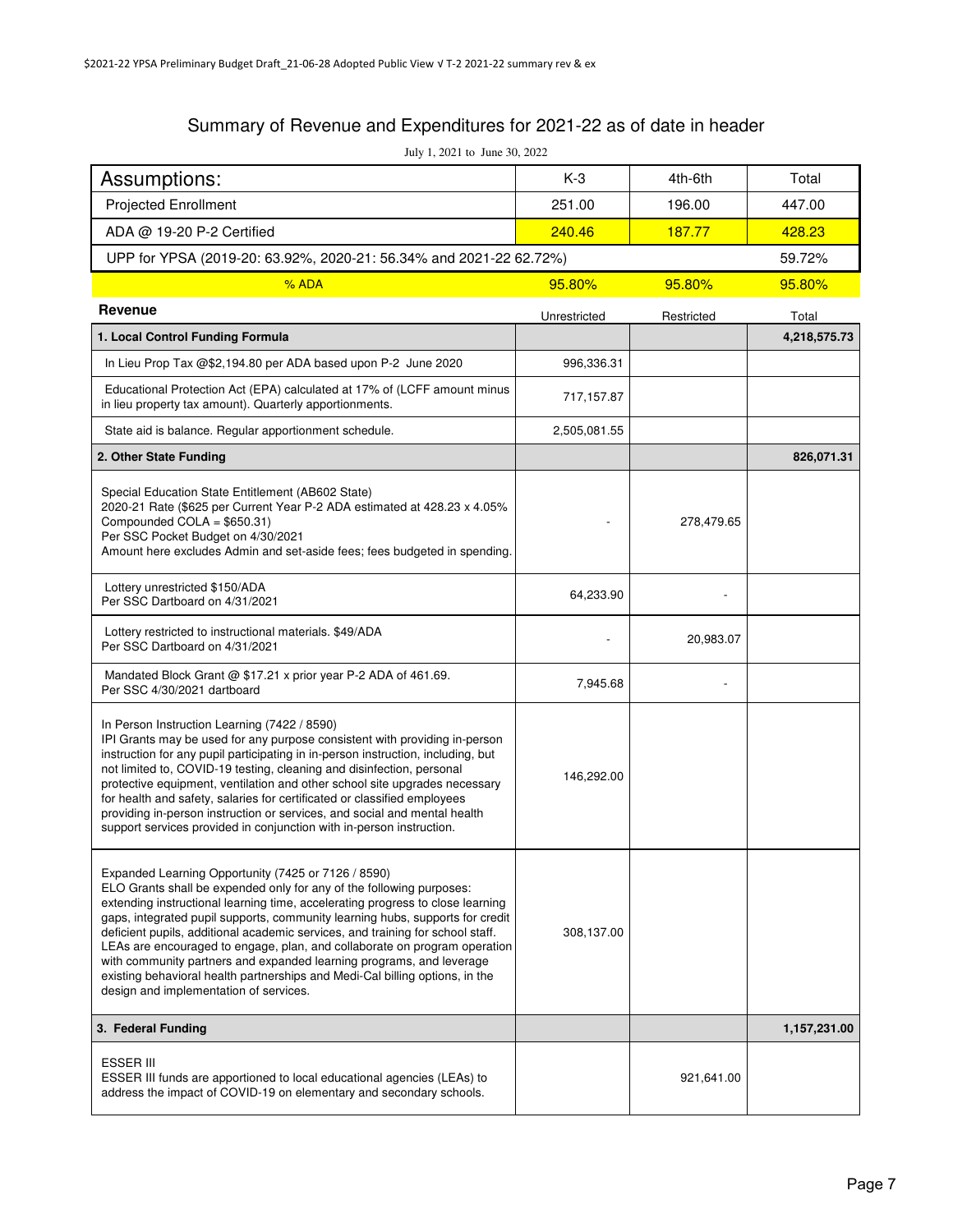| Title 1, Part A - Improving Basic Programs Operated by LEA ESSA. A<br>federal program to ensure that all children have a fair, equal, and significant<br>opportunity to obtain a high-quality education and reach proficiency on State<br>academic achievement standards and academic assessments, 2019-20<br>funding level shown here.                                                                                            |              | 133,347.00   |              |
|------------------------------------------------------------------------------------------------------------------------------------------------------------------------------------------------------------------------------------------------------------------------------------------------------------------------------------------------------------------------------------------------------------------------------------|--------------|--------------|--------------|
| Title 2, Part A - Supporting Effective Instructions ESSA. Use increase the<br>academic achievement of all students by helping schools and districts: (1)<br>improve teacher and principal quality through professional development and<br>other activities, and (2) providing low-income and minority students greater<br>access to effective teachers, principals, and other school leaders. 2019-20<br>funding level shown here. |              | 17,464.00    |              |
| Title 3 based on 144 of English Learners (ELs) on Fall 2017 CALPADS x<br>\$99.05/per ADA. Funds to be used to assist EL students to acquire English<br>and meet grade-level achievement and graduation goals. 2019-20 funding<br>level shown here.                                                                                                                                                                                 |              | 14,529.00    |              |
| Title IV, Part A Subpart 1 - Student Support & Academic Enrichment ESSA.<br>Updated according to 2018-19 CDE entitlement on 12/10/18. to increase<br>capacity to provide all students with access to a well-rounded education,<br>improve conditions for student learning, and improve use of technology to<br>improve the academic achievement and digital literacy of all students. 2019-<br>20 funding level shown here.        |              | 10,000.00    |              |
| Special Education Federal Entitlement (AB602 Federal)<br>PY 2020-21 enrollment of 482 x \$125 2020-21 Federal Rate<br>Amount here excludes Admin and set-aside fees; fees budgeted in spending.                                                                                                                                                                                                                                    |              | 60,250.00    |              |
| Total Projected 2022-2022 Revenue                                                                                                                                                                                                                                                                                                                                                                                                  | 4,745,184.32 | 1,456,693.72 | 6,201,878.04 |

#### **Expenses**

| 2,073,617.89             | 256,688.09               | 2,330,305.98                                                                                                                                                                                                           |
|--------------------------|--------------------------|------------------------------------------------------------------------------------------------------------------------------------------------------------------------------------------------------------------------|
| 632,505.43               | 529,112.80               | 1,161,618.23                                                                                                                                                                                                           |
| 1,203,401.65             | 112,284.99               | 1,315,686.64                                                                                                                                                                                                           |
| 153,850.00               | 50,984.00                | 204,834.00                                                                                                                                                                                                             |
| 639,469.89               | 153,271.26               | 792,741.15                                                                                                                                                                                                             |
| $\overline{\phantom{a}}$ | $\overline{\phantom{a}}$ |                                                                                                                                                                                                                        |
| 42,185.76                | $\blacksquare$           | 42,185.76                                                                                                                                                                                                              |
| 4,745,030.62             | 1,102,341.14             | 5,847,371.76                                                                                                                                                                                                           |
|                          |                          |                                                                                                                                                                                                                        |
| 153.70                   | 354,352.59               | 354,506.28                                                                                                                                                                                                             |
|                          |                          |                                                                                                                                                                                                                        |
|                          |                          | 84,371.51                                                                                                                                                                                                              |
|                          |                          | ۰                                                                                                                                                                                                                      |
|                          |                          | 270,134.77                                                                                                                                                                                                             |
|                          |                          |                                                                                                                                                                                                                        |
|                          |                          | Minus current year reserve based on $2\%$ of LCFF revenue $-$<br>Not applicable in 2019-20. From the balance, current rainy day fund based on 2% of revenue --><br>Original Working Balance = Surplus minus 2% reserve |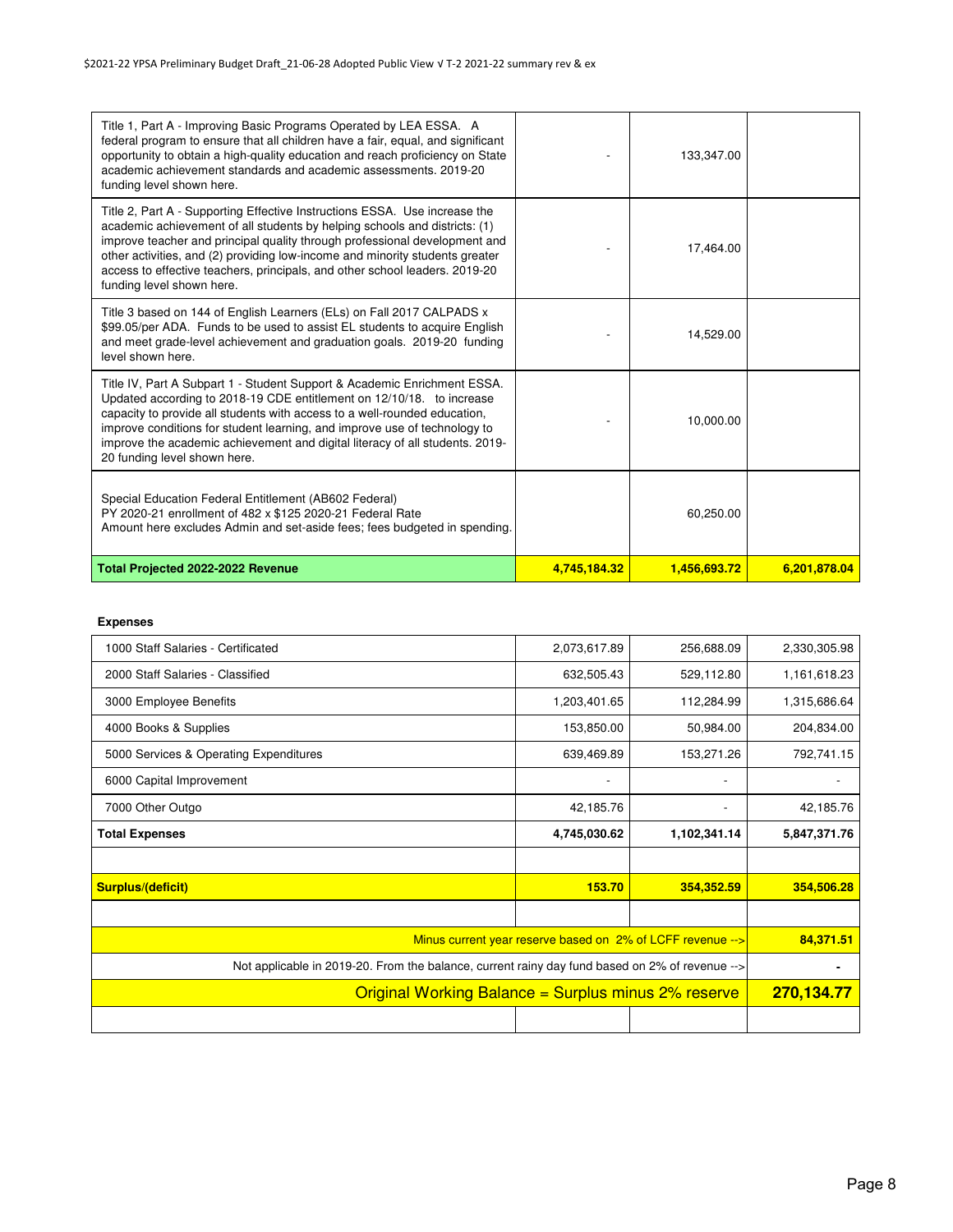#### *Yav Pem Suab Academy2021-2022 Preliminary Budget*

| 2021-22 Cash Flow                      |                      |                        |                           |                         |                          |                          |                         |                          |                       |                       |                     | <b>Deposited in Union Bank</b> | Notified by CDE of this amount, |                       |
|----------------------------------------|----------------------|------------------------|---------------------------|-------------------------|--------------------------|--------------------------|-------------------------|--------------------------|-----------------------|-----------------------|---------------------|--------------------------------|---------------------------------|-----------------------|
| 2020-21 Projected EOY Asset            | July<br>3,002,074.91 | August<br>2,762,785.73 | September<br>2,428,551.46 | October<br>2,890,205.03 | November<br>2,735,285.85 | December<br>2,590,671.74 | January<br>3,064,963.20 | February<br>2,917,527.25 | March<br>2,692,985.67 | April<br>3,199,331.32 | May<br>3,049,705.21 | June<br>2,895,108.85           | July<br>3,289,201.10            | Total<br>3,358,804.63 |
| Receipts                               | <b>Jul-21</b>        | Aug-21                 | <b>Sep-21</b>             | <b>Oct-21</b>           | <b>Nov-21</b>            | <b>Dec-21</b>            | $Jan-22$                | Feb-22                   | <b>Mar-22</b>         | Apr-22                | <b>May-22</b>       | <b>Jun-22</b>                  | <b>Jul-22</b>                   | Total                 |
| 1. Local Control Funding Formula       |                      |                        |                           |                         |                          |                          |                         |                          |                       |                       |                     |                                |                                 |                       |
| A. District In Lieu Property Tax       |                      | 59,780.18              | 119,560.36                | 79,706.90               | 79,706.90                | 79,706.90                | 79,706.90               | 79,706.90                | 139,487.08            | 69,743.54             | 69,743.54           | 69,743.54                      | 69,743.54                       | 996,336.31            |
| <b>B.</b> Educational Protection Act   |                      |                        | 179,289.47                |                         |                          | 179,289.47               |                         |                          | 179,289.47            |                       |                     | 179,289.47                     |                                 | 717,157.87            |
| C. State Aid                           | 125,254.08           | 125,254.08             | 225,457.34                | 225,457.34              | 225,457.34               | 225,457.34               | 225,457.34              | 225,457.34               | 225,457.34            | 225,457.34            | 225,457.34          | 225,457.34                     |                                 | 2,505,081.55          |
| 2. Other State Funding                 |                      |                        |                           |                         |                          |                          |                         |                          |                       |                       |                     |                                |                                 |                       |
| A. Special Education State             | 13,923.98            | 13,923.98              | 25,063.17                 | 25,063.17               | 25,063.17                | 25,063.17                | 25,063.17               | 25,063.17                | 25,063.17             | 25,063.17             | 25,063.17           | 25,063.17                      |                                 | 278,479.65            |
| <b>B. Lottery Unrestricted</b>         |                      |                        | 16,058.48                 |                         |                          | 16,058.48                |                         |                          | 16,058.48             |                       |                     | 16,058.48                      |                                 | 64,233.90             |
| C. Lottery Restricted                  |                      |                        | 5,245.77                  |                         |                          | 5,245.77                 |                         |                          | 5,245.77              |                       |                     | 5,245.77                       |                                 | 20,983.07             |
| D. Mandated Block Grant                |                      |                        |                           |                         |                          | 7,945.68                 |                         |                          |                       |                       |                     |                                |                                 | 7,945.68              |
| E. In Person Instruction Learning      |                      |                        | 36,573.00                 |                         |                          | 36,573.00                |                         |                          | 36,573.00             |                       |                     | 36,573.00                      |                                 | 146,292.00            |
| F. Expanded Leanring Opportunity       |                      |                        | 77,034.25                 |                         |                          | 77,034.25                |                         |                          | 77,034.25             |                       |                     | 77,034.25                      |                                 | 308,137.00            |
| 3. Federal Funding                     |                      |                        |                           |                         |                          |                          |                         |                          |                       |                       |                     |                                |                                 |                       |
| A. ESSER III                           |                      |                        | 230,410.25                |                         |                          | 230,410.25               |                         |                          | 230,410.25            |                       |                     | 230,410.25                     |                                 | 921,641.00            |
| B. Federal Title 1                     |                      |                        | 33,336.75                 |                         |                          | 33,336.75                |                         |                          | 33,336.75             |                       |                     | 33,336.75                      |                                 | 133,347.00            |
| C. Federal Title 2                     |                      |                        | 4,366.00                  |                         |                          | 4,366.00                 |                         |                          | 4,366.00              |                       |                     | 4,366.00                       |                                 | 17,464.00             |
| D. Federal Title 3                     |                      |                        | 3,632.25                  |                         |                          | 3,632.25                 |                         |                          | 3,632.25              |                       |                     | 3,632.25                       |                                 | 14,529.00             |
| E. Federal Title 4                     |                      |                        |                           |                         |                          |                          |                         |                          | 5,000.00              |                       |                     | 5,000.00                       |                                 | 10,000.00             |
| F. Special Education Federal           |                      |                        | 15,062.50                 |                         |                          | 15,062.50                |                         |                          | 15,062.50             |                       |                     | 15,062.50                      |                                 | 60,250.00             |
| 4. Other donations & refunds           |                      |                        |                           |                         |                          |                          |                         |                          |                       |                       |                     |                                |                                 |                       |
| A. Donations & Rebates                 |                      |                        |                           |                         |                          |                          |                         |                          |                       |                       |                     |                                |                                 |                       |
| B. Misc.                               |                      |                        |                           |                         |                          |                          |                         |                          |                       |                       |                     |                                |                                 |                       |
| C.                                     |                      |                        |                           |                         |                          |                          |                         |                          |                       |                       |                     |                                |                                 |                       |
| <b>Total Revenue</b>                   | 139,178.06           | 198,958.24             | 971,089.58                | 330,227.41              | 330,227.41               | 939,181.80               | 330,227.41              | 330,227.41               | 996,016.30            | 320,264.05            | 320,264.05          | 926,272.76                     | 69,743.54                       | 6,201,878.04          |
|                                        |                      |                        |                           |                         |                          |                          |                         |                          |                       |                       |                     |                                |                                 |                       |
| <b>Disbursements</b>                   | July                 | Aug                    | <b>Sept</b>               | Oct                     | <b>Nov</b>               | Dec                      | January                 | Feb                      | <b>March</b>          | <b>April</b>          | <b>May</b>          | June                           | July                            | <b>Total</b>          |
| 1000 Staff Salaries - Certificated     | 38,155.13            | 206,563.17             | 209,020.17                | 206,563.17              | 206,563.17               | 207,148.17               | 206,563.17              | 206,563.17               | 210,892.17            | 206,563.17            | 206,563.17          | 219,148.17                     |                                 | 2,330,305.98          |
| 2000 Staff Salaries - Classified       | 53,905.82            | 109,940.03             | 113,582.75                | 115,227.90              | 80,487.14                | 81,949.09                | 103,656.37              | 95,008.85                | 103,829.87            | 100,565.18            | 103,782.99          | 99,682.25                      |                                 | 1,161,618.23          |
| 3000 Employee Benefits                 | 94,674.53            | 110,397.71             | 113,814.22                | 110,802.23              | 108,144.56               | 111,050.35               | 109,917.01              | 109,255.47               | 113,412.01            | 109,680.53            | 109,926.69          | 114,611.34                     |                                 | 1,315,686.64          |
| 4000 Books & Supplies                  | 90,930.67            | 12,909.09              | 16,239.76                 | 8,409.09                | 15,239.76                | 7,409.09                 | 14,989.76               | 4,909.09                 | 11,739.76             | 4,909.09              | 12,239.76           | 4,909.09                       |                                 | 204,834.00            |
| 5000 Services & Operating Expenditures | 100,801.10           | 93,382.51              | 56,779.12                 | 44,144.20               | 64,406.90                | 57,333.65                | 42,537.06               | 110,908.58               | 49,796.85             | 48,172.20             | 42,347.81           | 79,767.74                      | 140.01                          | 790,517.71            |
| 6000 Capital Improvement               |                      |                        |                           |                         |                          |                          |                         |                          |                       |                       |                     |                                | $\sim$                          |                       |
| 7000 Other Outgo                       | $\epsilon$           | ٠                      | $\sim$                    | $\sim$                  | $\overline{\phantom{a}}$ | $\sim$                   |                         | 28,123.84                | $\sim$                | $\sim$                | ٠                   | 14,061.92                      | $\sim$                          | 42,185.76             |
| <b>Total Expenses 2021-22</b>          | 378,467.24           | 533,192.50             | 509,436.01                | 485,146.59              | 474,841.52               | 464,890.35               | 477,663.36              | 554,768.99               | 489,670.65            | 469,890.17            | 474,860.41          | 532,180.51                     | 140.01                          | 5,845,148.32          |
|                                        |                      |                        |                           |                         |                          |                          |                         |                          |                       |                       |                     |                                |                                 |                       |
| Net Change in Cash                     | (239, 289.18)        | (334, 234.26)          | 461,653.57                | (154, 919.18)           | (144, 614.11)            | 474,291.45               | (147, 435.94)           | (224, 541.58)            | 506,345.65            | (149, 626.12)         | (154, 596.36)       | 394,092.25                     | 69,603.53                       |                       |
| CY Monthly ending balance for 2021-22  | (239, 289.18)        | (573, 523.45)          | (111, 869.88)             | (266, 789.06)           | (411, 403.17)            | 62,888.29                | (84, 547.66)            | (309, 089.24)            | 197,256.41            | 47,630.30             | (106, 966.06)       | 287,126.19                     | 356,729.72                      |                       |
| Monthly Ending Cash Balance            | 2,762,785.73         | 2,428,551.46           | 2,890,205.03              | 2,735,285.85            | 2,590,671.74             | 3,064,963.20             | 2,917,527.25            | 2,692,985.67             | 3,199,331.32          | 3,049,705.21          | 2,895,108.85        | 3,289,201.10                   | 3,358,804.63                    |                       |
|                                        | July                 | Aug                    | Sept                      | Oct                     | <b>Nov</b>               | <b>Dec</b>               | Jan                     | Feb                      | Mar                   | April                 | May                 | June                           | July                            | Total                 |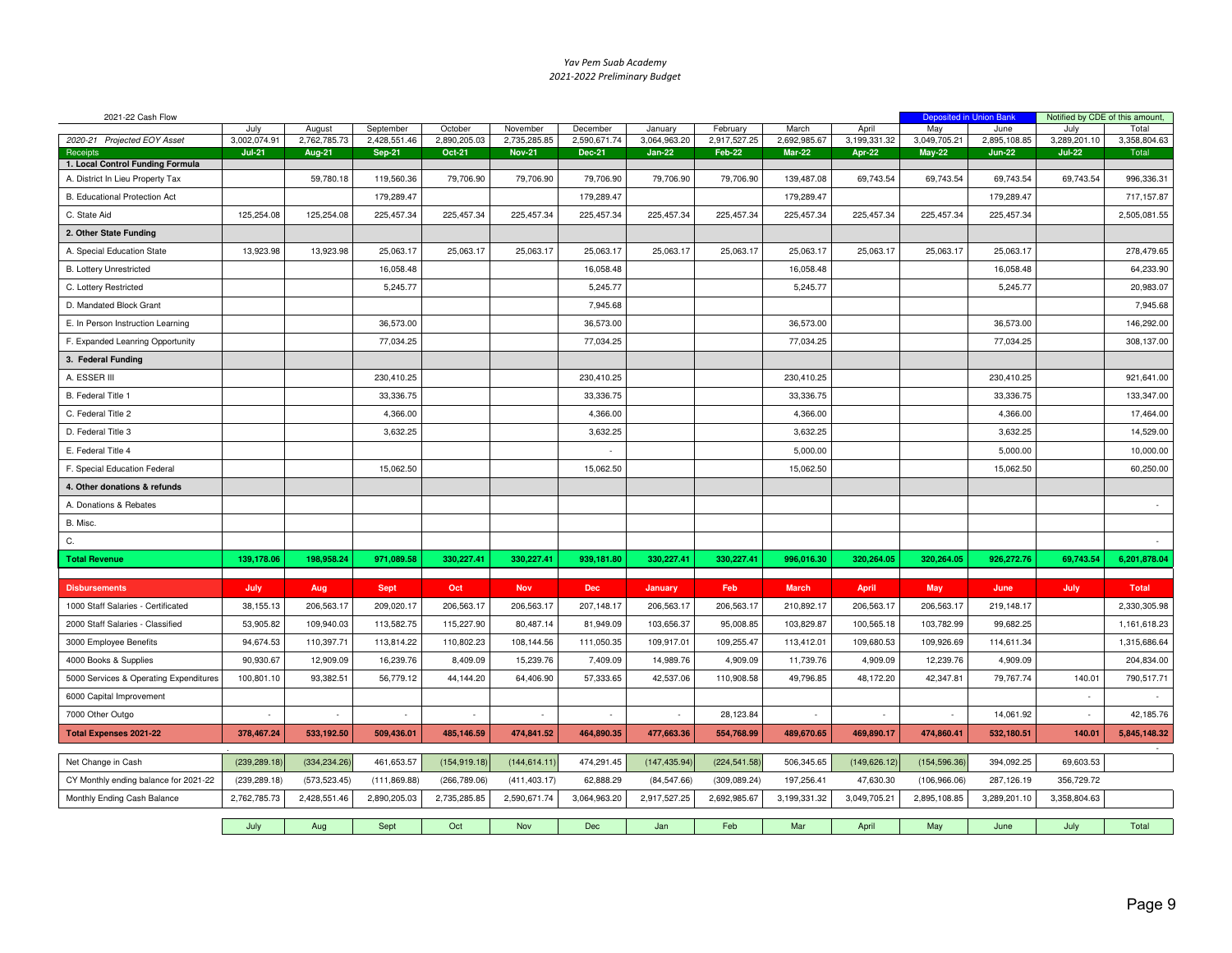|                       |        | 1000 Certificated Staff Salaries 2021-2022                                                                                                                                                                                                                                                                                                                                                                                                                                                                                                                                     |                     | FY 2021-2022 | <b>Totals for</b> | <b>Totals for</b> |              |
|-----------------------|--------|--------------------------------------------------------------------------------------------------------------------------------------------------------------------------------------------------------------------------------------------------------------------------------------------------------------------------------------------------------------------------------------------------------------------------------------------------------------------------------------------------------------------------------------------------------------------------------|---------------------|--------------|-------------------|-------------------|--------------|
|                       |        |                                                                                                                                                                                                                                                                                                                                                                                                                                                                                                                                                                                | <b>Unrestricted</b> | Restricted   | <b>Total</b>      | 2022-2023         | 2023-2024    |
| <b>LCAP</b><br>G1/A1  | 1101   | 21 Core Teacher Salaries<br>180 days per year                                                                                                                                                                                                                                                                                                                                                                                                                                                                                                                                  | 1,519,172.36        |              | 1,519,172.36      | 1,548,054.61      | 1,579,737.60 |
|                       | 1102   | Day-to-Day Substitute - Certificated Assignments<br>Paid here if using UCSC sub or under 5899.1 Contracted Services<br>for DirectEd, The Education Team, etc. Unused sick leave<br>balances at the end of the school year is provided back to<br>employees as an Attendance Stipend.<br>Budgeted at \$26.00/hr. x 6.5 hr./day = \$169/ per day<br>21 teachers x 10 sick days x $$169$ per day = \$35,490                                                                                                                                                                       | 35,490.00           |              | 35,490.00         | 35,490.00         | 35,490.00    |
| <b>LCAP</b><br>G4/A5  | 1102   | Substitutes to administer ELPAC Initial and Summative<br><b>Assessment</b><br>Paid here if using UCSC sub or under 5899.1 Contracted Services<br>for DirectEd, The Education Team, etc.<br>Initial Testing: 3 subs for 4 days<br>Summative Testing: 3 subs for 8 days<br>3 subs x \$26.00/hr. x 6 hr./day x 12 days = \$5,616                                                                                                                                                                                                                                                  | 5,616.00            |              | 5,616.00          | 5,616.00          | 5,616.00     |
| <b>LCAP</b><br>G1/A18 | 1102   | Substitutes to cover for Teacher Induction Mentors<br>Release mentor teachers to perform classroom observations and<br>feedback. Paid here if using UCSC sub or under 5899 Contracted<br>Services for DirectEd, The Education Team, etc.<br>$3$ sub x \$26.00/hr. x 6 hours x 5 days = \$2,340                                                                                                                                                                                                                                                                                 | 2.340.00            |              | 2,340.00          | 2,340.00          | 2,340.00     |
| <b>LCAP</b><br>G5/A4  | 1105   | Two Non-Core Certificated Hmong Language Development<br>(HLD) Teacher Salaries<br>Budgeted at Row 1, Col A - \$62,400 + 180 days per year                                                                                                                                                                                                                                                                                                                                                                                                                                      | 124,800.00          |              | 124,800.00        | 131,634.22        | 133,528.56   |
|                       | 1105-1 | Day-to-Day Substitute-Non-Core Cert. Assignments<br>Paid here if using UCSC sub or under 5899.1 Contracted Services<br>for DirectEd, The Education Team, etc. Unused sick leave<br>balances at the end of the school year is provided back to<br>employees as an Attendance Stipend.<br>Budgeted at \$26.00/hr. x 6.5 hr./day = \$169/ per day<br>2 teachers x 10 sick days x $$169$ per day = \$3,380                                                                                                                                                                         | 3,380.00            |              | 3,380.00          | 3,380.00          | 3,380.00     |
| <b>LCAP</b><br>G1/A18 | 1106-2 | New Teacher Induction Mentor Teacher Stipend<br>Secure an induction program, site coordinator, and mentor teachers<br>to provide induction support to five new teachers.<br>Paid here if using UCSC teacher or 5899 for 1099 Contracts.<br>$$1,800$ per probationary teacher x 5 teachers = $$9,000$ plus 1 site<br>coordinator $x$ \$1,800 = \$1,800 = \$10,800                                                                                                                                                                                                               | 10,800.00           |              | 10,800.00         | 10,800.00         | 10,800.00    |
| <b>LCAP</b><br>G1/A19 | 1106-2 | <b>Head Teacher Stipend</b><br>Teachers used to fill in for administrators in their absence as needed<br>and paid as a stipend in June.<br>\$1,200/year divided equally among participating head teachers.                                                                                                                                                                                                                                                                                                                                                                     | 1.200.00            |              | 1,200.00          | 1,200.00          | 1,200.00     |
|                       | 1106-3 | End of Year Attendance Stipend<br>Stipend provided to certificated staff at the end of the academic<br>year for unused sick days. This budget is reduced by associated<br>sub costs incurred under expense codes 1102 sub salaries and<br>5989.1 contracted sub services.<br>Budgeted at 25 teachers $x$ 10 days $x$ \$140 = \$35,000<br>Core: 21 teachers x 10 days x $$140/$ day = \$29,400<br>Non-Core Cert.: 2 teachers x 10 days x $$140$ /day = \$2,800<br>RSP: 1 teacher x 10 days x $$140$ /day = $$1,400$<br>Speech: 1 pathologist x 10 days x $$140$ /day = $$1,400$ | $x = $35,000$       |              | 0.00              | 0.00              | 0.00         |
|                       | 1106-4 | Certificated Medical Waiver Stipend<br>Stipend provided to employees opting out from medical insurance for<br>the year. Estimated at 3 staff.<br>Budgeted at $$125x11mo.x 3 statf = $4,125$                                                                                                                                                                                                                                                                                                                                                                                    | 4,125.00            |              | 4,125.00          | 4,125.00          | 4,125.00     |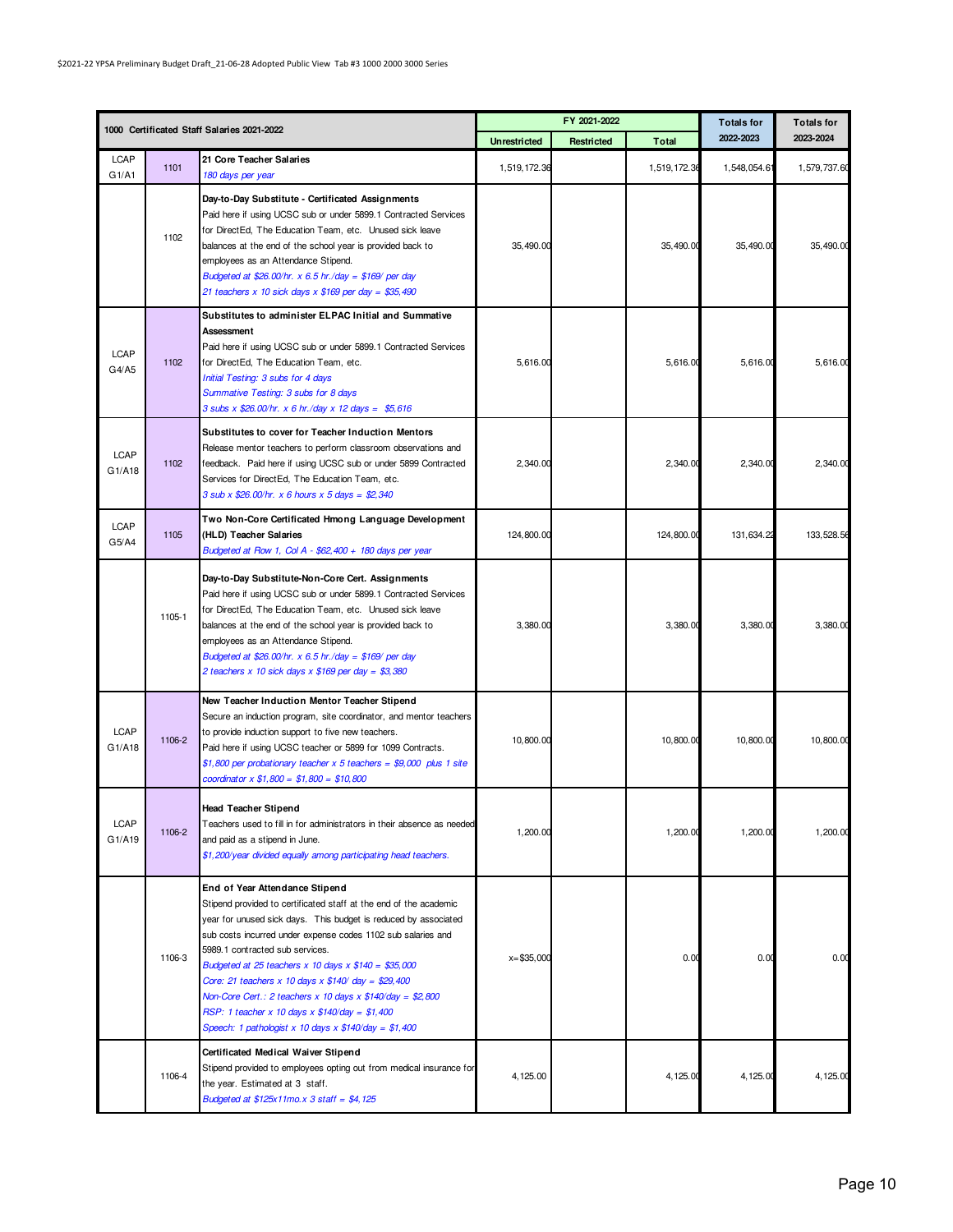|                       |                                    | 1000 Certificated Staff Salaries 2021-2022                                                                                                                                                                                                                                                                                                                                                       |                     | FY 2021-2022 | <b>Totals for</b> | <b>Totals for</b> |              |
|-----------------------|------------------------------------|--------------------------------------------------------------------------------------------------------------------------------------------------------------------------------------------------------------------------------------------------------------------------------------------------------------------------------------------------------------------------------------------------|---------------------|--------------|-------------------|-------------------|--------------|
|                       |                                    |                                                                                                                                                                                                                                                                                                                                                                                                  | <b>Unrestricted</b> | Restricted   | <b>Total</b>      | 2022-2023         | 2023-2024    |
|                       | 1106-5                             | Split Pay Stipend - CORE<br>Paid to grade level teachers who cover another class or part of<br>another class in emergency situations.<br>Budgeted at \$26.00/hr. $x$ 6.5 hr./day = \$169/ per day<br>21 teachers x 3 sick days x $$169$ per day = $$10,647$                                                                                                                                      | 10,647.00           |              | 10,647.00         | 10,647.00         | 10,647.00    |
| <b>LCAP</b><br>G1/A12 | 1107                               | Resource Specialist Program (RSP) Teacher<br>Budgeted at Step 5, Col. C - \$70,472 (180 days per year)                                                                                                                                                                                                                                                                                           |                     | 70,472.09    | 70,472.09         | 72, 292.30        | 74.176.04    |
|                       | 1102                               | Day-to-Day Substitute - RSP<br>Paid here if using UCSC sub or under 5899.1 Contracted Services<br>for DirectEd, The Education Team, etc. Unused sick leave<br>balances at the end of the school year is provided back to<br>employees as an Attendance Stipend.<br>Budgeted at \$29.00/hr. x 6.5 hr./day = \$188.50/ per day<br>1 teacher x 10 sick days x $$1188.50$ per day = $$1,885.00$      |                     | 1,885.00     | 1,885.00          | 1,885.00          | 1,885.00     |
|                       | 1100 - Certificated Staff Salaries |                                                                                                                                                                                                                                                                                                                                                                                                  | 1,717,570.36        | 72,357.09    | 1,789,927.45      | 1,827,464.13      | 1,862,925.20 |
| <b>LCAP</b><br>G1/A13 | 1210                               | Speech Pathologist<br>Budgeted at Step 5, Col. C - \$76,312 (180 days per year)                                                                                                                                                                                                                                                                                                                  |                     | 76,312.00    | 76,312.00         | 79,324.00         | 82,336.00    |
|                       | 1102                               | Day-to-Day Substitute - Speech Pathologist<br>Paid here if using UCSC sub or under 5899.1 Contracted Services<br>for DirectEd, The Education Team, etc.  Unused sick leave<br>balances at the end of the school year is provided back to<br>employees as an Attendance Stipend.<br>Budgeted at \$32.00/hr. x 6.5 hr./day = \$208/ per day<br>1 teacher x 10 sick days x $$169$ per day = \$2,080 |                     | 2,080.00     | 2,080.00          | 2,080.00          | 2,080.00     |
|                       |                                    | 1200 - Other Certificated Staff Salaries                                                                                                                                                                                                                                                                                                                                                         | ×,                  | 78,392.00    | 78,392.00         | 81,404.00         | 84,416.00    |
| <b>LCAP</b><br>G1/Ag  | 1311                               | <b>Principal Salary</b><br>Budgeted same as FY 2020-2021                                                                                                                                                                                                                                                                                                                                         | 115,769.38          |              | 115,769.38        | 115,769.38        | 115,769.38   |
| <b>LCAP</b><br>G1/A10 | 1321                               | Assistant Principal<br>Budgeted same as FY 2020-2021                                                                                                                                                                                                                                                                                                                                             | 81,608.00           |              | 81,608.00         | 81,608.00         | 81,608.00    |
| <b>LCAP</b><br>G1/A15 | 1312                               | Superintendent<br>Budgeted same as FY 2020-2021                                                                                                                                                                                                                                                                                                                                                  | 154,545.15          |              | 154, 545.15       | 154,545.15        | 154,545.15   |
|                       | 1106-4                             | Certificated Medical Waiver Stipend<br>Stipend provided to employees opting out from medical insurance for<br>the year. Estimated at 3 Administrators.<br>Budgeted at \$125 x 11mo. X 3 staff = \$4,125                                                                                                                                                                                          | 4,125.00            |              | 4,125.00          | 4,125.00          | 4,125.00     |
|                       |                                    | 1300 - Certificated Administrators' Salaries                                                                                                                                                                                                                                                                                                                                                     | 356,047.53          |              | 356,047.53        | 356,047.53        | 356,047.53   |
| <b>LCAP</b><br>G1/A11 | 1900                               | <b>Special Education Director</b><br>Budgeted at Step 1, Col. 4 - \$105,939                                                                                                                                                                                                                                                                                                                      |                     | 105,939.00   | 105,939.00        | 110,658.00        | 115,577.00   |
|                       |                                    | 1900 - Other Certificated Administrators' Salaries                                                                                                                                                                                                                                                                                                                                               |                     | 105,939.00   | 105,939.00        | 110,658.00        | 115,577.00   |
|                       |                                    | Total 1000 Series                                                                                                                                                                                                                                                                                                                                                                                | 2,073,617.89        | 256,688.09   | 2,330,305.98      | 2,375,573.66      | 2,418,965.73 |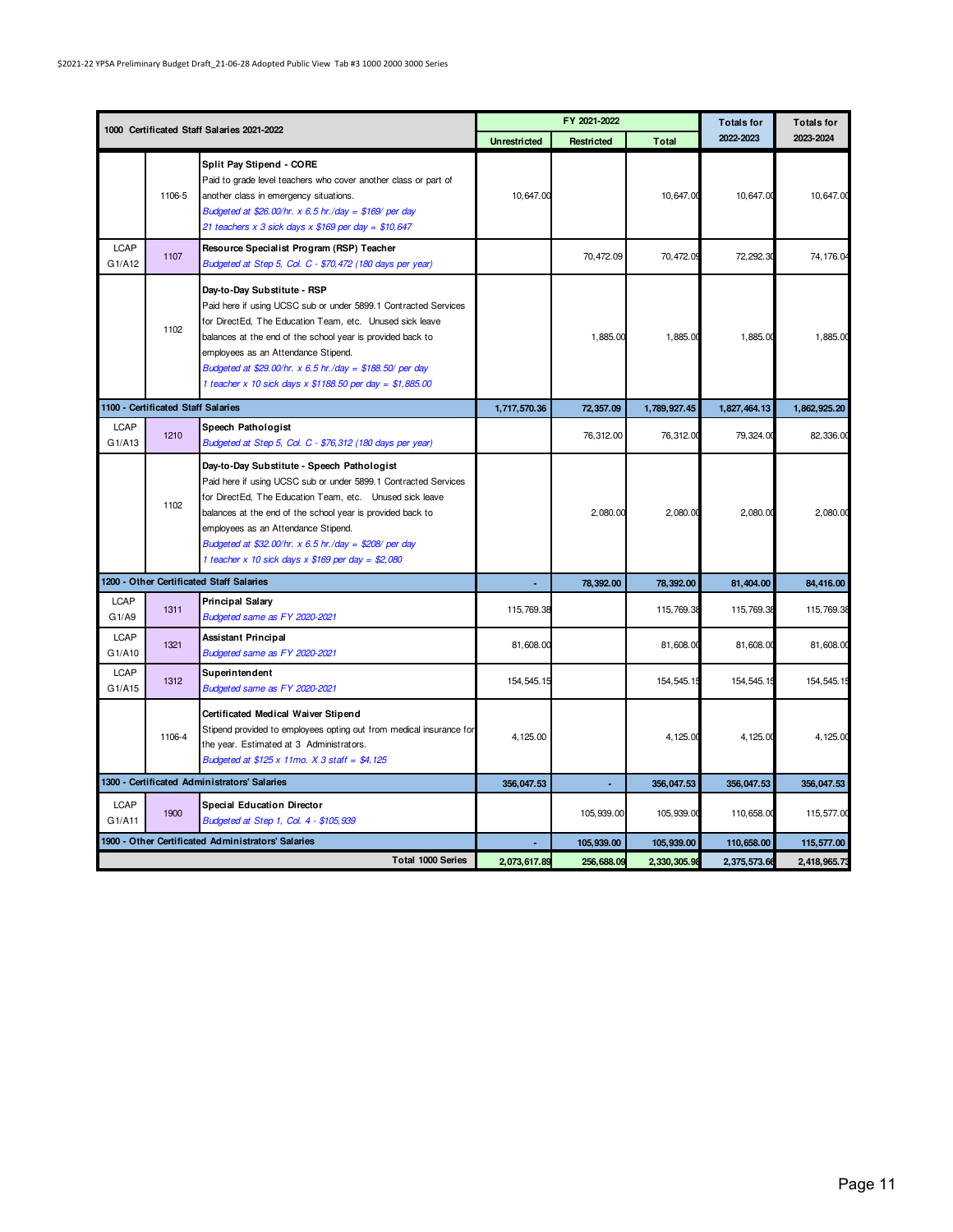|                      |        |                                                                                                                                                                                                                                                                                                                                                               |                     | FY 2021-2022 | <b>Totals for</b> | <b>Totals for</b> |            |
|----------------------|--------|---------------------------------------------------------------------------------------------------------------------------------------------------------------------------------------------------------------------------------------------------------------------------------------------------------------------------------------------------------------|---------------------|--------------|-------------------|-------------------|------------|
|                      |        | 2000 Non-Certificated Staff Salaries 2021-2022                                                                                                                                                                                                                                                                                                                | <b>Unrestricted</b> | Restricted   | <b>Total</b>      | 2022-2023         | 2023-2024  |
| <b>LCAP</b><br>G5/A4 | 2101   | One Non-Core, Non-Certificated Hmong Language<br>Development (HLD) Teacher Salary                                                                                                                                                                                                                                                                             | 46,042.80           |              | 46,042.80         | 46,501.60         | 46,501.60  |
| <b>LCAP</b><br>G5/A4 | 2101   | Three Non-Core Non-Certificated Movement Teacher Salaries<br>PE, Dance & Tae Kwon Do                                                                                                                                                                                                                                                                          | 131,803.20          |              | 131,803.20        | 132,667.20        | 133,516.80 |
|                      | 2103   | Day-to-Day Substitute-Non-Certificated Assignments<br>Paid here if using UCSC sub or under 5899.2 Contracted Services<br>for DirectEd, The Education Team, etc. Unused sick leave<br>balances at the end of the school year is provided back to<br>employees as an Attendance Stipend.<br>Budgeted at 4 teachers x 80 sick hours x \$26.00 per hour = \$8,320 | 8,320.00            |              | 8,320.00          | 8,320.00          | 8,320.00   |
|                      | 2105-3 | End of Year Attendance Stipend - HLD<br>Stipend provided to non-certificated staff at the end of the academic<br>year for unused sick hours. This budget is reduced by associated<br>sub costs incurred for qualified non-certificated positions.<br>Budgeted at 1 F/T HLD teacher x 80 hrs. x $$15.00/hr. = $1,200$                                          | $x = 1,200$         |              | 0.00              | 0.00              | 0.00       |
|                      | 2105-3 | End of Year Attendance Stipend - Movement<br>Stipend provided to non-certificated staff at the end of the academic<br>year for unused sick hours. This budget is reduced by associated<br>sub costs incurred for qualified non-certificated positions.<br>Budgeted at $3 F/T$ Movement teachers x 80 hrs. x \$15.00/hr. =<br>\$3,600                          | $x = 3,600$         |              | 0.00              | 0.00              | 0.00       |
|                      | 2105-3 | End of Year Attendance Stipend - Instructional Aides<br>Stipend provided to non-certificated staff at the end of the academic<br>year for unused sick hours. This budget is reduced by associated<br>sub costs incurred for qualified non-certificated positions.<br>Budgeted at 21 F/T IA positions $x$ 80 hrs. $x$ \$15.00/hr. = \$25,200                   | $x = 25,200$        |              | 0.00              | 0.00              | 0.00       |
|                      | 2105-3 | End of Year Attendance Stipend - Custodial<br>Stipend provided to support staff at the end of the academic year<br>for unused sick hours. This budget is reduced by associated sub<br>costs incurred for qualified non-certificated positions.<br>Budgeted at $2 F/T$ staff x 80 hrs. x \$15.00/hr. = \$2,400                                                 | $x = 2,400$         |              | 0.00              | 0.00              | 0.00       |
|                      | 2105-3 | End of Year Attendance Stipend - LVN<br>Stipend provided to support staff at the end of the academic year<br>for unused sick hours. This budget is reduced by associated sub<br>costs incurred for qualified non-certificated positions.<br>Budgeted at 1 F/T staff x 80 hrs. x \$15.00/hr. = \$1,200                                                         |                     | $x = 1,200$  | 0.00              | 0.00              | 0.00       |
|                      | 2105-3 | End of Year Attendance Stipend - Clerical<br>Stipend provided to support staff at the end of the academic year<br>for unused sick hours. This budget is reduced by associated sub<br>costs incurred for qualified non-certificated positions.<br>Budgeted at $3 F/T$ staff x 80 hrs. x \$15.00/hr. = \$3,600                                                  | $x = 3,600$         |              | 0.00              | 0.00              | 0.00       |
|                      | 2105-3 | End of Year Attendance Stipend - ATT Program Mgr.<br>Stipend provided to non-certificated staff at the end of the academic<br>year for unused sick hours. This budget is reduced by associated<br>sub costs incurred for qualified non-certificated positions.<br>Budgeted at 1 P/T staff x 24 hrs. x \$15.00/hr. = \$360                                     | $x = 360$           |              | 0.00              | 0.00              | 0.00       |
|                      | 2105-3 | End of Year Attendance Stipend - Yard Supervisors<br>Stipend provided to support staff at the end of the academic year<br>for unused sick hours. This budget is reduced by associated sub<br>costs incurred for qualified non-certificated positions.<br>Budgeted at 4 P/T staff x 24 hrs. x \$15.00/hr. = \$1,440                                            | $x = 1,440$         |              | 0.00              | 0.00              | 0.00       |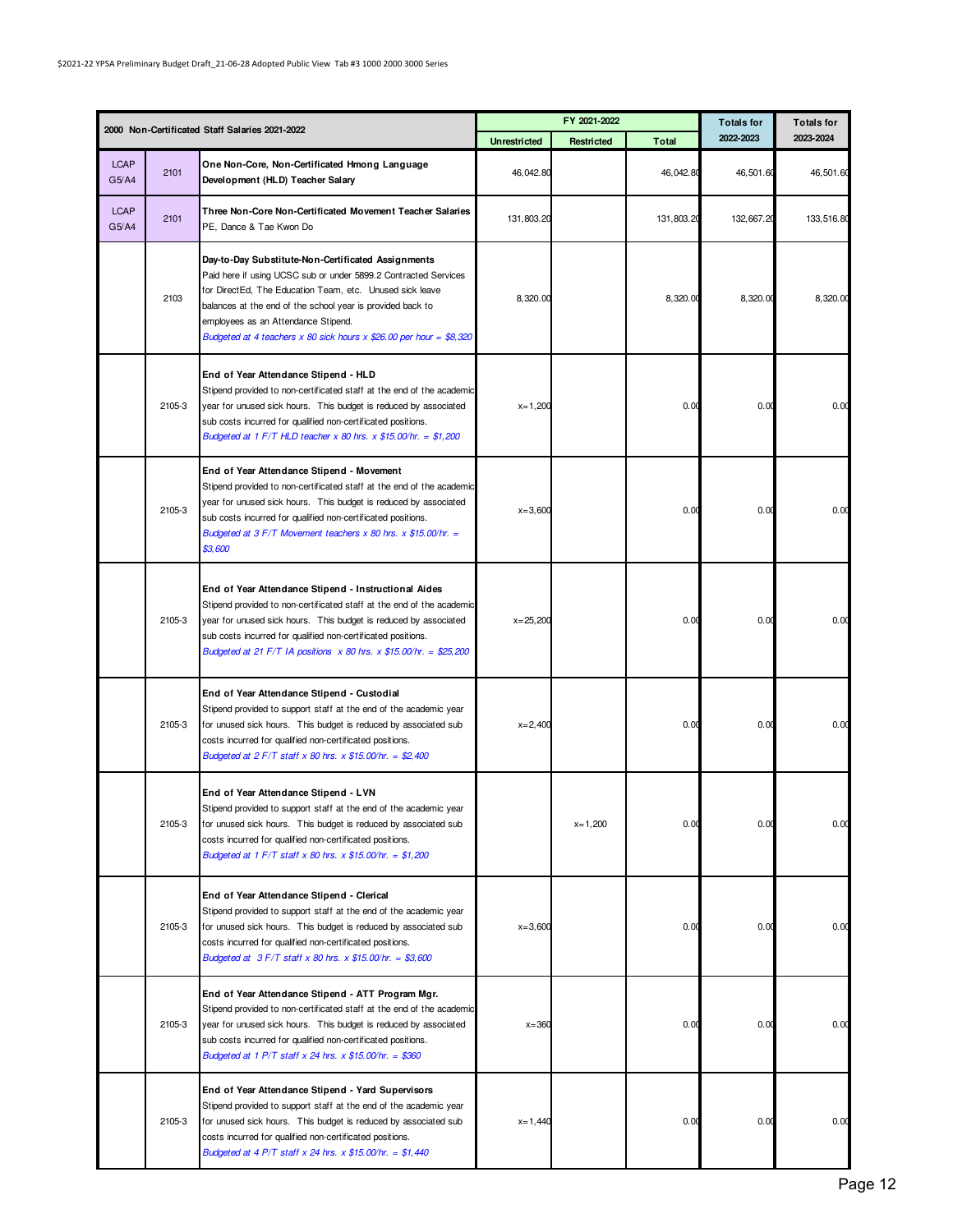|                      |        |                                                                                                                                                                                                                                                                                                                                                                                                                                                                    |                     | FY 2021-2022 |              | <b>Totals for</b> | <b>Totals for</b> |
|----------------------|--------|--------------------------------------------------------------------------------------------------------------------------------------------------------------------------------------------------------------------------------------------------------------------------------------------------------------------------------------------------------------------------------------------------------------------------------------------------------------------|---------------------|--------------|--------------|-------------------|-------------------|
|                      |        | 2000 Non-Certificated Staff Salaries 2021-2022                                                                                                                                                                                                                                                                                                                                                                                                                     | <b>Unrestricted</b> | Restricted   | <b>Total</b> | 2022-2023         | 2023-2024         |
|                      | 2105-6 | Split Pay Stipend - HLD & Movement<br>Paid to grade level teachers who cover another class or part of<br>another class in emergency situations.<br>Budgeted at \$26.00/hr. $x$ 6.5 hr./day = \$169/ per day<br>4 teachers (1 HLD + 3 Movement) x 10 sick days x \$169 per day =<br>\$6,760                                                                                                                                                                         | 6,760.00            |              | 6,760.00     | 6,760.00          | 6,760.00          |
|                      | 2105-6 | Split Pay Stipend - Instructional Aides<br>Paid to grade level teachers who cover another class or part of<br>another class in emergency situations.<br>Budgeted at \$26.00/hr. $x$ 2.5 hr./day = \$65/ per day<br>21 IA's x 3 days x $$65/per$ day = $$4,095$                                                                                                                                                                                                     | 4,095.00            |              | 4,095.00     | 4,095.00          | 4,095.00          |
|                      | 2105-4 | Non Certificated Medical Waiver Stipend<br>\$125/mo. for 11 months when medical insurance waiver is elected by<br>employee.<br>Estimated at 4 non certificated staff x \$125x11mo. = \$5,500                                                                                                                                                                                                                                                                       | 5,500.00            |              | 5,500.00     | 5,500.00          | 5,500.00          |
| <b>LCAP</b><br>G5/A6 | 2120   | 21 F/T Instructional Aides (IA) Salaries<br>8 hours per day x 175 days per year                                                                                                                                                                                                                                                                                                                                                                                    |                     | 479,164.00   | 479, 164.00  | 501,802.00        | 525,518.00        |
|                      | 2803   | Instructional Aides PD/Training Pay (ATT Redesign)<br>In alignment to the ATT Redesign Plan approved by Academy<br>Council on December 1, 2020. IA staff will receive professional<br>development opportunities throughout the school year as specified in<br>the ATT Redesign Plan.<br>An additional 10 days is budgeted for this group of staff to receive<br>PD and training on Moby Max.<br>$$15.00/hr. x8 hrs. x 10 days of PD/Training x 21 staff = $25,200$ | 25,200.00           |              | 25,200.00    | 25,200.00         | 25,200.00         |
|                      | 2120   | Pre-Kindergarten Assessments<br>6 Instructional Aides $x$ 6 hours per day $x$ 2 Fridays @ \$15/hour =<br>\$1080)                                                                                                                                                                                                                                                                                                                                                   | 1,080.00            |              | 1,080.00     | 1,080.00          | 1,080.00          |
|                      | 2121   | Day-to-Day Substitute-IA's<br>Paid here if using UCSC sub or under 5899.2 Contracted Services<br>for DirectEd, The Education Team, etc. Unused sick leave<br>balances at the end of the school year is provided back to<br>employees as an Attendance Stipend.<br>80 hrs. x 21 IA's x \$15 = \$25,200                                                                                                                                                              | 25,200.00           |              | 25,200.00    | 25,200.00         | 25,200.00         |
|                      |        | 2100 - Classified Instructional Salaries                                                                                                                                                                                                                                                                                                                                                                                                                           | 254,001.00          | 479, 164.00  | 733, 165.00  | 757, 125.80       | 781,691.40        |
| <b>LCAP</b><br>G3/A2 | 2221   | <b>Plant Manager Salary</b><br>8 hour days x 244 days per year                                                                                                                                                                                                                                                                                                                                                                                                     | 44,064.24           |              | 44,064.24    | 44,064.24         | 44,064.24         |
| <b>LCAP</b><br>G3/A2 | 2222   | Custodian Salary<br>8 hour days x 244 days per year                                                                                                                                                                                                                                                                                                                                                                                                                | 37,654.08           |              | 37,654.08    | 38,610.56         | 39,371.84         |
| <b>LCAP</b><br>G3/A2 | 2223   | Day-to-Day Substitute - Custodial<br>Paid here if using UCSC sub or under 5899.2 Contracted Services.<br>Unused sick leave balances at the end of the school year is provided<br>back to employees as an Attendance Stipend.<br>80 hrs. x 2 staff x \$15 = \$2,400                                                                                                                                                                                                 | 2,400.00            |              | 2,400.00     | 2,400.00          | 2,400.00          |
|                      | 2223   | Day-to-Day Substitute - Custodial Summer Cleanup<br>There is approximately 21 days from the last day of school to the<br>first day of the new academic year. Hire one additional substitute to<br>support custodial staff with the cleanup of the school.<br>$$15/hr. x 8 hrs. x 13 days = $1,560$                                                                                                                                                                 | 1,560.00            |              | 1,560.00     | 1,560.00          | 1,560.00          |
| <b>LCAP</b><br>G3/A4 | 2224   | License Vocational Nurse Salary<br>Alternative Workweek Schedule 9/4 + 4 x 220 days per year.                                                                                                                                                                                                                                                                                                                                                                      |                     | 49,948.80    | 49, 948.80   | 49, 948.80        | 49,948.80         |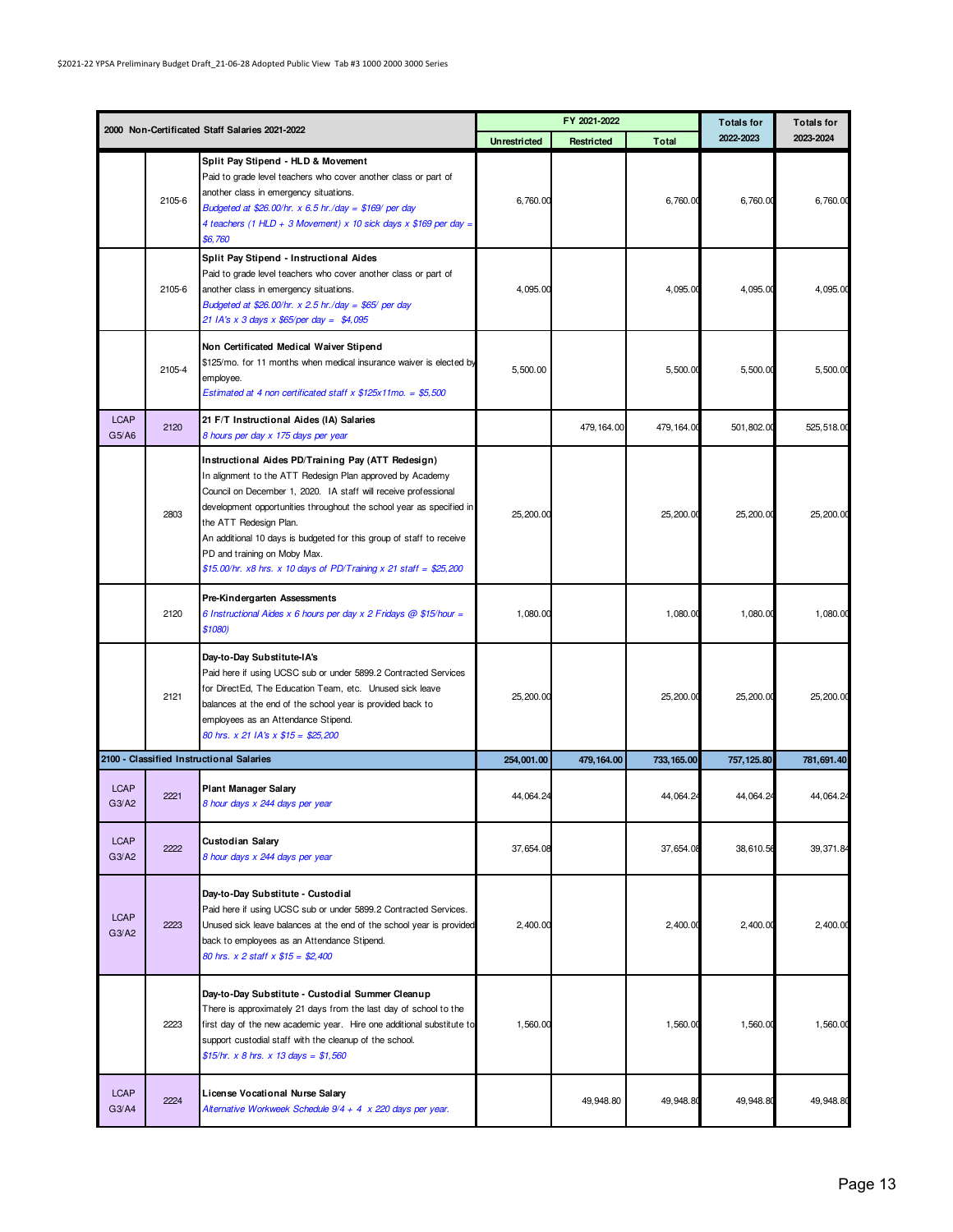|                       |                                   |                                                                                                                                                                                                                                                                                                                                           |                     | FY 2021-2022 |              | <b>Totals for</b> | <b>Totals for</b> |
|-----------------------|-----------------------------------|-------------------------------------------------------------------------------------------------------------------------------------------------------------------------------------------------------------------------------------------------------------------------------------------------------------------------------------------|---------------------|--------------|--------------|-------------------|-------------------|
|                       |                                   | 2000 Non-Certificated Staff Salaries 2021-2022                                                                                                                                                                                                                                                                                            | <b>Unrestricted</b> | Restricted   | <b>Total</b> | 2022-2023         | 2023-2024         |
|                       | 2230                              | End of Year Attendance Stipend - Custodial<br>Stipend provided to support staff at the end of the academic year<br>for unused sick hours. This budget is reduced by associated sub<br>costs incurred for qualified non-certificated positions.<br>Budgeted at $2 F/T$ staff x 80 hrs. x \$15.00/hr. = \$2,400                             | $x = 2,400$         |              | 0.00         | 0.00              | 0.00              |
|                       | 2230                              | End of Year Attendance Stipend - Nurse<br>Stipend provided to support staff at the end of the academic<br>year for unused sick hours. This budget is reduced by<br>associated sub costs incurred for qualified non-certificated<br>positions<br>80 hrs. x \$15/hr. = \$1,200 hrs.                                                         |                     | $x = 1,200$  | 0.00         | 0.00              | 0.00              |
|                       | 2200 - Classified Support Staff   |                                                                                                                                                                                                                                                                                                                                           | 85,678.32           | 49,948.80    | 135,627.12   | 136,583.60        | 137, 344.88       |
| <b>LCAP</b><br>G1/A16 | 2300                              | <b>Chief Financial Officer</b><br>Budgeted same as FY 2020-2021                                                                                                                                                                                                                                                                           | 106,079.79          |              | 106,079.79   | 106,079.79        | 106,079.79        |
|                       |                                   | 2300 - Classified Administrators' Salaries                                                                                                                                                                                                                                                                                                | 106,079.79          |              | 106,079.79   | 106,079.79        | 106,079.79        |
| <b>LCAP</b><br>G1/A14 | 2403                              | Admin Sr. Clerk Salary<br>Alternative Workweek Schedule 9/4/ + 4 x 239 days per year                                                                                                                                                                                                                                                      | 40, 190.24          |              | 40, 190.24   | 40, 190.24        | 40, 190.24        |
| <b>LCAP</b><br>G6/A2  | 2403                              | Attendance Clerk Salary<br>Alternative Workweek Schedule 9/4/ + 4 x 239 days per year                                                                                                                                                                                                                                                     | 40, 190.24          |              | 40, 190.24   | 40, 190.24        | 40, 190.24        |
| <b>LCAP</b><br>G1/A17 | 2404                              | Administrative Secretary Salary<br>Alternative Workweek Schedule 9/4/ + 4 x 239 days per year                                                                                                                                                                                                                                             | 42, 484.64          |              | 42, 484.64   | 43,976.00         | 45,505.60         |
| <b>LCAP</b><br>G5/A3  | 2402-1                            | <b>Clerical Support</b><br>To provide an initial support on the entering of teacher-created<br>assessment data into YPSA Goal Attainment Data Chart.<br>\$16.00/hr. x 8 hrs. x 4 days per month x 11 months = \$5,632                                                                                                                     | 5,632.00            |              | 5,632.00     | 5,632.00          | 5,632.00          |
|                       | 2402-1                            | Day-to-Day Substitute - Clerical<br>Paid here if using UCSC sub or under 5899.2 Contracted Services.<br>Unused sick leave balances at the end of the school year is provided<br>back to employees as an Attendance Stipend.<br>80 hrs. $x$ 3 staff $x$ \$16 = \$3,840 less End of Year Attendance<br>Stipend budgeted of \$3,600 in 2230. | 3,840.00            |              | 3,840.00     | 3,840.00          | 3,840.00          |
|                       | 2405-1                            | End of Year Attendance Stipend - Clerical<br>Stipend provided to support staff at the end of the academic year<br>for unused sick hours. This budget is reduced by associated sub<br>costs incurred for qualified non-certificated positions.<br>Budgeted at $3 F/T$ staff x 80 hrs. x \$15.00/hr. = \$3,600                              | $x = 3,600$         |              | 0.00         | 0.00              | 0.00              |
|                       | 2400 - Clerical & Office Salaries |                                                                                                                                                                                                                                                                                                                                           | 132, 337. 12        |              | 132, 337.12  | 133,828.48        | 135, 358.08       |
| <b>LCAP</b><br>G5/A7  | 2801                              | ATT Program Mgr. I Salary<br>1 P/T ATT Program Manager<br>4 hrs./day x 161 days per year                                                                                                                                                                                                                                                  | 13,266.40           |              | 13,266.40    | 13,536.88         | 13,536.88         |
|                       | 2803                              | ATT Program Mgr. Training Facilitation Pay<br>(ATT Redesign)<br>In alignment to the ATT Redesign plan approved by Academy<br>Council on December 1, 2020. The ATT Program Manager will<br>conduct trainings specified in in the plan to IA staff members.<br>Budgeted for an additional 22 days at 4/hrs. per day.                        | 1,812.80            |              | 1,812.80     | 1,812.80          | 1,812.80          |
|                       | 2803                              | ATT Program Mgr. PD/Training Pay (ATT Redesign)<br>ATT Program Manager meeting & training pay<br>$$15.00/hr. x 8 hrs. = $120$                                                                                                                                                                                                             | 120.00              |              | 120.00       | 120.00            | 120.00            |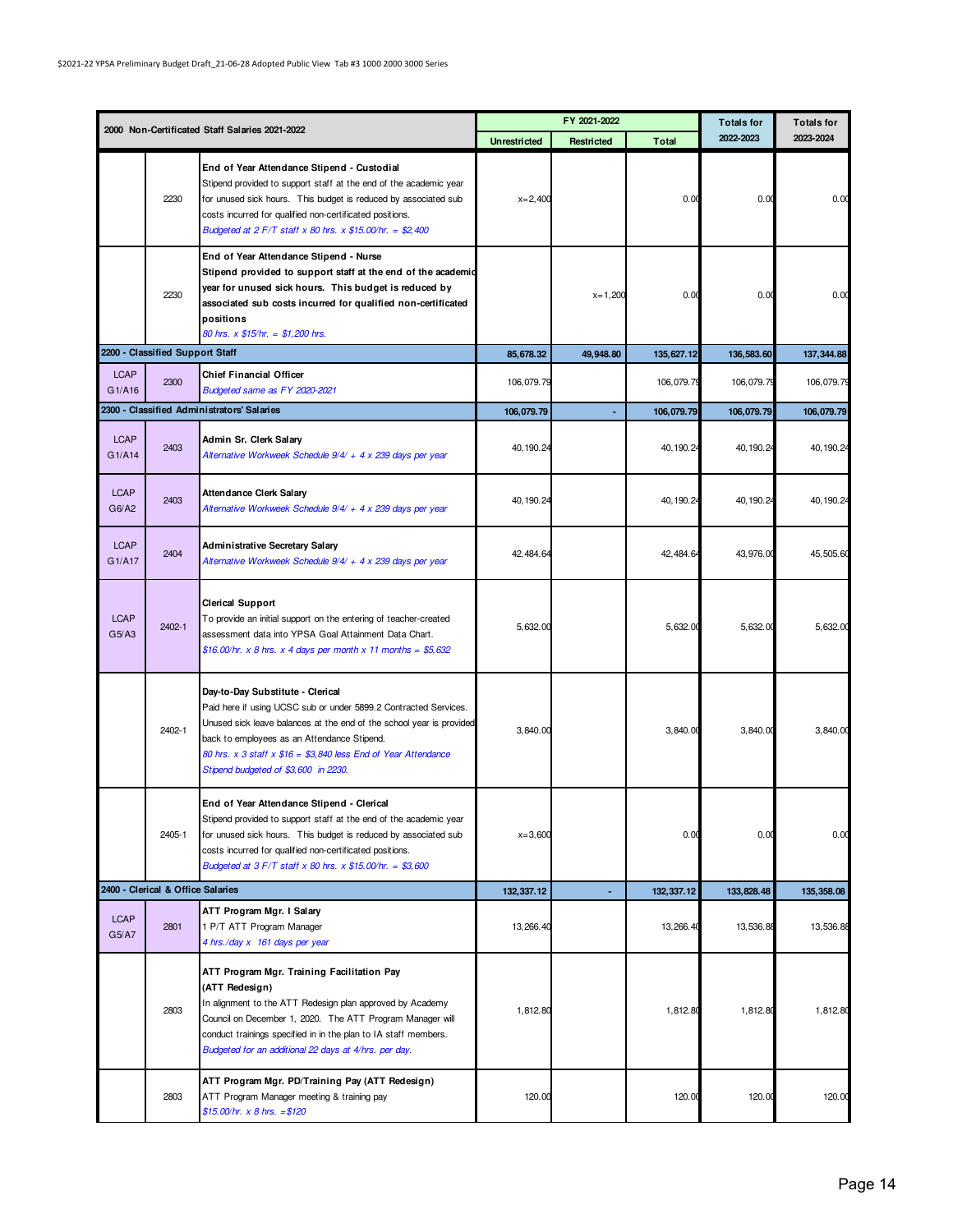|                      |                                  | 2000 Non-Certificated Staff Salaries 2021-2022                                                                                                                                                                                                                                                                       |                     | FY 2021-2022      |                | <b>Totals for</b> | <b>Totals for</b> |
|----------------------|----------------------------------|----------------------------------------------------------------------------------------------------------------------------------------------------------------------------------------------------------------------------------------------------------------------------------------------------------------------|---------------------|-------------------|----------------|-------------------|-------------------|
|                      |                                  |                                                                                                                                                                                                                                                                                                                      | <b>Unrestricted</b> | <b>Restricted</b> | <b>Total</b>   | 2022-2023         | 2023-2024         |
|                      | 2804                             | End of Year Attendance Stipend - ATT Program Manager<br>Stipend provided to support staff at the end of the academic year<br>for unused sick hours. This budget is reduced by associated sub<br>costs incurred for qualified non-certificated positions.<br>Budgeted at 1 P/T staff x 24 hrs. x \$15.00/hr. = \$360  | 360.00              |                   | 360.00         | 360.00            | 360.00            |
| <b>LCAP</b><br>G3/A3 | 2901                             | <b>Yard Supervisor Salaries</b><br>4 P/T Yard Supervisor<br>3.50 hrs./day x 175 days per year                                                                                                                                                                                                                        | 36,750.00           |                   | 36,750.00      | 37,632.00         | 38,955.00         |
|                      | 2901                             | End of Year Attendance Stipend - Yard Supervisors<br>Stipend provided to support staff at the end of the academic year<br>for unused sick hours. This budget is reduced by associated sub<br>costs incurred for qualified non-certificated positions.<br>Budgeted at 4 P/T staff x 24 hrs. x $$15.00$ /hr. = \$1,440 | 1,440.00            |                   | 1,440.00       | 1,440.00          | 1,440.00          |
|                      | 2902                             | Meeting & Training Pay - Yard Supervisor<br>Yard Supervisor meeting & training pay<br>\$15.00/hr. x 1 hour x 4 staff x 11 days=\$660                                                                                                                                                                                 | 660.00              |                   | 660.00         | 660.00            | 660.00            |
|                      | 2900 - Other Classified Salaries |                                                                                                                                                                                                                                                                                                                      | 54,409.20           |                   | 54,409.20      | 55,561.68         | 56,884.68         |
|                      |                                  | <b>Total 2000 Series</b>                                                                                                                                                                                                                                                                                             | 632, 505.43         | 529, 112.80       | 1, 161, 618.23 | 1,189,179.35      | 1,217,358.83      |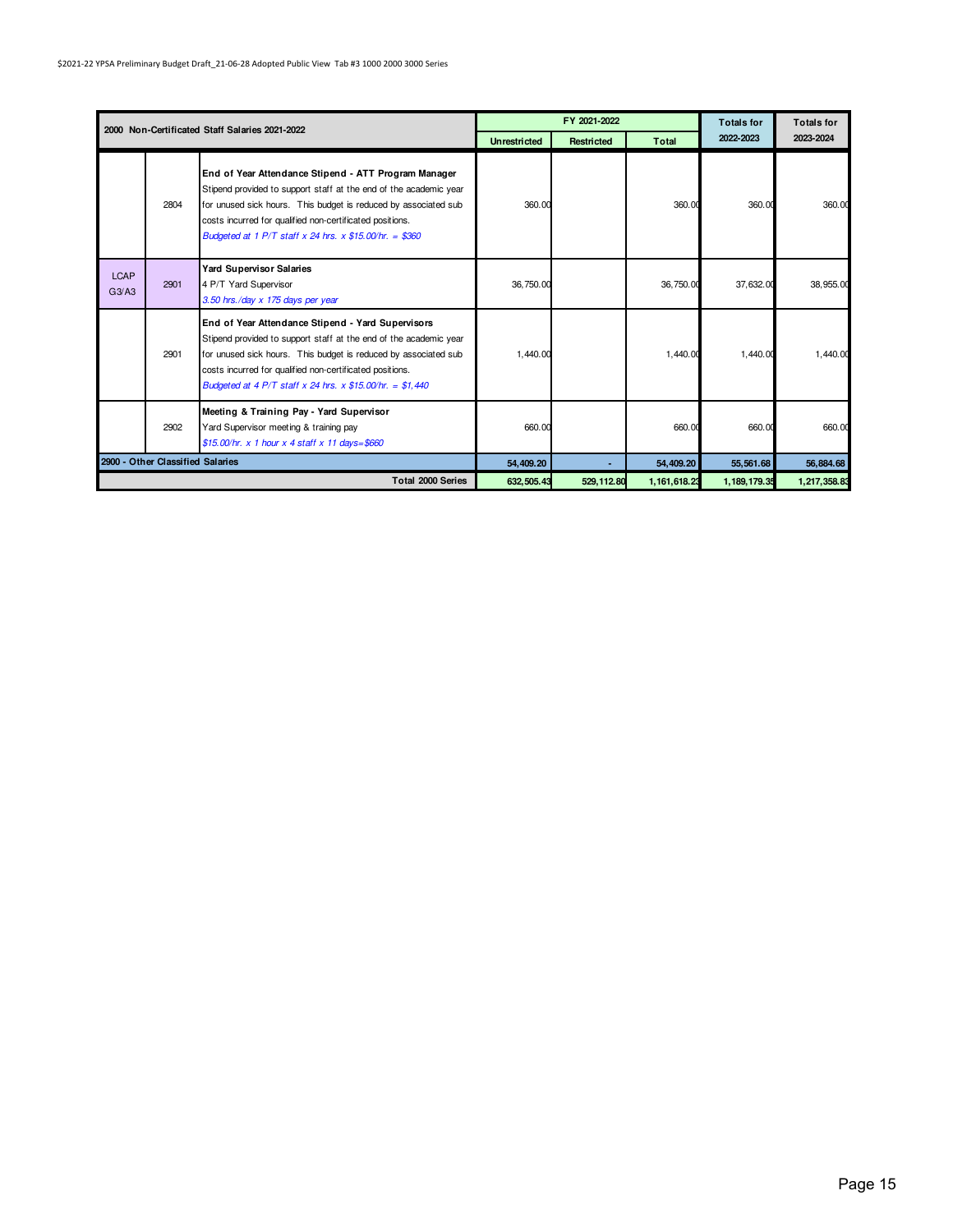|             |      | 3000 Certificated Staff Salaries 2021-2022                                                                                                                                                                                 |                     | FY 2021-2022      |      |              | <b>Totals for</b>             | <b>Totals for</b> |
|-------------|------|----------------------------------------------------------------------------------------------------------------------------------------------------------------------------------------------------------------------------|---------------------|-------------------|------|--------------|-------------------------------|-------------------|
|             |      |                                                                                                                                                                                                                            | <b>Unrestricted</b> | <b>Restricted</b> |      | Total        | 2022-2023                     | 2023-2024         |
| <b>LCAP</b> | 3101 | <b>State Teachers Retirement System</b><br>16.92% based on SSC Dartboard on 5/20/2021<br>19.1% for 2022-23 and 2023-24                                                                                                     | 350, 856.15         | 43, 431.62 \$     |      | 394, 287.77  | \$<br>453,734.57              | \$<br>462, 022.46 |
|             |      | 3101-3102 - STRS                                                                                                                                                                                                           | 350,856.15          | 43,431.62         |      | 394, 287.77  | 453,734.57                    | 462,022.46        |
| <b>LCAP</b> | 3301 | Medicare<br>1.45% for Certificated Staff                                                                                                                                                                                   | 30,067.46           | $3,721.98$ \$     |      | 33,789.44    | \$<br>34, 445.82              | \$<br>35,075.00   |
| <b>LCAP</b> | 3302 | <b>Social Security</b><br>6.2% for Non-Certificated Staff                                                                                                                                                                  | 39.215.34           | 32,804.99 \$      |      | 72.020.33    | \$<br>73,729.12               | \$<br>75,476.25   |
| <b>LCAP</b> | 3304 | Medicare<br>1.45% for Non-Certificated Staff                                                                                                                                                                               | 9,171.33            | 7,672.14 \$       |      | 16,843.46    | \$<br>17,243.10               | \$<br>17,651.70   |
|             |      | 3301-3302 - OASDI/Medicare                                                                                                                                                                                                 | 78.454.13           | 44, 199.11        |      | 122,653.23   | 125.418.04                    | 128, 202.95       |
| <b>LCAP</b> | 3401 | <b>Medical Benefits</b><br>Total estimated medical, vision & dental costs for enrollment in<br>UCSC Base Plan of: Kaiser Silver 70, Humana Dental and Vision.<br>Estimated cost for 56 EE's base on 2021-22 renewal rates. | 748,738.32          | 19,761.36         | \$   | 768, 499.68  | $\mathfrak{L}$<br>806, 924.66 | \$<br>847,270.90  |
|             |      | 3401-3402 - Health Benefits                                                                                                                                                                                                | 748,738.32          | 19,761.36         |      | 768, 499.68  | 806, 924.66                   | 847,270.90        |
|             | 3504 | School Employees Fund (SEF) Unemployment<br>Paid quarterly. Paid by Employer.<br>0.05% of total salary + \$4,500 for Local Area Charge.                                                                                    | 5,853.06            | 4,892.90          | - \$ | 10.745.96 \$ | 6,282.38                      | \$<br>6,318.16    |
|             |      | 3501-3502 - Unemployment Insurance                                                                                                                                                                                         | 5,853.06            | 4,892.90          |      | 10,745.96    | 6,282.38                      | 6,318.16          |
|             | 3600 | <b>Workers Compensation</b><br>2020-21 renewal at \$17,027.00 + 5% estimated increase                                                                                                                                      | 19,500.00           |                   | \$   | 19,500.00    | \$<br>19,500.00               | \$<br>19,500.00   |
|             |      | 3601-3602 - Workers' Compensation                                                                                                                                                                                          | 19,500.00           |                   |      | 19,500.00    | 19,500.00                     | 19,500.00         |
|             |      | Total 3000 Series                                                                                                                                                                                                          | 1,203,401.65        | 112,284.99        |      | 1,315,686.64 | 1,411,859.65                  | 1,463,314.47      |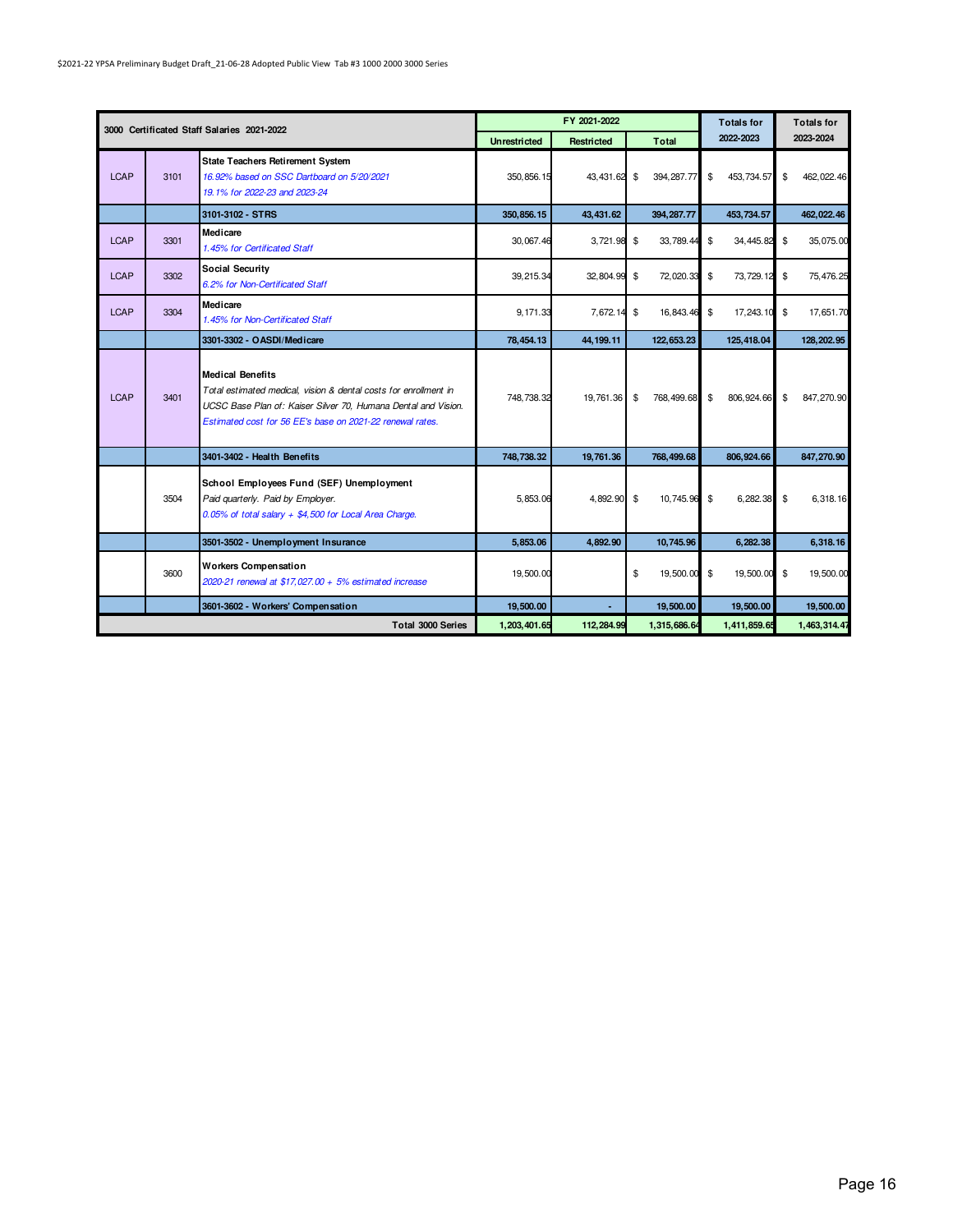|                                           |                             |                                                                                                                                                                                                                                                                                                                                                                                                                     |              | FY 2021-2022 |              | <b>Totals for</b> | <b>Totals for</b> |
|-------------------------------------------|-----------------------------|---------------------------------------------------------------------------------------------------------------------------------------------------------------------------------------------------------------------------------------------------------------------------------------------------------------------------------------------------------------------------------------------------------------------|--------------|--------------|--------------|-------------------|-------------------|
|                                           |                             | 4000 Supplies 2021-2022                                                                                                                                                                                                                                                                                                                                                                                             | Unrestricted | Restricted   | <b>Total</b> | 2022-2023         | 2023-2024         |
| <b>LCAP</b><br>G1/A1                      | 4200                        | <b>Supplemental Material</b><br>Purchase science, social studies, and other supplemental<br>instructional materials as identified in the grade level's CCSS<br>backwards standards maps to support core instruction.<br>Budgeted at \$30,984                                                                                                                                                                        | 10,000.00    | 20,984.00    | 30,984.00    | 30,984.00         | 30,984.00         |
| <b>LCAP</b><br>G1/A11<br>G1/A12<br>G1/A13 | 4200                        | <b>SPED Supplemental Materials &amp; Assessments</b><br>To be determined<br>Estimated here at \$5,000 x 3 staff = $$15,000$                                                                                                                                                                                                                                                                                         |              | 15,000.00    | 15,000.00    | 15,000.00         | 15,000.00         |
|                                           |                             | 4200 - Books & Other Reference Materials                                                                                                                                                                                                                                                                                                                                                                            | 10,000.00    | 35,984.00    | 45,984.00    | 45,984.00         | 45,984.00         |
| <b>LCAP</b><br>G1/A11<br>G1/A12<br>G1/A13 | 4310                        | SPED Instructional Materials/Consumables<br>To be determined<br>Estimated here at $$1,000 \times 3$ staff = $$3,000$                                                                                                                                                                                                                                                                                                |              | 3,000.00     | 3,000.00     | 3,000.00          | 3,000.00          |
| <b>LCAP</b><br>G1/A14<br>G6/A2            | 4330                        | <b>Front Office Supplies</b><br><b>Budgeted same a previous years</b>                                                                                                                                                                                                                                                                                                                                               | 1,000.00     |              | 1,000.00     | 1,000.00          | 1,000.00          |
| <b>LCAP</b><br>G4/A5                      | 4330                        | Monthly Awards/Recognition Incentives<br>Assemblies to recognize scholar achievement and success. This will<br>also be an opportunity to recognize attendance and award scholars<br>who are consistent in coming to school on time as well as support<br>with EL Reclassification.<br><b>Budgeted same a previous years</b>                                                                                         | 1,500.00     |              | 1,500.00     | 1,500.00          | 1,500.00          |
|                                           | 4330                        | Attendance Incentive Plan<br>Includes both parents and scholars.<br><b>Budgeted same a previous years</b>                                                                                                                                                                                                                                                                                                           | 1,000.00     |              | 1,000.00     | 1,000.00          | 1,000.00          |
| <b>LCAP</b><br>G1/A16<br>G1/A17           | 4340                        | <b>Business Office Supplies</b><br><b>Budgeted same a previous years</b>                                                                                                                                                                                                                                                                                                                                            | 1,000.00     |              | 1,000.00     | 1,000.00          | 1,000.00          |
| <b>LCAP</b><br>G1/A1                      | 4350                        | Schoolwide Open Supply Closet<br>Continue to fully stock the open-supply closet with commonly used<br>classroom supplies.<br><b>Budgeted same a previous years</b>                                                                                                                                                                                                                                                  | 65,000.00    |              | 65,000.00    | 65,000.00         | 65,000.00         |
| <b>LCAP</b><br>G3/A4                      | 4360                        | Medical and Health Supplies<br>Budgeted at \$1,500                                                                                                                                                                                                                                                                                                                                                                  | 1,500.00     |              | 1,500.00     | 1,500.00          | 1,500.00          |
| <b>LCAP</b><br>G3/A2                      | 4370                        | <b>Custodial &amp; Maintenance Supplies</b><br>Budgeted at \$10,000                                                                                                                                                                                                                                                                                                                                                 | 10,000.00    |              | 10,000.00    | 10,000.00         | 10,000.00         |
|                                           | 4300 - Materials & Supplies |                                                                                                                                                                                                                                                                                                                                                                                                                     | 81,000.00    | 3.000.00     | 84,000.00    | 84,000.00         | 84,000.00         |
| <b>LCAP</b><br>G1/A11<br>G1/A12<br>G1/A13 | 4410                        | Startup Supplies (Laptops, Furniture & Equipment)<br>Purchase devices and furniture for SPED Staff.<br>Estimated at $$3,000x$ 3 staff = \$9,000                                                                                                                                                                                                                                                                     |              | 9,000.00     | 9,000.00     | 0.00              | 0.00              |
| <b>LCAP</b><br>G1/A11<br>G1/A12<br>G1/A13 | 4410                        | <b>SPED Instructional Materials/Equipment</b><br>Purchase equipment and tools.<br>Estimated a $$1,000 \times 3$ staff = $$3,000$                                                                                                                                                                                                                                                                                    |              | 3,000.00     | 3,000.00     | 1,500.00          | 1,500.00          |
| <b>LCAP</b><br>G2/A2                      | 4410                        | iPad Replacement Devices<br>72 kindergarten iPads purchased in July of 2014 will be replace with<br>new iPads by October 2021. Cost includes iPad, AppleCare, and<br>case.<br>Estimated at \$444 per device $x$ 72 devices = 32,000                                                                                                                                                                                 | 32,000.00    |              | 32,000.00    | 0.00              | 0.00              |
| <b>LCAP</b><br>G5/A6                      | 4410                        | iPad & Laptop Devices<br>As such twenty-one (21) instructional aides are hired and be<br>equipped with laptops (15), iPads (15) and the required accessories<br>to provide supplemental instruction in foundational and literacy and<br>numeracy skills to low performing students<br>iPads estimated at \$444 per device $x$ 15 devices = \$6,600<br>Laptops estimated at \$950 per device x 15 devices = \$14,250 | 20,850.00    |              | 20,850.00    | 0.00              | 0.00              |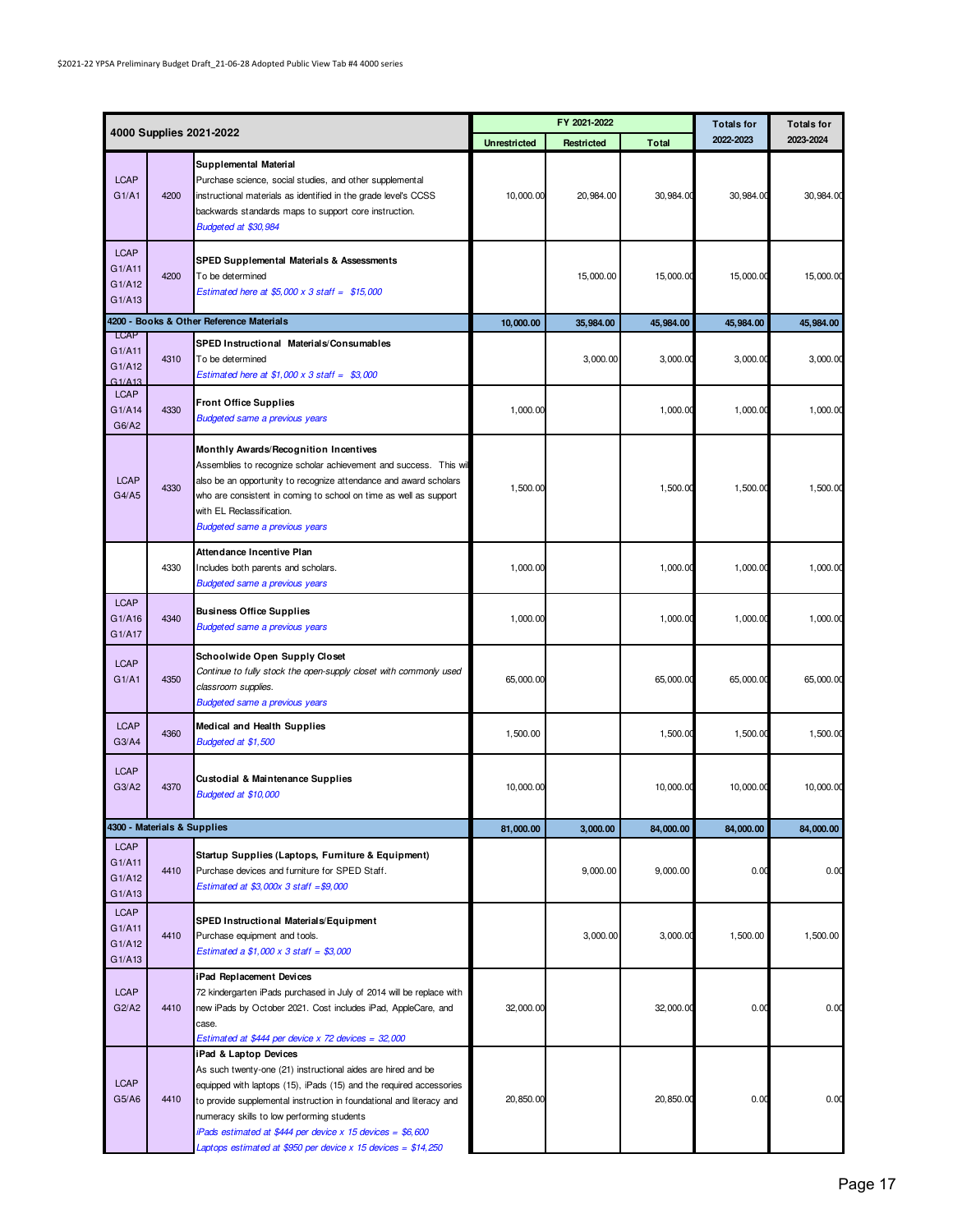|                                 |                         | FY 2021-2022                                                                                                                 |                     |            | <b>Totals for</b> | <b>Totals for</b> |           |
|---------------------------------|-------------------------|------------------------------------------------------------------------------------------------------------------------------|---------------------|------------|-------------------|-------------------|-----------|
|                                 | 4000 Supplies 2021-2022 |                                                                                                                              | <b>Unrestricted</b> | Restricted | <b>Total</b>      | 2022-2023         | 2023-2024 |
| <b>LCAP</b><br>G2/A3            | 4410                    | <b>Instructional Discretionary Fund</b><br>For unanticipated replacement of equipment, devices, furniture,<br>printers, etc. | 10.000.00           |            | 10,000.00         | 15,000.00         | 15,000.00 |
| 4400 - Noncapitalized Equipment |                         | 62,850.00                                                                                                                    | 12,000.00           | 74,850.00  | 16,500.00         | 16,500.00         |           |
| <b>Total 4000 Series</b>        |                         | 153,850.00                                                                                                                   | 50,984.00           | 204,834.00 | 146,484,00        | 146,484.00        |           |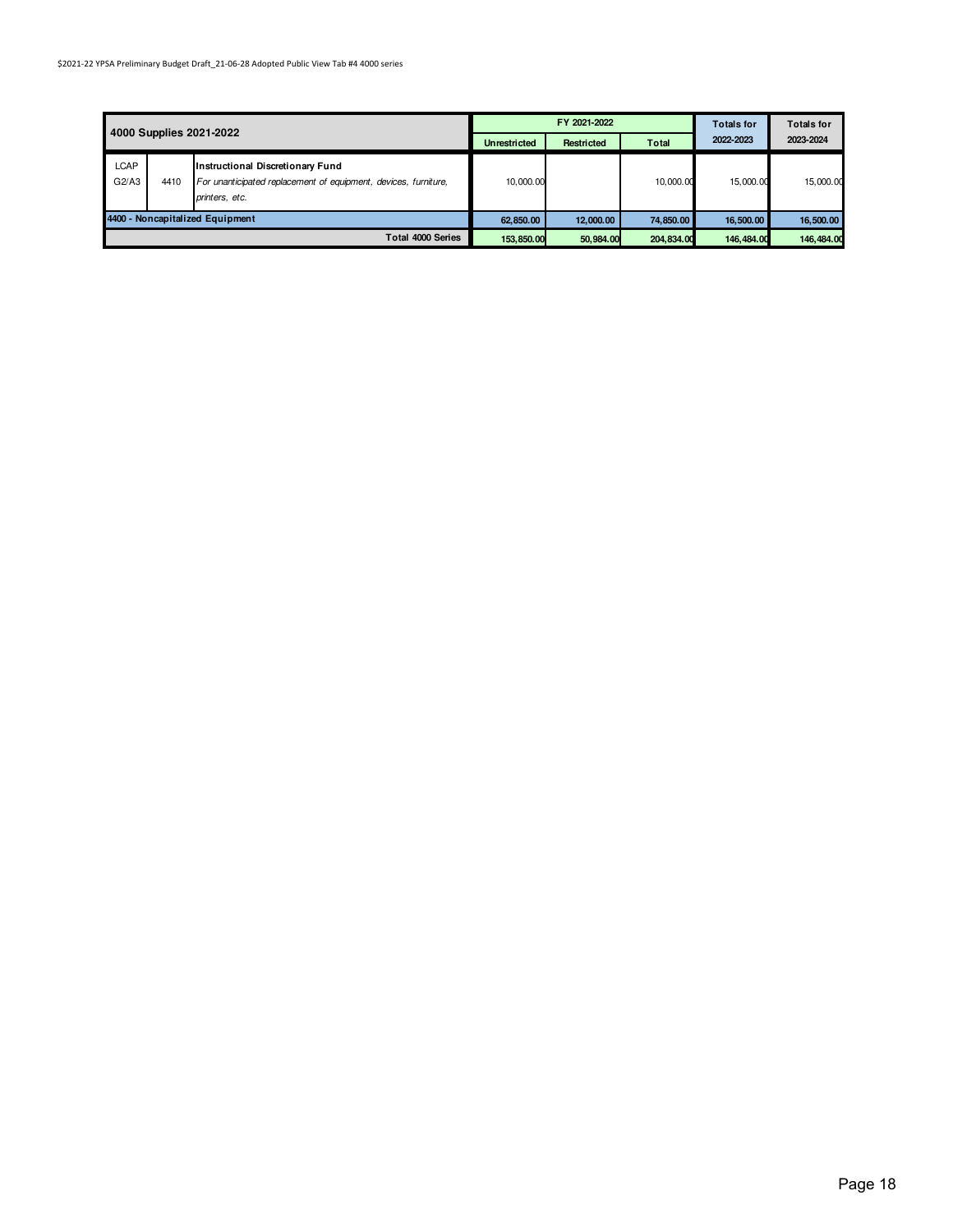|                                                     | 5000 Services 2021-2022 |                                                                                                                                                                                                                                                                                                                                                                                                                                                                                                                                                                                                                                                                                                                                                            |                     | FY 2021-2022 |              | <b>Totals for</b> | <b>Totals for</b> |
|-----------------------------------------------------|-------------------------|------------------------------------------------------------------------------------------------------------------------------------------------------------------------------------------------------------------------------------------------------------------------------------------------------------------------------------------------------------------------------------------------------------------------------------------------------------------------------------------------------------------------------------------------------------------------------------------------------------------------------------------------------------------------------------------------------------------------------------------------------------|---------------------|--------------|--------------|-------------------|-------------------|
|                                                     |                         |                                                                                                                                                                                                                                                                                                                                                                                                                                                                                                                                                                                                                                                                                                                                                            | <b>Unrestricted</b> | Restricted   | <b>Total</b> | 2022-2023         | 2023-2024         |
|                                                     | 5202-1                  | Travel Expenses for Staff Professional Development<br>1) School Services of CA: July School Finance, Date: TBD<br>Mileage: 18.6 miles (one-way) x 3 staff x \$0.58 (IRS mileage rate)<br>$= $21.58$<br>2) School Services of CA: January Governor's Workshop,<br>Mileage: 18.6 miles (one-way) x 3 staff x \$0.58 (IRS mileage rate) =<br>\$21.58.<br>3) School Services of CA: May Revise Workshop<br>Mileage: 18.6 miles (one-way) x 3 staff x \$0.58 (IRS mileage rate) =<br>\$21.58.                                                                                                                                                                                                                                                                   | 194.18              |              | 194.18       | \$194.18          | \$194.18          |
|                                                     | 5202-2                  | Day-to-Day Operations & Travel<br>1) Pickup Mail from School PO Box<br>Mileage: 7.5 miles one way, 15 miles round trip x 2 trips per week x<br>48 weeks x \$0.58/mile = \$835.20<br>2) Bank Deposits<br>Mileage: 8.2 miles one way, 16.4 round trip x once a month or as<br>needed x 12 mo. x $$0.58 = $114.14$<br>3) Report Drop Off to SCUSD<br>Mileage: 6.3 miles one way, 12.6 round trip x once a month $x$ \$0.58<br>$= $87.70$<br>5) FedEx/UPS Drop Off<br>Technology Ship Out for Repairs As Needed<br>Mileage: 4.5 miles one way, 9 round trip x once a month x $$0.58 =$<br>BD, Estimated at \$62.64<br>4) Other Networking and Charter Leader Meetings<br>Includes Superintendent travel, coaching & meeting needs<br>TRD Estimated at \$250.00 | 1,449.68            |              | 1,449.68     | \$1,449.68        | \$1,449.68        |
|                                                     | 5202-3                  | Teacher Study Trip Pre-Visit<br>Mileage Reimbursement (must carpool). Mileage based on Google<br>Maps mileage x \$0.58/per mile. (7 potential new trips with estimated<br>60 miles). To be adjusted at mid-year if not needed.                                                                                                                                                                                                                                                                                                                                                                                                                                                                                                                             | 243.60              |              | 243.60       | \$243.60          | \$243.60          |
| <b>LCAP</b><br>G1/A15<br>G1/A16<br>G1/A17<br>G1/A20 | 5203                    | <b>Conference Fees &amp; Registrations</b><br>1) July School Finance & Mgmt. Conf., \$250 $x$ 3 = \$750<br>2) Governors January Budget, $$250 \times 3 = $750$<br>3) Governors May Revise, $$250 \times 3 = $750$                                                                                                                                                                                                                                                                                                                                                                                                                                                                                                                                          | 2,250.00            |              | 2,250.00     | \$2,250.00        | \$2,250.00        |
| <b>LCAP</b><br>G1/A19<br>G1/A15<br>G1/A20           | 5203                    | Conference Fees & Registrations<br>CCSA 28th Annual Conference, March 2022<br>Location: TBD<br>Registration: \$450 per participant $x 6 = $2,700$<br>Mileage, parking, lodging estimated at an additional \$3,000                                                                                                                                                                                                                                                                                                                                                                                                                                                                                                                                          | 5,700.00            |              | 5,700.00     | \$5,700.00        | \$5,700.00        |
| <b>LCAP</b><br>G1/A9<br>G1/A10                      | 5203                    | <b>Conference Fees &amp; Registrations</b><br>ELPAC, CAASPP, Dashboard Training & SCOE assessment<br>update PD opportunities for Principal, AP and Superintendent.<br>Estimated at \$1,000                                                                                                                                                                                                                                                                                                                                                                                                                                                                                                                                                                 | 1,000.00            |              | 1,000.00     | \$1,000.00        | \$1,000.00        |
| <b>LCAP</b><br>G1/A14<br>G6/A2                      | 5203                    | <b>Conference Fees &amp; Registrations</b><br>Power School SIS, SART/SARB training for Attendance Clerk and<br>Effective Office operation training for Administrative Sr. Clerk.<br>Estimated a \$500                                                                                                                                                                                                                                                                                                                                                                                                                                                                                                                                                      | 500.00              |              | 500.00       | \$500.00          | \$500.00          |
| <b>LCAP</b><br>G1/A15<br>G1/A16<br>G1/A17<br>G1/A20 | 5203                    | Conference Fees & Registrations<br>Professional learning opportunities to further develop Business Office<br>staff, Superintendent, and Board in the areas of HR, Payroll,<br>Benefits, Funding and Legal compliance. Workshops offered by<br>School Services of CA, CSDC, Young Minney & Corr., SCOE, etc.<br>Estimated a \$2,000                                                                                                                                                                                                                                                                                                                                                                                                                         | 2,000.00            |              | 2,000.00     | \$2,000.00        | \$2,000.00        |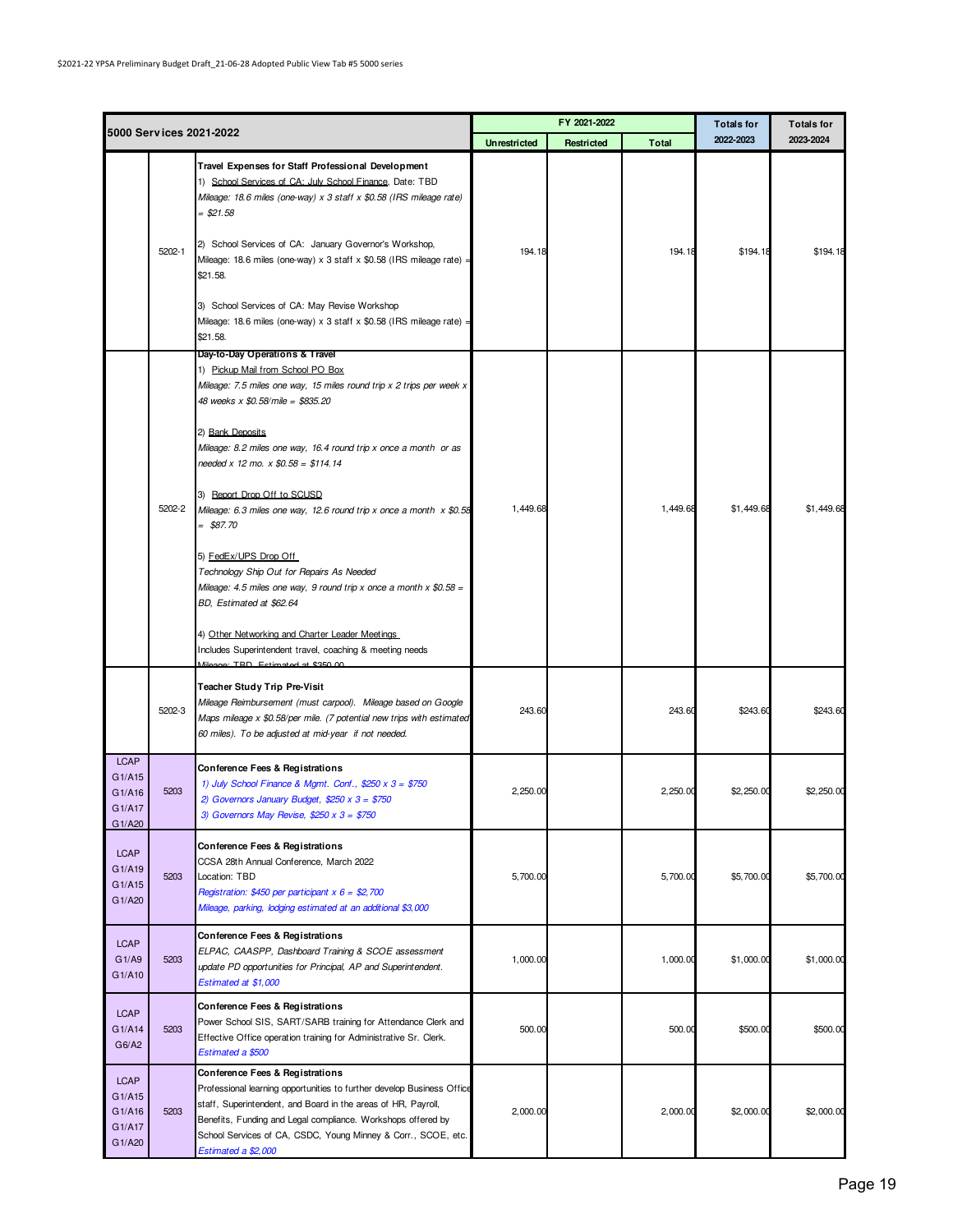|                                                                                 |                             |                                                                                                                                                                                                                                                                                                                                                                                |                     | FY 2021-2022 |              | <b>Totals for</b> | <b>Totals for</b> |
|---------------------------------------------------------------------------------|-----------------------------|--------------------------------------------------------------------------------------------------------------------------------------------------------------------------------------------------------------------------------------------------------------------------------------------------------------------------------------------------------------------------------|---------------------|--------------|--------------|-------------------|-------------------|
|                                                                                 |                             | 5000 Serv ices 2021-2022                                                                                                                                                                                                                                                                                                                                                       | <b>Unrestricted</b> | Restricted   | <b>Total</b> | 2022-2023         | 2023-2024         |
| <b>LCAP</b><br>G1/A15<br>G1/A16<br>G1/A20                                       | 5203                        | Conference Fees & Registration<br>2020 CSDC Leadership Update Conference, San Diego, CA,<br>December 6-7, 2021<br>Registration: \$395/per person (early bird pricing 7/31) x 6<br>participants=\$2,370<br>Flight, car rental, parking, lodging estimated at an additional \$5,000                                                                                              | 7,370.00            |              | 7,370.00     | \$7,370.00        | \$7,370.00        |
| <b>LCAP</b><br>G1/A15                                                           | 5203                        | Conference Fees & Registration<br>Superintendents' Symposium<br>Registration: \$999<br>Flight, mileage, lodging estimated at \$900                                                                                                                                                                                                                                             | 1,899.00            |              | 1,899.00     | \$1,899.00        | \$1,899.00        |
| <b>LCAP</b><br>G1/Ag<br>G1/A10<br>G1/A14<br>G1/A15<br>G1/A16<br>G1/A17<br>G6/A2 | 5203                        | Conference Fees & Registrations<br>The Breakthrough Coach, Online<br>TBC's 2-Day Program for school administrators and their<br>secretaries. Day 1 administrators attend on their own. Day 2<br>administrators attend with their secretaries.<br>Registration: \$695 for 1 Admin + 1 Sec x 3 = \$2,085<br>$$347.50 \times 1$ Admin = \$347.50<br>Total Cost: \$2,432.50        | 2,432.50            |              | 2,432.50     | \$0.00            | \$0.00            |
| <b>LCAP</b><br>G1/A11<br>G1/A12<br>G1/A13                                       | 5203                        | Conference Fees & Registration<br>SPED Training Opportunities for SPED Staff<br>Further specified at 45-day & at mid-year budget.<br>$$2,000 \times 3 \text{ Staff} = $6,000$                                                                                                                                                                                                  |                     | 6,000.00     | 6.000.00     | \$6,000.00        | \$6,000.00        |
|                                                                                 | 5200 - Travel & Conferences |                                                                                                                                                                                                                                                                                                                                                                                | 25,038.96           | 6,000.00     | 31,038.96    | 28,606.46         | 28,606.46         |
|                                                                                 | 5300                        | Membership due for CA Charter School Association (CCSA)<br>PY Cost was \$4,870, estimated with 5% increase.                                                                                                                                                                                                                                                                    | 5, 113.50           |              | 5,113.50     | \$5,113.50        | \$5,113.50        |
|                                                                                 | 5300                        | Membership due for Charter Schools Development Center<br>(CSDC) for charter consultation services.<br>PY Cost was \$1,458.00, estimated with 2% increase                                                                                                                                                                                                                       | 1,484.10            |              | 1,484.10     | \$1,484.10        | \$1,484.10        |
|                                                                                 | 5300                        | School Services of California Membership Renewal<br>Subscription to online resources and tools like Fiscal Report<br>containing information on issues of school finance, budgets, or<br>practices that impact LEA fiscal policies, Governor's Proposals for<br>State Budget and K-12 Education, and discounted conferences and<br>workshop.<br>Renewed at \$4,080 for 2021-22. | 4,080.00            |              | 4,080.00     | \$4,080.00        | \$4,080.00        |
|                                                                                 | 5300                        | Annual STRS Retirement Processing Support Fee assessed<br>by Sacramento County Office of Education.<br>Same as prior year cost, \$1,500.00                                                                                                                                                                                                                                     | 1,500.00            |              | 1,500.00     | \$1,500.00        | \$1,500.00        |
|                                                                                 | 5300                        | <b>EdJoin Annual Subscription Fee</b><br>Hiring recruitment<br>Same as prior year cost, \$750                                                                                                                                                                                                                                                                                  | 750.00              |              | 750.00       | \$750.00          | \$750.00          |
|                                                                                 | 5300                        | Amazon Business Prime Membership<br>Supplies and materials purchasing and to save on shipping costs.<br>Same as prior year cost, \$180                                                                                                                                                                                                                                         | 180.00              |              | 180.00       | \$180.00          | \$180.00          |
|                                                                                 | 5300 - Dues & Memberships   |                                                                                                                                                                                                                                                                                                                                                                                | 13, 107.60          | ٠            | 13, 107.60   | 13, 107.60        | 13, 107.60        |
|                                                                                 | 5400                        | Alliance Member Services (AMS)<br>Nonprofits' Insurance Alliance of California (NIAC). Liability Insurance<br>plus liability for board member and officers; general liability, auto<br>liability, improper sexual conduct, social services, and professional.<br>Prior year was \$12,826, renewed at \$12,822                                                                  | 12,822.00           |              | 12,822.00    | \$12,822.00       | \$12,822.00       |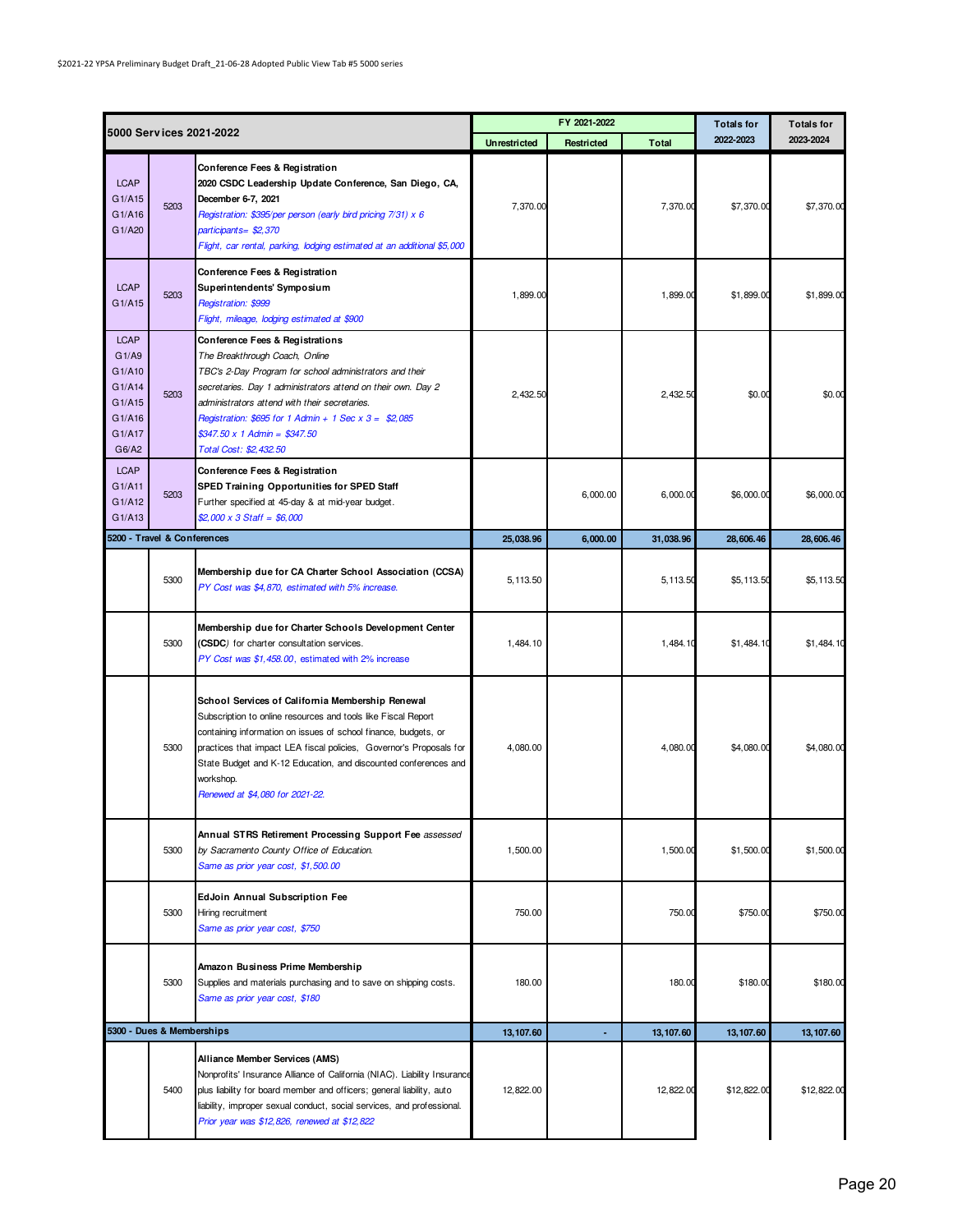|                               |                         |                                                                                                                                                                                                                                                                |                     | FY 2021-2022 |              | <b>Totals for</b> | <b>Totals for</b> |
|-------------------------------|-------------------------|----------------------------------------------------------------------------------------------------------------------------------------------------------------------------------------------------------------------------------------------------------------|---------------------|--------------|--------------|-------------------|-------------------|
|                               | 5000 Services 2021-2022 |                                                                                                                                                                                                                                                                | <b>Unrestricted</b> | Restricted   | <b>Total</b> | 2022-2023         | 2023-2024         |
|                               | 5400                    | Arthur J Gallagher & Insurance<br>Directors & Officers Insurance<br>Prior year cost \$5,561.05 adjusted for a 5% increase                                                                                                                                      | 5,839.10            |              | 5,839.10     | \$5,839.10        | \$5,839.10        |
|                               | 5400                    | Arthur J Gallagher & Insurance<br>Student & Volunteer Accident Policies<br>QBE Insurance Corporation - Volunteers.<br>Prior year cost $$100.00$ adjusted for a 3% increase = $$103$<br>Berkley Life and Health Insurance - Students                            | 1,618.13            |              | 1,618.13     | \$1,618.13        | \$1,618.13        |
|                               |                         | Prior year cost \$1,471 adjusted for $3\%$ increase = $\%1,515.13$                                                                                                                                                                                             |                     |              |              |                   |                   |
| 5400 - Insurance              |                         |                                                                                                                                                                                                                                                                | 20, 279.23          |              | 20,279.23    | 20,279.23         | 20,279.23         |
|                               | 5501                    | SCUSD Utilities: Water & Sewage<br>Billed at actual cost through City of Sacramento.<br>Estimated at \$41,000                                                                                                                                                  | 41,000.00           |              | 41,000.00    | \$41,000.00       | \$41,000.00       |
|                               | 5502                    | SCUSD Utilities: Waste Removal<br>Billed at actual cost from Republic Services.<br>Estimated at \$2,820.36                                                                                                                                                     | 2,820.36            |              | 2,820.36     | \$2,820.36        | \$2,820.36        |
|                               | 5503                    | <b>SCUSD Utilities: Natural Gas</b><br>Billed at actual cost from SPURR.<br>Estimated at \$3,000                                                                                                                                                               | 3,000.00            |              | 3,000.00     | \$3,000.00        | \$3,000.00        |
|                               | 5504                    | <b>SCUSD Utilities: Electricity</b><br>Billed at actual cost from SMUD.<br>Estimated at \$56,400                                                                                                                                                               | 56,400.00           |              | 56,400.00    | \$56,400.00       | \$56,400.00       |
|                               |                         | 5500 - Operations & Housekeeping Services                                                                                                                                                                                                                      | 103,220.36          |              | 103,220.36   | 103,220.36        | 103,220.36        |
|                               | 5610                    | <b>Office Equipment Service Agreements</b><br>Annual Riso Service Agreement<br>Same as prior year cost                                                                                                                                                         | 450.00              |              | 450.00       | \$450.00          | \$450.00          |
|                               | 5610                    | <b>Office Equipment Service Agreements</b><br>Annual General Binding Corp Warranty Service for GBC laminating<br>machine.<br>Prior year cost \$472                                                                                                             | 472.00              |              | 472.00       | \$472.00          | \$472.00          |
|                               | 5615                    | Software Licenses/Copyright: Outlook<br>Microsoft 365 Licensing: Outlook and MS Office.<br>\$3.25 per license x 88 license per month x 12 mo. = \$3,432                                                                                                        | 3,432.00            |              | 3,432.00     | \$3,432.00        | \$3,432.00        |
|                               | 5615                    | Software Licenses/Copyright: MS Project<br>Microsoft Project Licensing: Project Management.<br>\$6.00/mo. x 5 users x 12 mo. = \$360.00                                                                                                                        | 360.00              |              | 360.00       | \$360.00          | \$360.00          |
|                               | 5615                    | Software Licenses/Copyright: FortiGuard<br>Web Filtering Annual Renewal, Comprehensive Support and<br>FortiCloud Management.<br>Renewed at \$3,757.06 for 2021-22                                                                                              | 3,757.06            |              | 3,757.06     | \$3,757.06        | \$3,757.06        |
| <b>LCAP</b><br>G2/A2<br>G2/A3 | 5615                    | Software Licenses/Copyright - Antivirus<br>Antivirus License for 360 devices.<br>Estimated at \$8.25/per device $x$ 360 devices = \$2,970                                                                                                                      | 2,970.00            |              | 2,970.00     | \$2,970.00        | \$2,970.00        |
| <b>LCAP</b><br>G2/A2<br>G2/A3 | 5615                    | Software Licenses/Copyright: NWEA<br><b>Computer Based Assessments</b><br>Northwest Evaluation NWEA Web Based MAP for Primary & MAP<br>Math, Reading & Language Proration.<br>Estimated same as PY cost was \$6,225.00                                         | 6,225.00            |              | 6,225.00     | \$6,225.00        | \$6,225.00        |
| <b>LCAP</b><br>G2/A2<br>G2/A3 | 5615                    | Software Licenses/Copyright: Mob Max<br>Moby Max Learning subscription renewal, 3 subject modules of<br>choice. Interactive web-based programs or to support curriculum,<br>instruction, and learning.<br>Prior year cost was \$3,495, adjusted to increase 2% | 3,564.90            |              | 3,564.90     | \$3,564.90        | \$3,564.90        |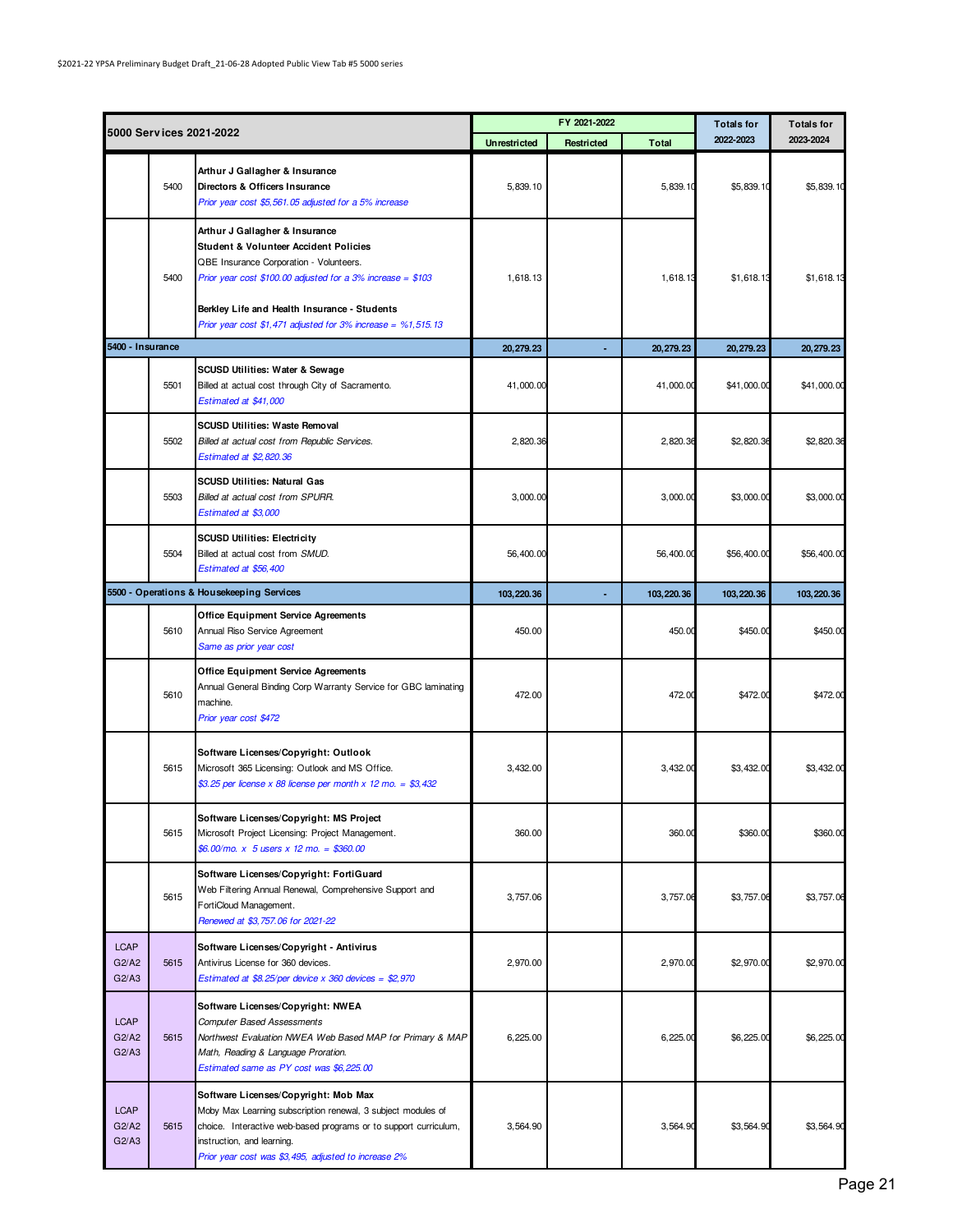|                               |      |                                                                                                                                                                                                                                                                                                      |                     | FY 2021-2022 |              | <b>Totals for</b> | <b>Totals for</b> |
|-------------------------------|------|------------------------------------------------------------------------------------------------------------------------------------------------------------------------------------------------------------------------------------------------------------------------------------------------------|---------------------|--------------|--------------|-------------------|-------------------|
|                               |      | 5000 Services 2021-2022                                                                                                                                                                                                                                                                              | <b>Unrestricted</b> | Restricted   | <b>Total</b> | 2022-2023         | 2023-2024         |
| <b>LCAP</b><br>G2/A2<br>G2/A3 | 5615 | Software Licenses/Copyright: Dropbox Enterprise Cloud<br>Solution<br>Dropbox Cloud Storage Subscription - License for Administration,<br>Teachers and Enrichment Staff, and Support Staff + Network<br>backup.<br>Estimated same as prior year cost \$4,620 adjust by 5% to include<br>new IA staff. | 4,851.00            |              | 4,851.00     | \$4,851.00        | \$4,851.00        |
|                               | 5615 | Software Licenses/Copyright: LinkedIn Corporation<br>(Lynda.com)<br>Lynda.com Subscription, 1 license for PD opportunities to Business<br>Office Staff<br>Same as prior year cost, \$299.88/year                                                                                                     | 299.88              |              | 299.88       | \$299.88          | \$299.88          |
|                               | 5615 | Software Licenses/Copyright: Grammarly<br>Grammarly Premium Service<br>Same as prior year cost, \$139.95/year                                                                                                                                                                                        | 139.95              |              | 139.95       | \$139.95          | \$139.95          |
| <b>LCAP</b><br>G2/A2<br>G2/A3 | 5615 | Zoom License Upgrade to Education Zoom<br>55 Licenses for Administrators and Teaching Staff<br>Same as prior year cost, \$4,950                                                                                                                                                                      | 4.950.00            |              | 4,950.00     | \$4,950.00        | \$4,950.00        |
| <b>LCAP</b><br>G2/A2<br>G2/A3 | 5615 | Google Classroom G Suite Enterprise<br>includes all the features in G Suite for Education, plus premium tools<br>like enhanced security, more control, and robust video meetings.<br>$$5.94/$ user x $550 = $3,267.00$                                                                               | 3,267.00            |              | 3,267.00     | \$3,267.00        | \$3,267.00        |
| <b>LCAP</b><br>G2/A2<br>G2/A3 | 5615 | Software License: Brain Pop School License<br>BrainPOP Jr. (Grades K-3) & BrainPOP (Grades 3-8)<br>Prior year cost was \$2,950 adjusted for 5% increase                                                                                                                                              | 3,097.50            |              | 3,097.50     | \$3,097.50        | \$3,097.50        |
| <b>LCAP</b><br>G2/A2<br>G2/A3 | 5615 | Software License: Seesaw Learning<br>\$5.50 per license x 288 Licenses = $$1,584$                                                                                                                                                                                                                    | 1,584.00            |              | 1,584.00     | \$1,584.00        | \$1,584.00        |
| <b>LCAP</b><br>G2/A2<br>G2/A3 | 5615 | Software License: Screencastify Unlimited<br>Budgeted at prior year cost of \$750                                                                                                                                                                                                                    | 750.00              |              | 750.00       | \$750.00          | \$750.00          |
| <b>LCAP</b><br>G2/A2<br>G2/A3 | 5615 | Software License: Quizlet<br>Budgeted at prior year cost of \$346                                                                                                                                                                                                                                    | 346.00              |              | 346.00       | \$346.00          | \$346.00          |
| <b>LCAP</b><br>G2/A2<br>G2/A3 | 5615 | Kahoot Premium<br>To create assessments that are fun and engaging while at the same<br>time, provides reports to teachers on how scholas are doing.<br>\$6/teacher/month x All K-6 Teachers, HLD Teachers, AP,<br>Estimated at prior year cost of \$1,080                                            | 1,080.00            |              | 1,080.00     | \$1,080.00        | \$1,080.00        |
| <b>LCAP</b><br>G2/A2<br>G2/A3 | 5615 | NearPod (Student Engagement Platform)<br>\$120/teacher per year,<br>3 subscriptions for 3rd grade teachers (\$120 x 3= \$360) to pilot and<br>24 teachers @120.00 = \$2,880                                                                                                                          | 2,880.00            |              | 2,880.00     | \$2,880.00        | \$2,880.00        |
|                               | 5615 | <b>Survey Monkey</b><br>Used for surveys conducted at the school.<br>\$384/annual subscription. Budgeted same as prior year.                                                                                                                                                                         | 384.00              |              | 384.00       | \$384.00          | \$384.00          |
|                               | 5620 | Copier Rental<br>US Bank Finance for Ray Morgan Co. paying for future month.<br>Toner is charged to schoolwide supplies. Pay US Bank Equipment<br>finance.<br>Budgeted at \$7,500                                                                                                                    | 7,500.00            |              | 7,500.00     | \$7,500.00        | \$7,500.00        |
|                               | 5630 | Improvement/Repairs<br>Capital Improvements (e.g., replace key lock, make additional keys<br>+ add blinds to classrooms).<br>Budgeted same as prior year, \$500                                                                                                                                      | 500.00              |              | 500.00       | \$500.00          | \$500.00          |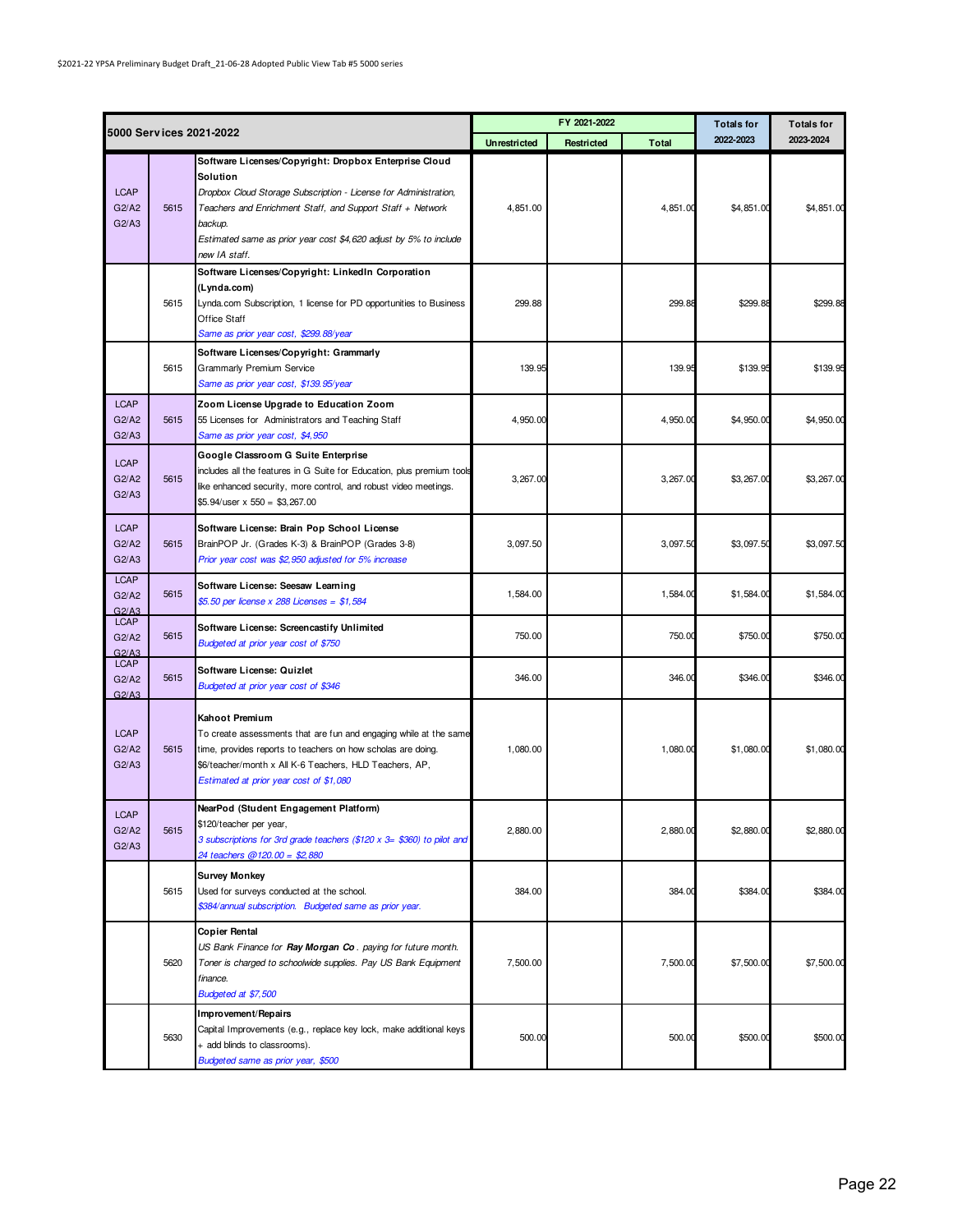|                      |      |                                                                                                                                                                                                                                                                                                                                                                                                                                                                                                                                                      |                     | FY 2021-2022 |              | <b>Totals for</b> | <b>Totals for</b> |
|----------------------|------|------------------------------------------------------------------------------------------------------------------------------------------------------------------------------------------------------------------------------------------------------------------------------------------------------------------------------------------------------------------------------------------------------------------------------------------------------------------------------------------------------------------------------------------------------|---------------------|--------------|--------------|-------------------|-------------------|
|                      |      | 5000 Serv ices 2021-2022                                                                                                                                                                                                                                                                                                                                                                                                                                                                                                                             | <b>Unrestricted</b> | Restricted   | <b>Total</b> | 2022-2023         | 2023-2024         |
|                      | 5640 | <b>SCUSD Rent or Pro Rata Share</b><br>Total square footage increased by \$2,408 sq. ft. for the addition<br>room use of portable rooms 28, 29, 30. 43, 767 sq. ft. + 2, 408 sq.<br>ft. = 46,175 sq. ft. total.<br>Estimated 2021-2022 Letter of Intent from District $\omega = $2.73$ per<br>sq. ft = \$126,057.75. Prior year cost was \$2.56/per sq. ft at<br>\$118,208                                                                                                                                                                           | 126,057.75          |              | 126,057.75   | \$126,057.75      | \$126,057.75      |
|                      |      | 5600 - Rentals, Leases, Repairs, & Noncapital Improvements                                                                                                                                                                                                                                                                                                                                                                                                                                                                                           | 178,918.04          |              | 178,918.04   | 178,918.04        | 178,918.04        |
| <b>LCAP</b><br>G4/A2 | 5800 | <b>Professional Consultant Services</b><br>Teachers with sufficient knowledge and skills to deliver elementary<br>school subject content including ELD, to students through the HET<br>curriculum, one foundational training of ELA, Math, Social Studies<br>and Science is provided to teachers by October 2021.<br>Student handbook and Disciplined Life handbook<br>Contract with SCOE to provide 1-day training for each subject<br>content. 2014-2015 SCOE training fees were \$4,500 per day.<br>Estimated here at \$5,000 x 4 days = \$20,000 |                     | 20,000.00    | 20,000.00    |                   |                   |
|                      | 5802 | <b>Printing &amp; Duplication</b><br>Student handbook and Disciplined Life handbook<br>Prior year cost \$1,251 adjusted for 2% increase.                                                                                                                                                                                                                                                                                                                                                                                                             | 1,276.56            |              | 1,276.56     | \$1,276.56        | \$1,276.56        |
|                      | 5802 | Payroll Service: ADP<br>Workforce Now Payroll Solution: Essential Plus Payroll, Enhanced<br>HR, Benefits Administration, HR Assist, Analytics, Enhanced<br>Insights, Essential Time & Employment Verification.<br>Budgeted same as prior year \$18,283.65                                                                                                                                                                                                                                                                                            | 18,283.65           |              | 18,283.65    | \$18,283.65       | \$18,283.65       |
|                      | 5805 | Fiscal Audit & Annual Information Return<br>Gilbert Associates, Inc. financial audit for prior year as of June 30,<br>2021 contract estimate is \$20,000<br>Federal 990 and IRS 199 Annual Information Return preparation and<br>submission, estimated cost \$3,500                                                                                                                                                                                                                                                                                  | 23,500.00           |              | 23,500.00    | \$23,500.00       | \$23,500.00       |
|                      | 5807 | Insurance Admin Fee<br>Paylocity POP plan renewal fee to maintain MED125 pretax payroll<br>deduction.<br><b>Budgeted same as prior year</b>                                                                                                                                                                                                                                                                                                                                                                                                          | 40.00               |              | 40.00        | \$40.00           | \$40.00           |
|                      | 5805 | <b>Bank Wire Fees</b><br>For purchases outside of purchase orders and credit limit.<br>Budgeted same as prior year                                                                                                                                                                                                                                                                                                                                                                                                                                   | 40.00               |              | 40.00        | \$40.00           | \$40.00           |
|                      | 5809 | <b>Banking Service Charges</b><br>Online banking service charges<br><b>Budgeted same as prior year</b>                                                                                                                                                                                                                                                                                                                                                                                                                                               | 100.00              |              | 100.00       | \$100.00          | \$100.00          |
|                      | 5810 | <b>Attorney Fees</b><br>Law Office of Jennifer McQuarrie. Legal review and support with<br>response preparation, annual review of policies, labor compliance<br>personnel and hiring updates and requirements, and contracts<br>review.<br>Budgeted same as prior year                                                                                                                                                                                                                                                                               | 4,500.00            |              | 4,500.00     | \$4,500.00        | \$4,500.00        |
|                      | 5810 | <b>Attorney Fees-SPED</b><br>Young Minney & Corr. Legal review and support with special<br>education program needs.<br>Estimated at \$2,500                                                                                                                                                                                                                                                                                                                                                                                                          |                     | 2,500.00     | 2,500.00     | \$2,500.00        | \$2,500.00        |
|                      | 5811 | <b>CPA Fees</b><br>Utonomy, Inc. CPA support to help with taxes and year end closing<br>of books. @ \$200/hr. x 16 hrs. = \$3,200. Plus Bookkeeping support<br>@ \$70/hr. x 60 hrs. total = \$4,200<br><b>Budgeted same as prior year</b>                                                                                                                                                                                                                                                                                                            | 9,500.00            |              | 9,500.00     | \$9,500.00        | \$9,500.00        |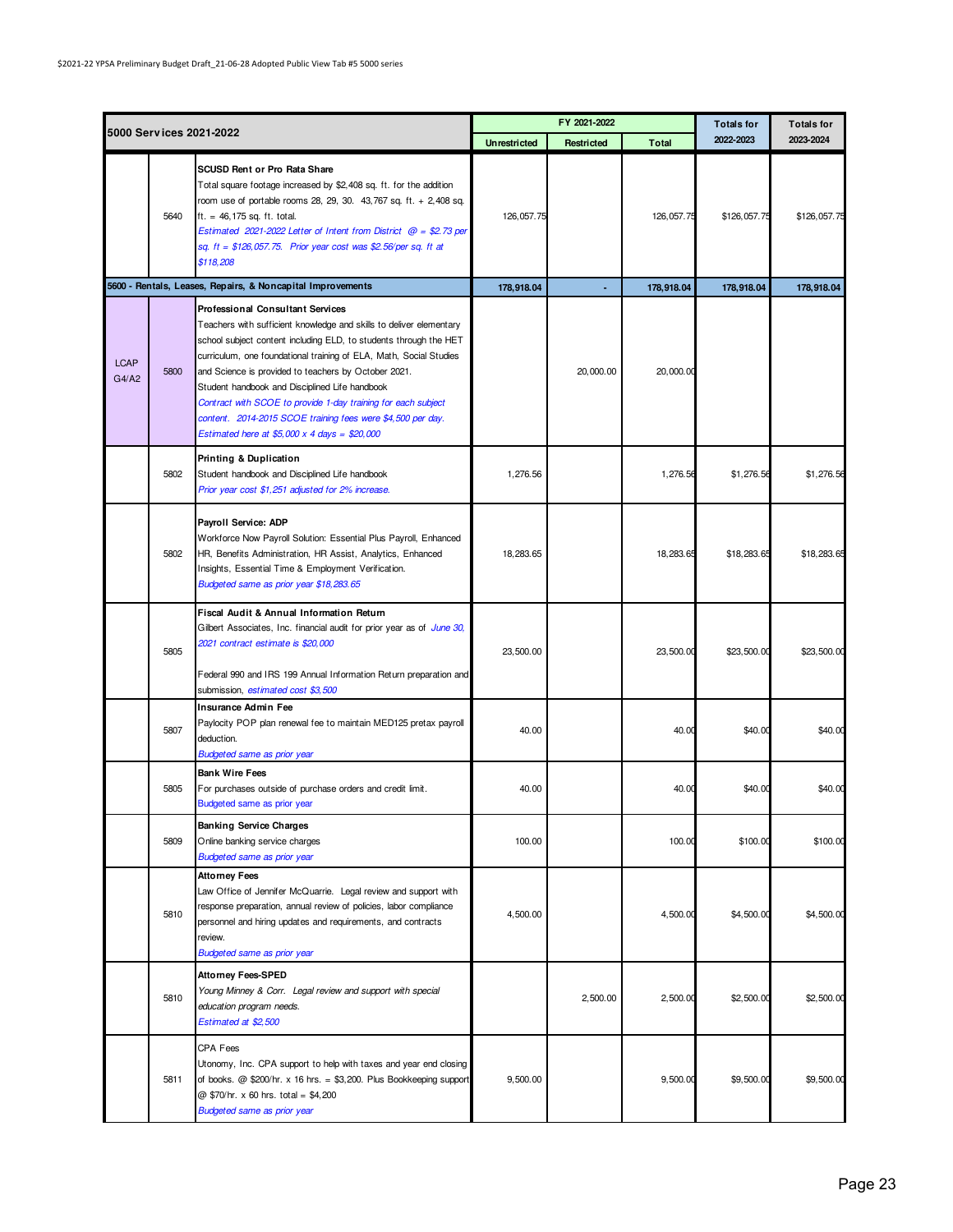|                       |      |                                                                                                                                                                                                                                                                                                                                                                                                                         |                     | FY 2021-2022 |              | <b>Totals for</b> | <b>Totals for</b> |
|-----------------------|------|-------------------------------------------------------------------------------------------------------------------------------------------------------------------------------------------------------------------------------------------------------------------------------------------------------------------------------------------------------------------------------------------------------------------------|---------------------|--------------|--------------|-------------------|-------------------|
|                       |      | 5000 Serv ices 2021-2022                                                                                                                                                                                                                                                                                                                                                                                                | <b>Unrestricted</b> | Restricted   | <b>Total</b> | 2022-2023         | 2023-2024         |
| <b>LCAP</b><br>G3/A3  | 5812 | <b>Nurse Consultation Fees</b><br>K12 Health Credentialed school nurse services and support the LVN.<br>Same amount as previous years                                                                                                                                                                                                                                                                                   | 10,000.00           |              | 10,000.00    | \$10,000.00       | \$10,000.00       |
|                       | 5814 | <b>SELPA Administrative Fees</b><br><b>EDCOE SELPA Administrative Fee</b><br>Year 1 - 5.5%<br>Year 2 - 4.5%<br>Year 3 - 3.5%<br>Year 5 - 3%<br>5.5% x AB602 (Estimated at \$338, 729.65) = \$18,630.13                                                                                                                                                                                                                  |                     | 18,630.13    | 18,630.13    | \$15, 144.47      | \$11,779.03       |
|                       | 5814 | <b>SELPA Rate Protection Pool</b><br>One-Time Contribution for new LEAD<br>\$5.00 per CY P-2 (Estimated at 428.23 ADA) = \$2,141.13                                                                                                                                                                                                                                                                                     |                     | 2, 141. 13   | 2, 141.13    | \$0.00            | \$0.00            |
| <b>LCAP</b><br>G2/A4  | 5820 | Being-there Experiences<br>Being-there experiences are expected to be identified and noted in<br>the scope and sequence conceptual curriculum map for each grade<br>level by August 2021.<br>Budgeted same as 2018-19 pre-pandemic at \$90,000                                                                                                                                                                          |                     | 90,000.00    | 90,000.00    | \$90,000.00       | \$90,000.00       |
| <b>LCAP</b><br>G1/A18 | 5840 | New Teacher Induction Support Program<br>SCOE Teacher Induction Program enrollment fee to support Year 1<br>and 2 teachers with meeting all requirements to clear their<br>credentials. Includes classroom management, ELD and New<br>Generation Science Standards, support and ongoing coaching from<br>trained mentor using formative assessment system.<br>\$1,800 per probationary teacher $x$ 5 teachers = \$9,000 | 9,000.00            |              | 9,000.00     | \$9,000.00        | \$9,000.00        |
| <b>LCAP</b><br>G6/A1  | 5898 | <b>Contracted Services: Power School</b><br>Power School Student Information System Hosting Fee<br>Previous year was \$8,847.16, renewed at \$9,289.05                                                                                                                                                                                                                                                                  | 9,289.05            |              | 9,289.05     | \$9,289.05        | \$9,289.05        |
|                       | 5898 | <b>Contracted Services: CSMC</b><br>Charter Schools Management Corporation support services for<br>PowerSchool Support and CALPADS Reporting.<br>Estimated at \$1,050.00 per month x 12 months = $$13,260$                                                                                                                                                                                                              | 12.600.00           |              | 12,600.00    | \$12,600.00       | \$12,600.00       |
| <b>LCAP</b><br>G6/A4  | 5898 | <b>Contracted Services: School Messenger</b><br>Intrado Interactive Services Corporation. A notification system used<br>to engage its stakeholders via phone, email, text when high volumes<br>of communication are needed to be delivered quickly and efficiently.<br>Budgeted same as prior year cost \$1,312.50                                                                                                      | 1,312.50            |              | 1,312.50     | \$1,312.50        | \$1,312.50        |
|                       | 5898 | <b>Contracted Services: SCUSD Security</b><br>Prior year cost was \$3,234.88. 2021-22 Letter of Intent for<br>Services from SCUSD indicates patrol of facility at \$3,337.32 plus<br>\$59.30 per security monitoring panel.<br>Estimated cost: \$3,337.32+ \$59.30 = 3,396.30                                                                                                                                           | 3,396.30            |              | 3,396.30     | \$3,396.30        | \$3,396.30        |
|                       | 5898 | Contracted Services: 403(b) Retirement<br>American Fuds Capital Group 403(b) Investment Provider. Quarterly<br>Fees for Wilshire 3(21) fiduciary services, plan recording fees, and<br>custodial services.<br>$$560/quarter \times 4$<br>$= $2,240$                                                                                                                                                                     | 2,240.00            |              | 2,240.00     | \$2,240.00        | \$2,240.00        |
|                       | 5898 | Contracted Services: 403(b) Third Party Administrator<br>PolyComp TPA for plan and compliance administration. Quarterly<br>Administrative Fees and Participant Fee based on 40 eligible<br>participant count.<br>Estimated at \$600/per quarter $x$ 4 = \$2,400.00                                                                                                                                                      | 2,400.00            |              | 2,400.00     | \$2,400.00        | \$2,400.00        |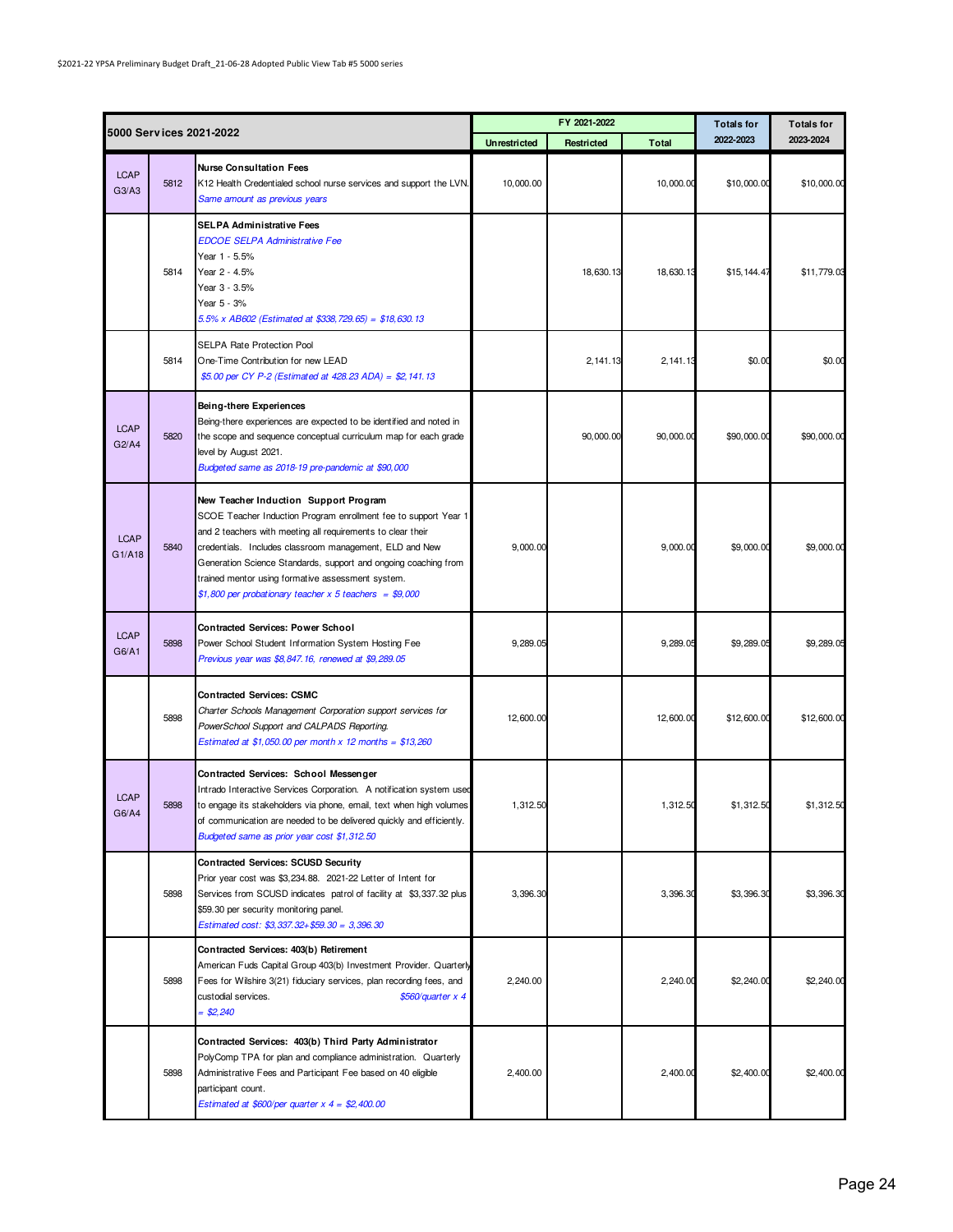|                                           |        |                                                                                                                                                                                                                                                                                                                                                                                 |                     | FY 2021-2022 |              | <b>Totals for</b> | <b>Totals for</b> |
|-------------------------------------------|--------|---------------------------------------------------------------------------------------------------------------------------------------------------------------------------------------------------------------------------------------------------------------------------------------------------------------------------------------------------------------------------------|---------------------|--------------|--------------|-------------------|-------------------|
|                                           |        | 5000 Services 2021-2022                                                                                                                                                                                                                                                                                                                                                         | <b>Unrestricted</b> | Restricted   | <b>Total</b> | 2022-2023         | 2023-2024         |
| <b>LCAP</b><br>G2/A20                     | 5898   | Contracted Services: Governance Training for Board and<br><b>Academy Council</b><br>Gilbert CPA, Young, Minney & Corr, LLP, CSDC, etc.<br>Estimated at \$4,000                                                                                                                                                                                                                  | 4,000.00            |              | 4,000.00     | \$3,000.00        | \$2,000.00        |
| <b>LCAP</b><br>G2/A2<br>G2/A3             | 5898   | Mobile Device Management Solution<br>All-inclusive, multi-platform to streamline and push out software<br>updates, track and monitor, and troubleshoot devices remotely.<br>Vendors considerations: Filewave, Jamf Pro, Lightspeed, Securely,<br>etc.<br>Estimated at \$12/device x 564 student and staff devices = $$6,768$                                                    | 6,768.00            |              | 6.768.00     | \$6,768.00        | \$6,768.00        |
|                                           | 5898   | Fortinet Forticare 24x7 Comprehensive Support<br>Budgeted under 5615 Line 38<br>Web Filtering Annual Renewal, Comprehensive Support and<br>FortiCloud Management.<br>Estimated at \$5.83/per device $x$ 500 devices = \$2,915.00                                                                                                                                                | 1,152.63            |              | 1,152.63     | \$1,152.63        | \$1,152.63        |
|                                           | 5898-1 | Substitute Contracted Services (Core/Non-Core<br>Cert./RSP/Speech)<br>3rd party substitute services: Cross Country Education formerly<br>known as DirectEd, The Education Team, etc. Amount shown here<br>is in addition to what has been budgeted in 1000's.<br>Budgeted at \$208/day x 10 days x 25 employees= \$52,00 less<br>UCSC sub costs budgeted in 1000 expense lines  | 9,165.00            |              | 9,165.00     | \$9,165.00        | \$9,165.00        |
|                                           | 5898-2 | Substitute Contracted Services (Non-Certificated)<br>3rd party substitute services: Cross Country Education formerly<br>known as DirectEd, The Education Team, Office Team, etc.<br>Amount shown here is in addition to what has been budgeted in<br>2000's.<br>Budgeted at \$26/hr. x 80 hours x 25 employees = \$52,000 less<br>UCSC sub costs budgeted in 2000 expense lines | 18,480.00           |              | 18,480.00    | \$18,480.00       | \$18,480.00       |
|                                           | 5898-2 | Substitute Contracted Services - Clerical<br>3rd party substitute services from Robert Half/Office Team.<br>Amount shown here is in addition to what has been budgeted in<br>2000's.<br>Budgeted at \$30/hr. x 80 hours x 3 employees = \$7,200 less UCSC<br>sub costs budgeted in 2000 expense lines                                                                           | 3,360.00            |              | 3,360.00     | \$3,360.00        | \$3,360.00        |
| <b>LCAP</b><br>G1/A2<br>G1/Ag<br>G1/A10   | 5899   | 1099 Contracts: HET Coach for Administrators<br>A certified HET consultant will be secured and begin coaching<br>support to administrators and teachers by September 2021.<br>Estimated at \$3,000 per day $x$ 5 times per year = \$15,000                                                                                                                                      | 15,000.00           |              | 15,000.00    | \$6,000.00        | \$6,000.00        |
| <b>LCAP</b><br>G1/A3                      | 5899   | 1099 Contracts: HET Model Schoolwide PD<br>A certified HET consultant will be secured to provide schoolwide<br>HET training in July 2021.<br>Estimated at \$3,000 per day $x$ 1 day = \$3,000 plus reimbursable<br>costs of \$1,500                                                                                                                                             | 4,500.00            |              | 4,500.00     | \$23,500.00       | \$23,500.00       |
| <b>LCAP</b><br>G1/A3                      | 5899   | 1099 Contracts: HET Model School Inspection<br>YPSA will secure a CFPEDU consultant to conduct a quality review<br>to establish baseline data to develop an HET learning environment by<br>September 2021.<br>Estimated at \$10,000 and will be adjusted at mid-year as necessary                                                                                               | 10,000.00           |              | 10,000.00    | \$0.00            |                   |
| <b>LCAP</b><br>G1/A11<br>G1/A12<br>G1/A13 | 5899   | 1099 Contracts: SPED Professional Development<br>To be determined with the support of the El Dorado Charter SELPA<br>Budgeted at \$2,666.67 x 3 Staff = \$8,000                                                                                                                                                                                                                 | 8,000.00            |              | 8,000.00     | \$8,000.00        | \$8,000.00        |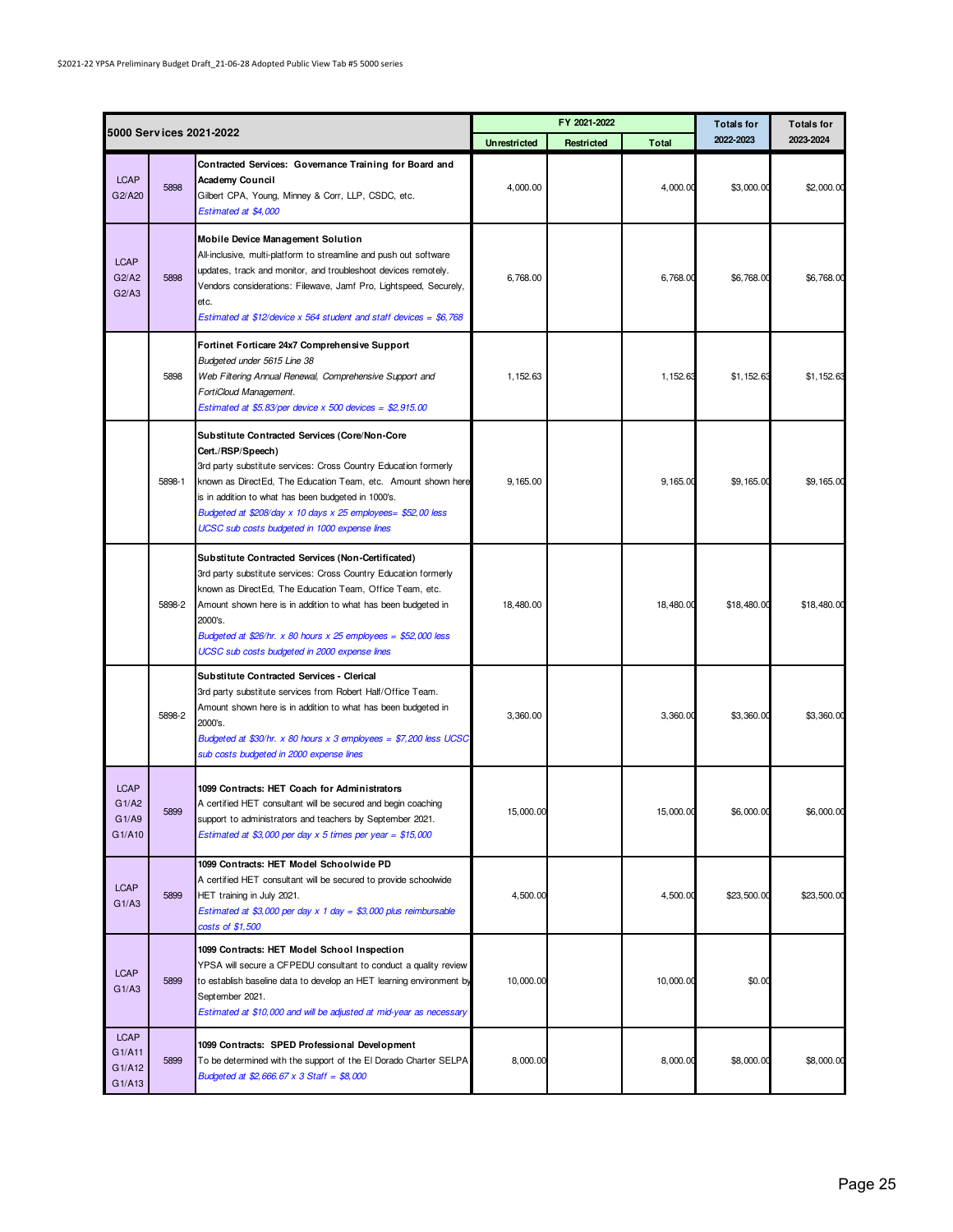|                               |                         |                                                                                                                                                                                                                                                                                                                                                                                                                                                                                                                                                                                                                                                                                                                                                       |                     | FY 2021-2022 |              | <b>Totals for</b> | <b>Totals for</b> |
|-------------------------------|-------------------------|-------------------------------------------------------------------------------------------------------------------------------------------------------------------------------------------------------------------------------------------------------------------------------------------------------------------------------------------------------------------------------------------------------------------------------------------------------------------------------------------------------------------------------------------------------------------------------------------------------------------------------------------------------------------------------------------------------------------------------------------------------|---------------------|--------------|--------------|-------------------|-------------------|
|                               | 5000 Services 2021-2022 |                                                                                                                                                                                                                                                                                                                                                                                                                                                                                                                                                                                                                                                                                                                                                       | <b>Unrestricted</b> | Restricted   | <b>Total</b> | 2022-2023         | 2023-2024         |
| <b>LCAP</b><br>G4/AA          | 5899                    | 1099 Contracts: Professional Development<br>PD's for "Must Know": 8-Step Lesson Plan, Criteria for<br>Prep/Collaboration hours, Data Collaborative Inquiry Process/4R's,<br>Disciplined Life, Document Reader/LCD projector, English Learner<br>Advisory Committee (ELAC), HET, Individualized Learning Plan<br>(ILP's), Positive Classroom Management, Resiliency Inc. Brain-<br>based Science, Neuroscience of Learning, Roles of the Academy<br>Council (AC), Student Study Team (SST)/504 Plans, and substitute<br>plan.<br><b>Secure PD contracts:</b><br>Delores Cook, Positive Classroom Management \$5,000<br>Dr. Horacio Sanchez, Brain-base Science \$4,500<br>Dr. Kenneth Wesson, Neuroscience of Learning \$4,500<br>Budgeted at \$14,000 |                     | 14,000.00    | 14,000.00    | \$14,000.00       | \$14,000.00       |
| <b>LCAP</b><br>G2/A2<br>G2/A3 | 5899                    | 1099 Contracts: Technical Services & Support<br>Optimal Teks technical support: repair and upkeep of network<br>hardware, network/computer troubleshooting and diagnosis, wire and<br>cable maintenance, software upgrades and path application, wireless<br>network troubleshooting and diagnosis, data cabling and basic<br>technical support.<br>Budgeted at $$72/enrollment + staff \times 500 = $36,000$ .                                                                                                                                                                                                                                                                                                                                       | 36,000.00           |              | 36,000.00    | \$36,000.00       | \$36,000.00       |
|                               | 5899                    | 1099 Contracts: Website Maintenance & Monitoring<br>Contract with Channing Vang to support to design and update<br>website.<br>Estimated at \$23/enrollment $x450 = 10,350$                                                                                                                                                                                                                                                                                                                                                                                                                                                                                                                                                                           | 10,350.00           |              | 10,350.00    | \$10,350.00       | \$10,350.00       |
| <b>LCAP</b><br>G3/A2          | 5899                    | 1099 Contracts: Custodial Services<br>In the absence of a 3rd party custodial service provider YPSA may<br>need to secure an independent contractor to provide this service.<br>Amount shown here is included in the cost of subs as budgeted in<br>2000's.<br>Estimated at \$25/hr. $x$ 4 hrs./day $x$ 20 days = \$2,000                                                                                                                                                                                                                                                                                                                                                                                                                             | $x = 2,000$         |              | 0.00         | \$0.00            | \$0.00            |
|                               | 5899                    | 1099 Contracts: Shredding Services<br>Shred-It End of Year Shredding Needs<br>Budgeted at \$1,000                                                                                                                                                                                                                                                                                                                                                                                                                                                                                                                                                                                                                                                     | 1.000.00            |              | 1.000.00     | \$1,000.00        | \$1,000.00        |
|                               | 5899                    | 1099 Contracts: Translating Services<br>Translating of ELPAC letters and notices home.<br>Budgeted at \$500                                                                                                                                                                                                                                                                                                                                                                                                                                                                                                                                                                                                                                           | 500.00              |              | 500.00       | \$0.00            | \$0.00            |
|                               |                         | 5800 - Professional/Consulting Services                                                                                                                                                                                                                                                                                                                                                                                                                                                                                                                                                                                                                                                                                                               | 235.753.69          | 147.271.26   | 383.024.95   | 355.898.16        | 351.532.72        |
|                               | 5900                    | Communication: Website Builder and Domains<br>WIX Website builder for www.ypsacharter.org<br>$$22.00/mol. x 12 mo. = $264.00$<br>Go Daddy Domain registrations for urbancsc<br>\$243.00 2 year renewal, next renewal is in 2022<br>Siteground Website Hosting for urbancsc.org<br>\$325.00 estimated renewal                                                                                                                                                                                                                                                                                                                                                                                                                                          | 832.00              |              | 832.00       | \$832.00          | \$832.00          |
|                               | 5901                    | Telephones<br>Windstream for internet and phone service. PAETEC. Price<br>expected to increase without E-Rate discount.<br>Prior year cost was \$61,325                                                                                                                                                                                                                                                                                                                                                                                                                                                                                                                                                                                               | 61,325.00           |              | 61,325.00    | \$61,325.00       | \$61,325.00       |
|                               | 5902                    | Postage<br>For to day-to-day business mailing.<br>15 rolls of stamp: $1,500 \times 55¢ = $825$<br>Annual PO Box renewal for PO Box 18929<br>Budgeted at \$170/yr.                                                                                                                                                                                                                                                                                                                                                                                                                                                                                                                                                                                     | 995.00              |              | 995.00       | \$995.00          | \$995.00          |
|                               | 5900 - Communications   |                                                                                                                                                                                                                                                                                                                                                                                                                                                                                                                                                                                                                                                                                                                                                       | 63, 152.00          |              | 63, 152.00   | 63, 152.00        | 63, 152.00        |
|                               |                         | <b>Total 5000 Series</b>                                                                                                                                                                                                                                                                                                                                                                                                                                                                                                                                                                                                                                                                                                                              | 639,469.89          | 153,271.26   | 792,741.15   | 763, 181.86       | 758,816.42        |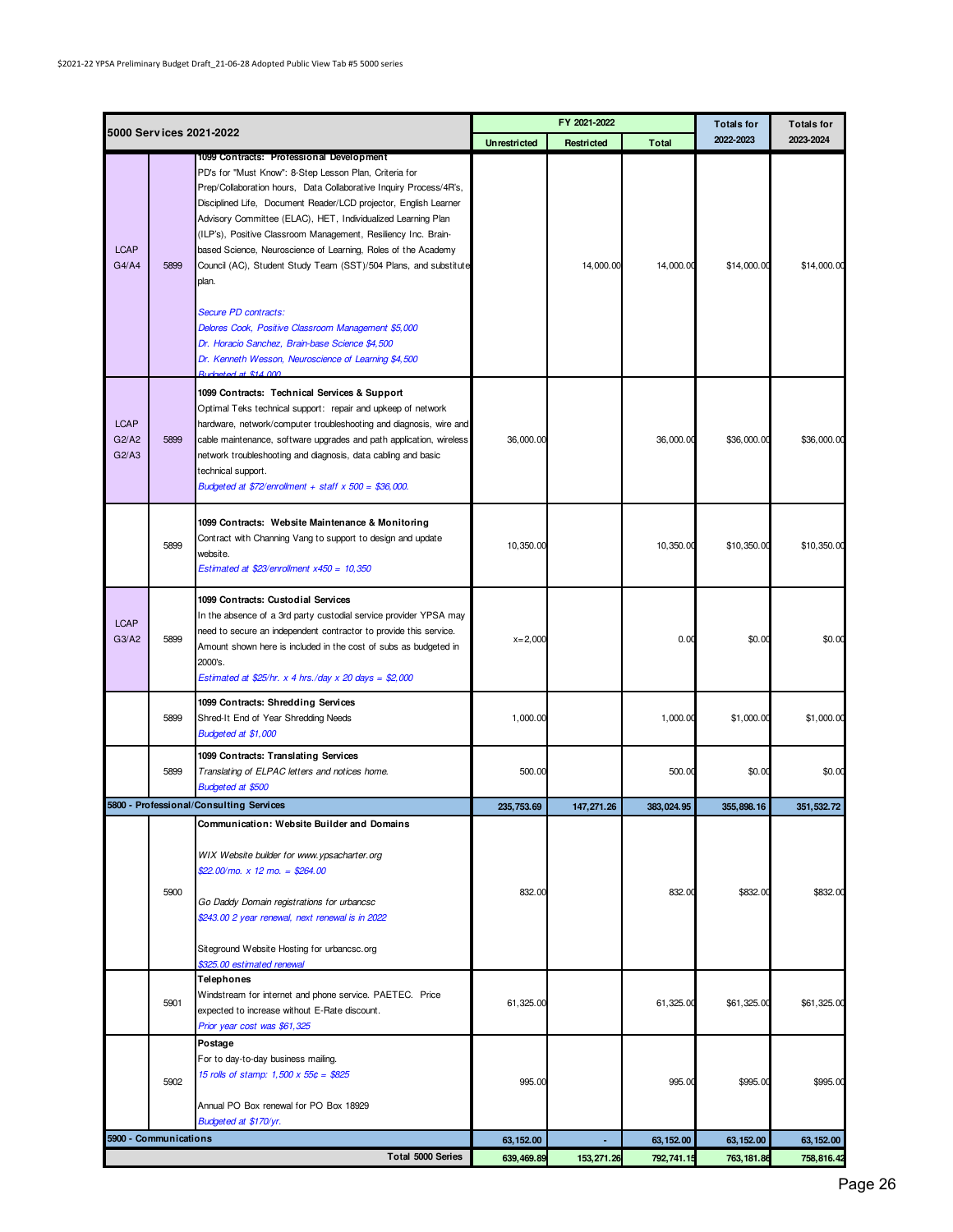| 6000 Capital Improvement 2021-2022 |  |                   | FY 2021-2022 | <b>Totals for</b> | <b>Totals for</b>        |                |           |
|------------------------------------|--|-------------------|--------------|-------------------|--------------------------|----------------|-----------|
|                                    |  |                   | Unrestricted | Restricted        | Total                    | 2022-2023      | 2023-2024 |
|                                    |  |                   |              |                   |                          |                |           |
|                                    |  | Total 6000 Series |              |                   | $\overline{\phantom{a}}$ | $\blacksquare$ |           |

| 7000 Other Outgo 2021-2022 |      |                                                                                                                                                                                                                                         | FY 2021-2022 |       | <b>Totals for</b><br>2022-2023 | <b>Totals for</b><br>2023-2024 |           |
|----------------------------|------|-----------------------------------------------------------------------------------------------------------------------------------------------------------------------------------------------------------------------------------------|--------------|-------|--------------------------------|--------------------------------|-----------|
|                            |      | Unrestricted                                                                                                                                                                                                                            | Restricted   | Total |                                |                                |           |
|                            | 7010 | <b>SCUSD Services: Supervisorial Oversight Fee</b><br>Includes annual visitation from the district, charter compliance with<br>reports, monitoring of fiscal, condition, and review annual reports.<br><b>Costis 1% of LCFF revenue</b> | 42,185.76    |       | 42,185.76                      | 44,335.87                      | 45.784.52 |
|                            |      | <b>Total 7000 Series</b>                                                                                                                                                                                                                | 42, 185.76   |       | 42, 185.76 \$                  | 44,335.87 \$                   | 45,784.52 |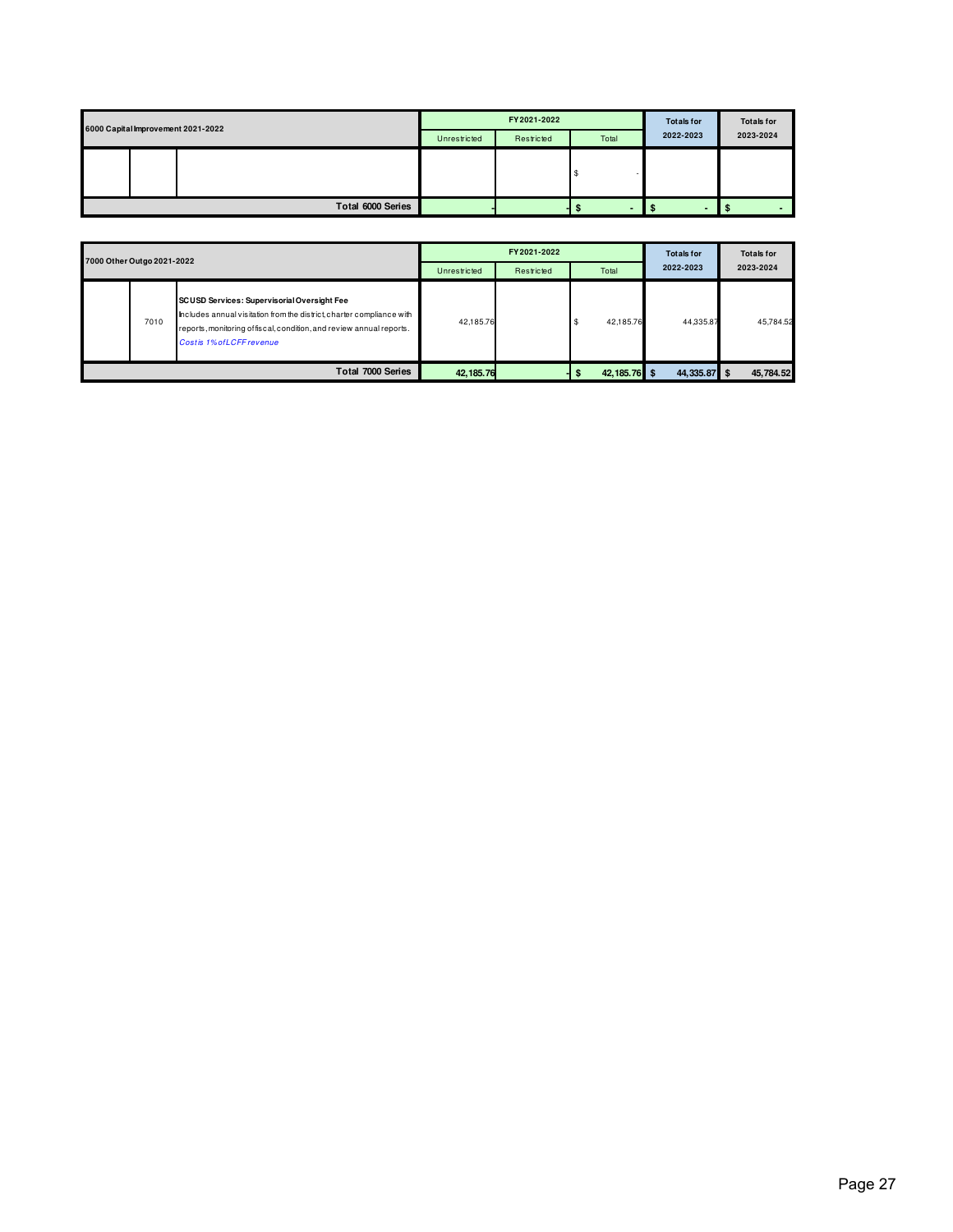#### **CHARTER SCHOOL MULTI-YEAR PROJECTION - ALTERNATIVE FORM**

**Charter School Name:** Yav Pem Suab Academy Charter

| (name continued)                                         |                           |
|----------------------------------------------------------|---------------------------|
|                                                          | CDS #: 34 67439 0121665   |
| <b>Charter Approving Entity: Sacramento City Unified</b> |                           |
|                                                          | <b>County: Sacramento</b> |
| <b>Charter #: 1186</b>                                   |                           |
| <b>Fiscal Year: 2021-2022</b>                            |                           |

This charter school uses the following basis of accounting:

**X Accrual Basis** (Applicable Capital Assets / Interest on Long-Term Debt / Long-Term Liabilities objects are 6900, 7438, 9400-9499, and 9660-9669)

**Modified Accrual Basis** (Applicable Capital Outlay / Debt Service objects are 6100-6170, 6200-6500, 7438, and 7439)

|                                                                  |                    |                     | FY 2021-2022      |              | <b>Totals for</b> | <b>Totals for</b> |
|------------------------------------------------------------------|--------------------|---------------------|-------------------|--------------|-------------------|-------------------|
| <b>Description</b>                                               | <b>Object Code</b> | <b>Unrestricted</b> | <b>Restricted</b> | <b>Total</b> | 2022-23           | 2023-24           |
| <b>A. REVENUES</b>                                               |                    |                     |                   |              |                   |                   |
| 1. LCFF Sources                                                  |                    |                     |                   |              |                   |                   |
| State Aid - Current Year                                         | 8011               | 2,560,018.67        |                   | 2,560,018.67 | 2,700,568.92      | 2,820,802.97      |
| Education Protection Account State Aid - Current Year            | 8012               | 717,157.87          |                   | 717,157.87   | 753,709.71        | 778,336.78        |
| State Aid - Prior Years                                          | 8019               |                     |                   |              |                   |                   |
| Tax Relief Subventions (for rev. limit funded schools)           | 8020-8039          |                     |                   |              |                   |                   |
| County and District Taxes (for rev. limit funded schools)        | 8040-8079          |                     |                   |              |                   |                   |
| Miscellaneous Funds (for rev. limit funded schools)              | 8080-8089          |                     |                   |              |                   |                   |
| Revenue Limit Transfers (for rev. limit funded schools):         |                    |                     |                   |              |                   |                   |
| <b>PERS Reduction Transfer</b>                                   | 8092               |                     |                   |              |                   |                   |
| Charter Schools Funding in Lieu of Property Taxes                | 8096               | 941,399.19          | 0.00              | 941,399.19   | 979,307.88        | 979,311.89        |
| Other Revenue Limit Transfers                                    | 8091, 8097         |                     |                   |              |                   |                   |
| Total, LCFF/Revenue Limit Sources                                |                    | 4,218,575.73        | 0.00              | 4,218,575.73 | 4,433,586.52      | 4,578,451.65      |
|                                                                  |                    |                     |                   |              |                   |                   |
| 2. Federal Revenues                                              |                    |                     |                   |              |                   |                   |
| No Child Left Behind                                             | 8290               |                     | 1,096,981.00      | 1,096,981.00 | 175,340.00        | 175,340.00        |
| Special Education - Federal                                      | 8181, 8182         |                     | 60,250.00         | 60,250.00    | 55,875.00         | 58,125.00         |
| Child Nutrition - Federal                                        | 8220               |                     |                   |              |                   |                   |
| <b>Other Federal Revenues</b>                                    | 8110, 8260-8299    |                     |                   |              |                   |                   |
| <b>Total, Federal Revenues</b>                                   |                    | 0.00                | 1,157,231.00      | 1,157,231.00 | 231,215.00        | 233,465.00        |
|                                                                  |                    |                     |                   |              |                   |                   |
| 3. Other State Revenues                                          |                    |                     |                   |              |                   |                   |
| Charter Categorical Block Grant (8480 N/A thru 2014/15 - SBX3-4) | N/A                |                     |                   |              |                   |                   |
| Special Education - State                                        | <b>StateRevSE</b>  |                     | 278,479.65        | 278,479.65   | 282,427.98        | 282,427.98        |
| All Other State Revenues                                         | <b>StateRevAO</b>  | 526.608.58          | 20.983.07         | 547,591.66   | 96.202.44         | 96.751.63         |
| Total, Other State Revenues                                      |                    | 526,608.58          | 299,462.72        | 826,071.31   | 378,630.42        | 379,179.61        |
|                                                                  |                    |                     |                   |              |                   |                   |
| 4. Other Local Revenues                                          |                    |                     |                   |              |                   |                   |
| All Other Local Revenues                                         | LocalRevAO         |                     |                   |              |                   |                   |
| <b>Total, Local Revenues</b>                                     |                    |                     |                   |              |                   |                   |
|                                                                  |                    |                     |                   |              |                   |                   |
| <b>5. TOTAL REVENUES</b>                                         |                    | 4,745,184.32        | 1,456,693.72      | 6,201,878.04 | 5,043,431.93      | 5,191,096.25      |
|                                                                  |                    |                     |                   |              |                   |                   |
| <b>B. EXPENDITURES</b>                                           |                    |                     |                   |              |                   |                   |
| 1. Certificated Salaries                                         |                    |                     |                   |              |                   |                   |
| <b>Certificated Teachers' Salaries</b>                           | 1100               | 1,717,570.36        | 72,357.09         | 1,789,927.45 | 1,827,464.13      | 1,862,925.20      |
| <b>Certificated Pupil Support Salaries</b>                       | 1200               | 0.00                | 78,392.00         | 78,392.00    | 81,404.00         | 84,416.00         |
| Certificated Supervisors' and Administrators' Salaries           | 1300               | 356.047.53          | 0.00              | 356,047.53   | 356,047.53        | 356,047.53        |
| <b>Other Certificated Salaries</b>                               | 1900               | 0.00                | 105,939.00        | 105,939.00   | 110,658.00        | 115,577.00        |
| <b>Total, Certificated Salaries</b>                              |                    | 2,073,617.89        | 256,688.09        | 2,330,305.98 | 2,375,573.66      | 2,418,965.73      |
|                                                                  |                    |                     |                   |              |                   |                   |
| 2. Non-certificated Salaries                                     |                    |                     |                   |              |                   |                   |
| Non-certificated Instructional Aides' Salaries                   | 2100               | 254,001.00          | 479,164.00        | 733,165.00   | 757,125.80        | 781,691.40        |
| Non-certificated Support Salaries                                | 2200               | 85,678.32           | 49,948.80         | 135,627.12   | 136,583.60        | 137,344.88        |
| Non-certificated Supervisors' and Administrators' Sal.           | 2300               | 106,079.79          | 0.00              | 106,079.79   | 106,079.79        | 106,079.79        |
| Clerical and Office Salaries                                     | 2400               | 132,337.12          | 0.00              | 132,337.12   | 133,828.48        | 135,358.08        |
| <b>Other Non-certificated Salaries</b>                           | 2900               | 54,409.20           | 0.00              | 54,409.20    | 55,561.68         | 56,884.68         |
| <b>Total. Non-certificated Salaries</b>                          |                    | 632,505.43          | 529.112.80        | 1,161,618.23 | 1,189,179.35      | 1,217,358.83      |

|                                |                    | FY 2021-2022        |                   |              | <b>Totals for</b> | <b>Totals for</b> |
|--------------------------------|--------------------|---------------------|-------------------|--------------|-------------------|-------------------|
| <b>Description</b>             | <b>Object Code</b> | <b>Unrestricted</b> | <b>Restricted</b> | <b>Total</b> | 2022-23           | 2023-24           |
| 3. Employee Benefits           |                    |                     |                   |              |                   |                   |
| <b>STRS</b>                    | 3101-3102          | 350.856.15          | 43.431.62         | 394.287.77   | 453.734.57        | 462.022.46        |
| <b>PERS</b>                    | 3201-3202          |                     |                   |              |                   |                   |
| OASDI / Medicare / Alternative | 3301-3302          | 78.454.13           | 44.199.11         | 122.653.23   | 125.418.04        | 128.202.95        |
| Health and Welfare Benefits    | 3401-3402          | 748.738.32          | 19.761.36         | 768.499.68   | 806.924.66        | 847.270.90        |
| Unemployment Insurance         | 3501-3502          | 5,853.06            | 4,892.90          | 10.745.96    | 6,282.38          | 6,318.16          |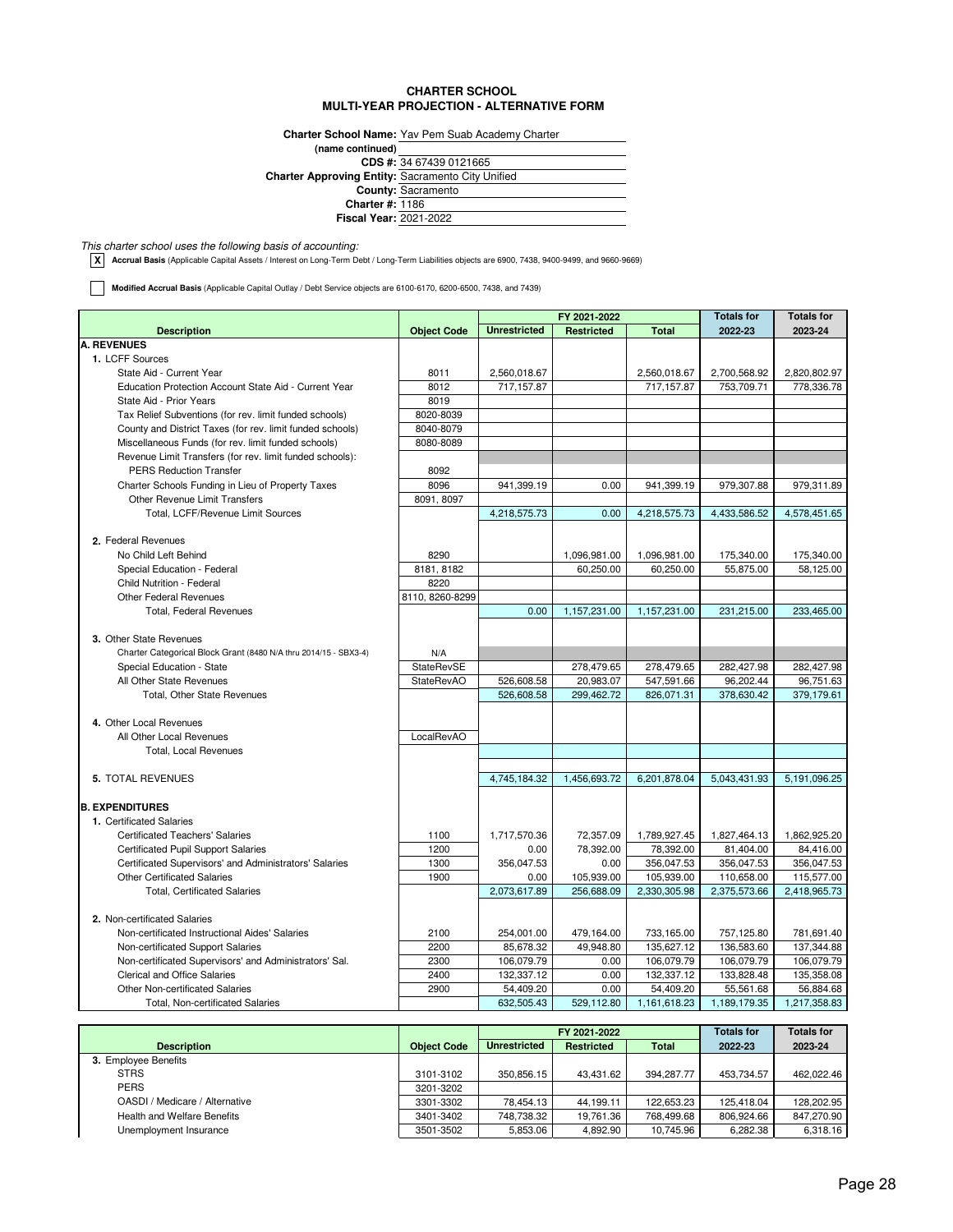| Workers' Compensation Insurance                                         | 3601-3602          | 19,500.00           | 0.00         | 19,500.00            | 19,500.00         | 19,500.00         |
|-------------------------------------------------------------------------|--------------------|---------------------|--------------|----------------------|-------------------|-------------------|
| OPEB, Allocated                                                         | 3701-3702          |                     |              |                      |                   |                   |
| OPEB, Active Employees                                                  | 3751-3752          |                     |              |                      |                   |                   |
| PERS Reduction (for revenue limit funded schools)                       | 3801-3802          |                     |              |                      |                   |                   |
| <b>Other Employee Benefits</b>                                          | 3901-3902          |                     |              |                      |                   |                   |
| <b>Total, Employee Benefits</b>                                         |                    | 1,203,401.65        | 112,284.99   | 1,315,686.64         | 1,411,859.65      | 1,463,314.47      |
|                                                                         |                    |                     |              |                      |                   |                   |
| 4. Books and Supplies                                                   |                    |                     |              |                      |                   |                   |
| Approved Textbooks and Core Curricula Materials                         | 4100               |                     |              |                      |                   |                   |
| Books and Other Reference Materials                                     | 4200               | 10,000.00           | 35,984.00    | 45,984.00            | 45,984.00         | 45,984.00         |
| Materials and Supplies                                                  | 4300               | 81,000.00           | 3,000.00     | 84,000.00            | 84,000.00         | 84,000.00         |
| Noncapitalized Equipment                                                | 4400               | 62,850.00           | 12,000.00    | 74,850.00            | 16,500.00         | 16,500.00         |
| Food                                                                    | 4700               |                     |              |                      |                   |                   |
| Total, Books and Supplies                                               |                    | 153,850.00          | 50,984.00    | 204,834.00           | 146,484.00        | 146,484.00        |
|                                                                         |                    |                     |              |                      |                   |                   |
| 5. Services and Other Operating Expenditures                            |                    |                     |              |                      |                   |                   |
| Subagreements for Services                                              | 5100               |                     |              |                      |                   |                   |
| <b>Travel and Conferences</b>                                           | 5200               | 25,038.96           | 6,000.00     | 31,038.96            | 28,606.46         | 28,606.46         |
| Dues and Memberships                                                    | 5300               | 13,107.60           | 0.00         | 13,107.60            | 13,107.60         | 13,107.60         |
| Insurance                                                               | 5400               | 20,279.23           | 0.00         | 20,279.23            | 20,279.23         | 20,279.23         |
| Operations and Housekeeping Services                                    | 5500               | 103,220.36          | 0.00         | 103,220.36           | 103,220.36        | 103,220.36        |
| Rentals, Leases, Repairs, and Noncap. Improvements                      | 5600               | 178,918.04          | 0.00         | 178,918.04           | 178,918.04        | 178,918.04        |
| Professional/Consulting Services and Operating Expend.                  | 5800               | 235,753.69          | 147,271.26   | 383,024.95           | 355,898.16        | 351,532.72        |
| Communications                                                          | 5900               | 63,152.00           | 0.00         | 63,152.00            | 63,152.00         | 63,152.00         |
| Total, Services and Other Operating Expenditures                        |                    | 639,469.89          | 153,271.26   | 792,741.15           | 763,181.86        | 758,816.42        |
|                                                                         |                    |                     |              |                      |                   |                   |
| 6. Capital Outlay (Objects 6100-6170, 6200-6500 for mod. accrual basis) |                    |                     |              |                      |                   |                   |
|                                                                         |                    |                     |              |                      |                   |                   |
| Sites and Improvements of Sites                                         | 6100-6170          | 0.00                | 0.00         | 0.00                 | 0.00              | 0.00              |
| Buildings and Improvements of Buildings                                 | 6200               | 0.00                | 0.00         | 0.00                 | 0.00              | 0.00              |
| Books and Media for New School Libraries or Major                       |                    |                     |              |                      |                   |                   |
| <b>Expansion of School Libraries</b>                                    | 6300               | 0.00                | 0.00         | 0.00                 | 0.00              | 0.00              |
| Equipment                                                               | 6400               | 0.00                | 0.00         | 0.00                 | 0.00              | 0.00              |
| Equipment Replacement                                                   | 6500               | 0.00                | 0.00         | 0.00                 | 0.00              | 0.00              |
| Depreciation Expense (for full accrual only)                            | 6900               | 0.00                | 0.00         | 0.00                 | 0.00              | 0.00              |
| Total, Capital Outlay                                                   |                    | 0.00                | 0.00         | 0.00                 | 0.00              | 0.00              |
|                                                                         |                    |                     |              |                      |                   |                   |
| 7. Other Outgo                                                          |                    |                     |              |                      |                   |                   |
|                                                                         |                    |                     |              |                      |                   |                   |
| Tuition to Other Schools                                                | 7110-7143          | 0.00                | 0.00         | 0.00                 | 0.00              | 0.00              |
| Transfers of Pass-through Revenues to Other LEAs                        | 7211-7213          | 0.00                | 0.00         | 0.00                 | 0.00              | 0.00              |
| Transfers of Apportionments to Other LEAs - Spec. Ed.                   | 7221-7223SE        | 0.00                | 0.00         | 0.00                 | 0.00              | 0.00              |
| Transfers of Apportionments to Other LEAs - All Other                   | 7221-7223AO        | 0.00                | 0.00         | 0.00                 | 0.00              | 0.00              |
| All Other Transfers                                                     | 7281-7299          | 42,185.76           | 0.00         | 42,185.76            | 44,335.87         | 45,784.52         |
| Debt Service:                                                           |                    |                     |              |                      |                   |                   |
| Interest                                                                | 7438               | 0.00                | 0.00         | 0.00                 | 0.00              | 0.00              |
| Principal                                                               | 7439               | 0.00                | 0.00         | 0.00                 | 0.00              | 0.00              |
| Total, Other Outgo                                                      |                    | 42,185.76           | 0.00         | 42,185.76            | 44,335.87         | 45,784.52         |
|                                                                         |                    |                     |              |                      |                   |                   |
| 8. TOTAL EXPENDITURES                                                   |                    | 4,745,030.62        | 1,102,341.14 | 5,847,371.76         | 5,930,614.39      | 6,050,723.97      |
|                                                                         |                    |                     |              |                      |                   |                   |
| <b>C. EXCESS (DEFICIENCY) OF REVENUES OVER EXPEND.</b>                  |                    |                     |              |                      |                   |                   |
| BEFORE OTHER FINANCING SOURCES AND USES (A5-B8)                         |                    | 153.70              | 354,352.59   | 354,506.28           | (887, 182.45)     | (859, 627.72)     |
|                                                                         |                    |                     |              |                      |                   |                   |
|                                                                         |                    |                     | FY 2021-2022 |                      | <b>Totals for</b> | <b>Totals for</b> |
| <b>Description</b>                                                      | <b>Object Code</b> | <b>Unrestricted</b> | Restricted   | <b>Total</b>         | 2022-23           | 2023-24           |
| <b>D. OTHER FINANCING SOURCES / USES</b>                                |                    |                     |              |                      |                   |                   |
| 1. Other Sources                                                        | 8930-8979          | 0.00                | 0.00         | 0.00                 | 0.00              | 0.00              |
| 2. Less: Other Uses                                                     | 7630-7699          | 0.00                | 0.00         | 0.00                 | 0.00              | 0.00              |
| 3. Contributions Between Unrestricted and Restricted Accounts           |                    |                     |              |                      |                   |                   |
| (must net to zero)                                                      | 8980-8999          | 0.00                | 0.00         | 0.00                 | 0.00              | 0.00              |
|                                                                         |                    |                     |              |                      |                   |                   |
| 4. TOTAL OTHER FINANCING SOURCES / USES                                 |                    | 0.00                | 0.00         | 0.00                 | 0.00              | 0.00              |
|                                                                         |                    |                     |              |                      |                   |                   |
|                                                                         |                    | 153.70              | 354,352.59   | 354,506.28           | (887, 182.45)     | (859, 627.72)     |
| E. NET INCREASE (DECREASE) IN FUND BALANCE (C + D4)                     |                    |                     |              |                      |                   |                   |
| F. FUND BALANCE, RESERVES                                               |                    |                     |              |                      |                   |                   |
|                                                                         |                    |                     |              |                      |                   |                   |
| 1. Beginning Fund Balance                                               |                    |                     |              |                      |                   |                   |
| a. As of July 1                                                         | 9791               | 2,902,429.00        | 99,643.00    | 3,002,072.00<br>0.00 | 3,356,578.28      | 2,469,395.83      |
| b. Adjustments to Beginning Balance                                     | 9793, 9795         |                     |              |                      |                   |                   |
| c. Adjusted Beginning Balance                                           |                    | 2,902,429.00        | 99,643.00    | 3,002,072.00         | 3,356,578.28      | 2,469,395.83      |
| 2. Ending Fund Balance, June 30 (E + F.1.c.)                            |                    | 2,902,582.70        | 453,995.59   | 3,356,578.28         | 2,469,395.83      | 1,609,768.11      |
|                                                                         |                    |                     |              |                      |                   |                   |
| Components of Ending Fund Balance                                       |                    |                     |              |                      |                   |                   |
| a. Nonspendable                                                         |                    |                     |              |                      |                   |                   |
| Revolving Cash<br><b>Stores</b>                                         | 9711<br>9712       | 0.00<br>0.00        | 0.00         | 0.00<br>0.00         | 0.00<br>0.00      | 0.00<br>0.00      |